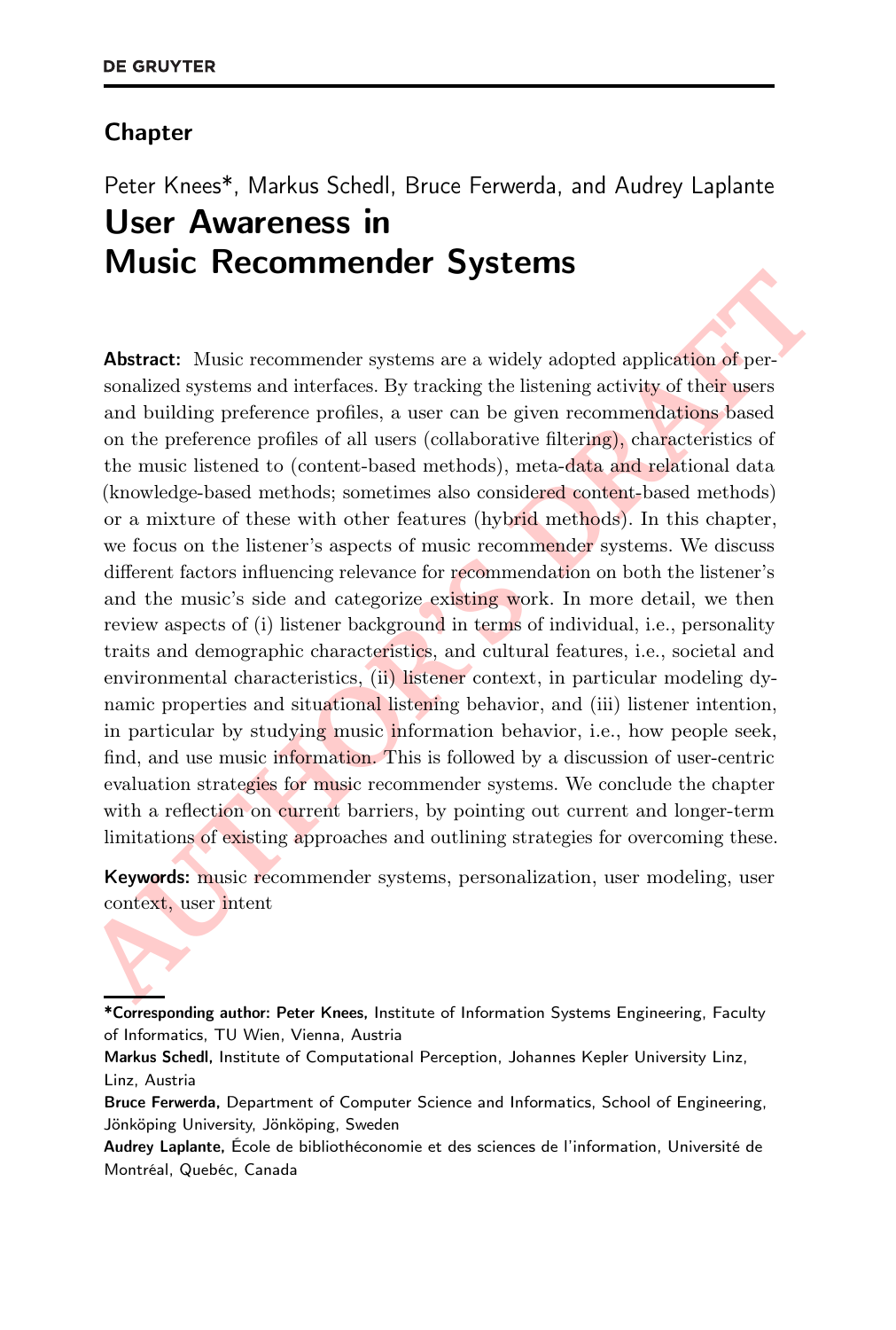## 1 Introduction

Music recommender systems are a widely adopted application of personalized systems and interfaces [\[118\]](#page-35-0). On a technical level, large-scale music recommender systems became feasible through online music distribution channels and collective platforms that track users' listening events.<sup>1</sup> By tracking the listening activity of their users and building preference profiles, a user can be given recommendations based on the pool of preference profiles of all users (collaborative filtering, e.g., [\[124,](#page-35-1) [15\]](#page-26-0)), characteristics of the music listened to (content-based methods, e.g., [\[12,](#page-26-1) [129\]](#page-36-0)), expert- and user-generated (relational) meta-data (knowledge-based methods, e.g., [\[134,](#page-36-1) 70, 103]; sometimes also considered content-based methods), or a mixture of these, potentially extended by other features (hybrid methods, e.g., [\[24,](#page-27-0) [94,](#page-33-0) 60]).

The main research area exploring these opportunities, i.e., music information retrieval (MIR), historically, has predominantly followed content-based approaches [\[71\]](#page-31-1). This can facilitate music recommendation starting from preferred examples and then following the query-by-example paradigm, which is central to information retrieval tasks. While aspects of user adaptivity and relevance feedback can be addressed, e.g., [\[104,](#page-34-1) [72\]](#page-31-2), modeling of the listener was underrepresented in the majority of work [\[116\]](#page-35-2).

and collective platforms that track users' listening events.<sup>1</sup> By tracking the listening activity of their users and building preference profiles, a user can be given recommendations based on the pool of preference profi For developing recommender systems, traditionally, static collections and recorded user interactions have served as offline ground truth. This permits researchers to optimize retrieval and recommendation system performance, e.g., by maximizing precision or minimizing error, cf. [\[16,](#page-26-2) [120\]](#page-35-3). More recently, with the establishment of dedicated online music streaming platforms such as Spotify<sup>2</sup> and Pandora,<sup>3</sup> more dynamic and user-oriented criteria, assessed by means of massive online  $A/B$  testing, have driven the industrial development, cf. [126, 1]. However, both offline and online approaches operate on the basis of a system-centric view and therefore neglect user- and usage-centric perspectives on the process of music listening. Such perspectives involve, e.g., factors of listening context such as activity or social setting, listening intent, or the listener's personality, background, and preferences. Incorporating this information can enhance the process of music recommendation in a variety of situations, from mitigating cold-start scenarios, i.e. when usage data of

<span id="page-1-0"></span><sup>1</sup> Early examples from the pre-streaming era are peer-to-peer networks and platforms like Last.fm [\(http://last.fm\)](http://last.fm).

<span id="page-1-1"></span><sup>2</sup> <http://www.spotify.com>

<span id="page-1-2"></span><sup>3</sup> <http://www.pandora.com>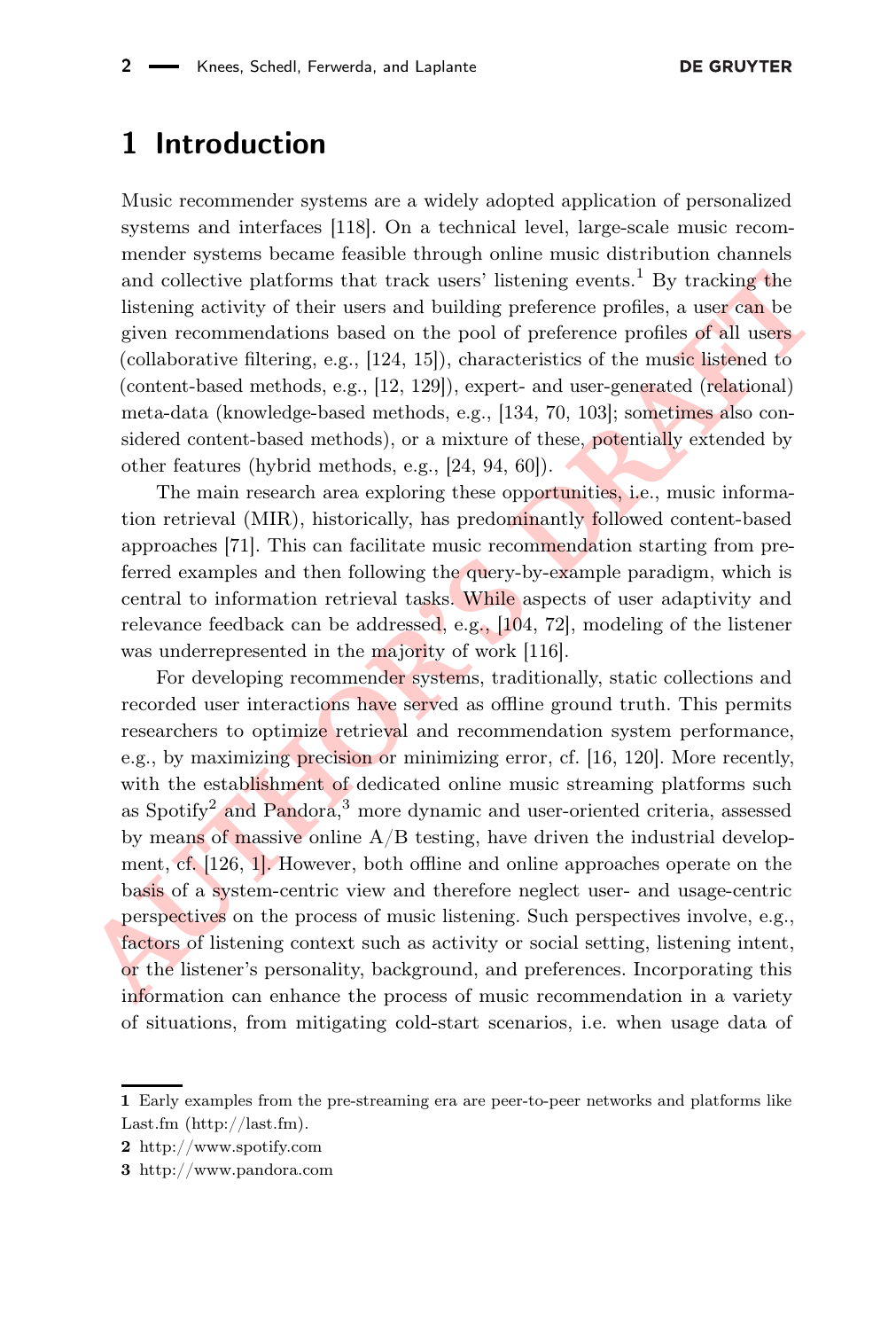new users is missing, to mood- and situation-tailored suggestions, to adaptive and personalized interfaces that support the listener in his or her music information-seeking activities.

From the commentations of the section of the section of the section and the commend. Additionally, we briefly outline the development from<br>search scenarios to approaches to personalization and user adaptation. Sec. 3<br>deals In this chapter, we focus on aspects of the listener in music recommendation. In Sec. [2,](#page-2-0) we discuss different factors that influence the relevance of recommendations. This covers both aspects of the listener and of the musical items to recommend. Additionally, we briefly outline the development from search scenarios to approaches to personalization and user adaptation. Sec. 3 deals with aspects of *listener background* and discusses variables that influence differences in music preferences of listeners, divided into individual (i.e., personality traits and demographic characteristics) and cultural features (i.e., societal and environmental characteristics). In Sec. [4,](#page-9-0) we focus on the *listener context*, i.e., contextual and situational listening behavior. To this end, we elaborate on the modeling and elicitation of the listener's emotion, on the emotion assigned to music items, and on the relationship between these two. We further discuss methods that exploit various sensor data for user modeling. Sec. 5 then focuses on listener intention, in particular by studying music information behavior, i.e., how people seek, find, and use music information. This includes studies conducted in the information science field on how people discover new music artists or new music genres in everyday life, as well as studies that examine how people use and perceive music recommender systems.

To round this chapter off, we give an overview of user-centric evaluation strategies for music recommender systems in Sec. [6,](#page-21-0) before concluding with a discussion of current barriers in Sec. 7, where we point out current and longerterm limitations of existing approaches and outline strategies for overcoming these. Despite presenting existing technical academic work, we highlight findings from non-technical disciplines to call attention to currently missing facets of music recommender systems. These identified but yet not technically covered requirements should help the reader in identifying potential new research directions.

# <span id="page-2-0"></span>2 Relevant Factors in Music Recommendation

In the field of recommender systems research, the interaction of two factors is relevant for making recommendations: the user and the item, i.e., in our case a music entity, such as a track, an artist, or a playlist. In traditional recommender systems, based on previous interactions of users and items, future interactions are predicted, either by identifying similar users or items (memory-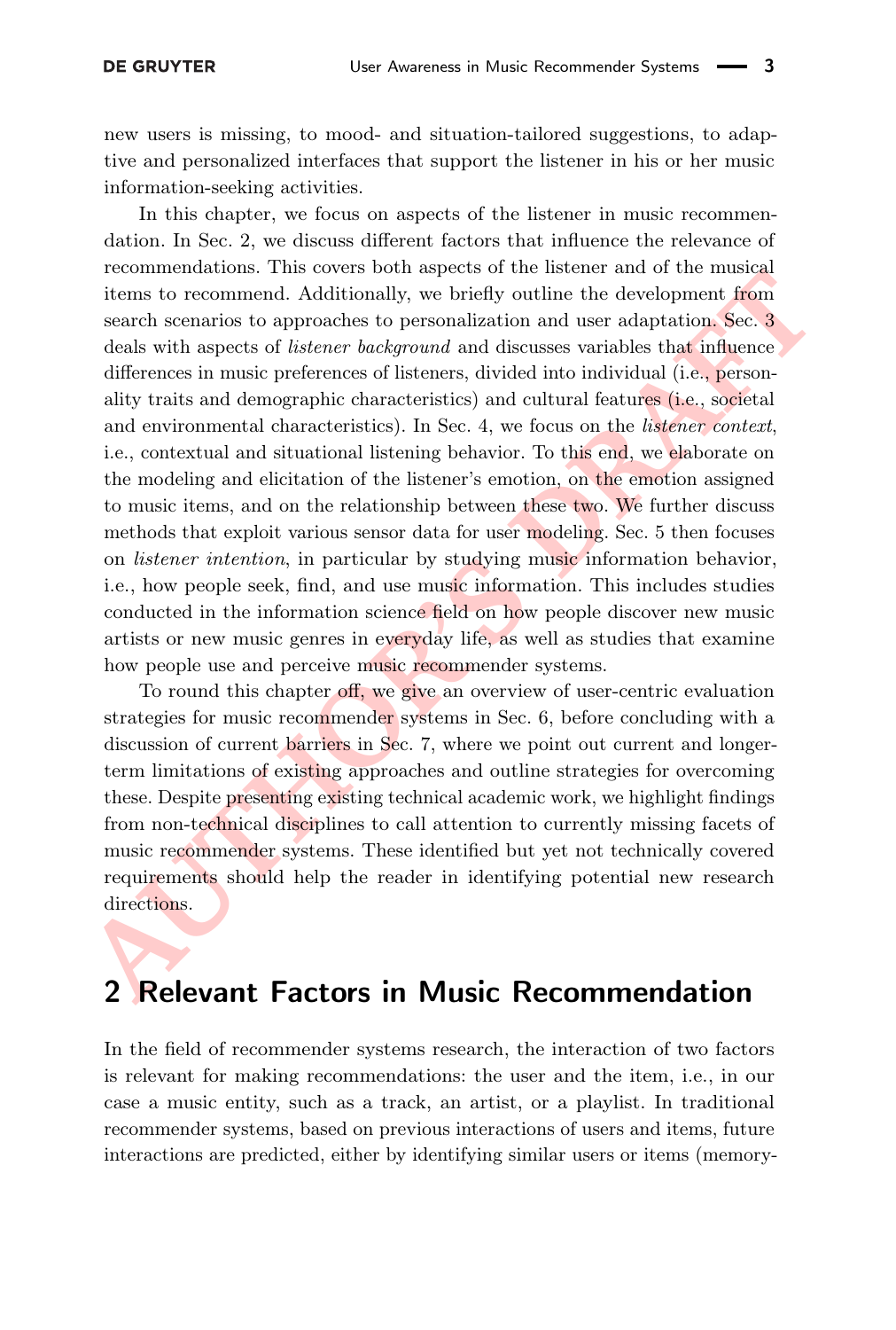<span id="page-3-0"></span>

Fig. 1: User and item factors influencing recommendations. Recommender systems typically model and predict the interaction between users and items. Both users and items themselves can be described by different factors that can be categorized into intrinsic properties, goal, and external factors. While intrinsic factors refer to mostly stable features, goal, and external factors are more dynamic.

**[A](#page-31-3)BAL Distinct Internet Internet Internet Internet Internet Internet Internet Internet Context Internet Context Internet Context Internet Context Internet Context Internet Context Internet Context Internet Internet Interne** based collaborative filtering) or by learning latent representations of users and items by decomposing the matrix of interactions (model-based collaborative filtering). While model-based methods have the advantage of resulting in representations of users and items that permit effective prediction of future interactions, a major drawback of these latent representations is that they are hard to interpret and, while describing the data, typically cannot be connected to actual properties of neither users nor items. In an attempt to connect models to such properties (e.g., rating biases of users, popularity biases of products, or domain-specific properties like preference for the music genre of a track), more factors and degrees of freedom are included to fit the observed data (e.g., [75, 56, 26]). However, particularly in scenarios where no prior interaction data has been observed ("cold start"), such purely data-driven models show their weakness, making explicit modeling of user properties, usage context, etc. and their effects desirable.

While different aspects of music items are well covered by research in MIR, modeling different facets of the listener have found less entry into recommendation systems. For both user and item, we can identify different categories of these facets that impact recommendations, namely intrinsic properties, goal,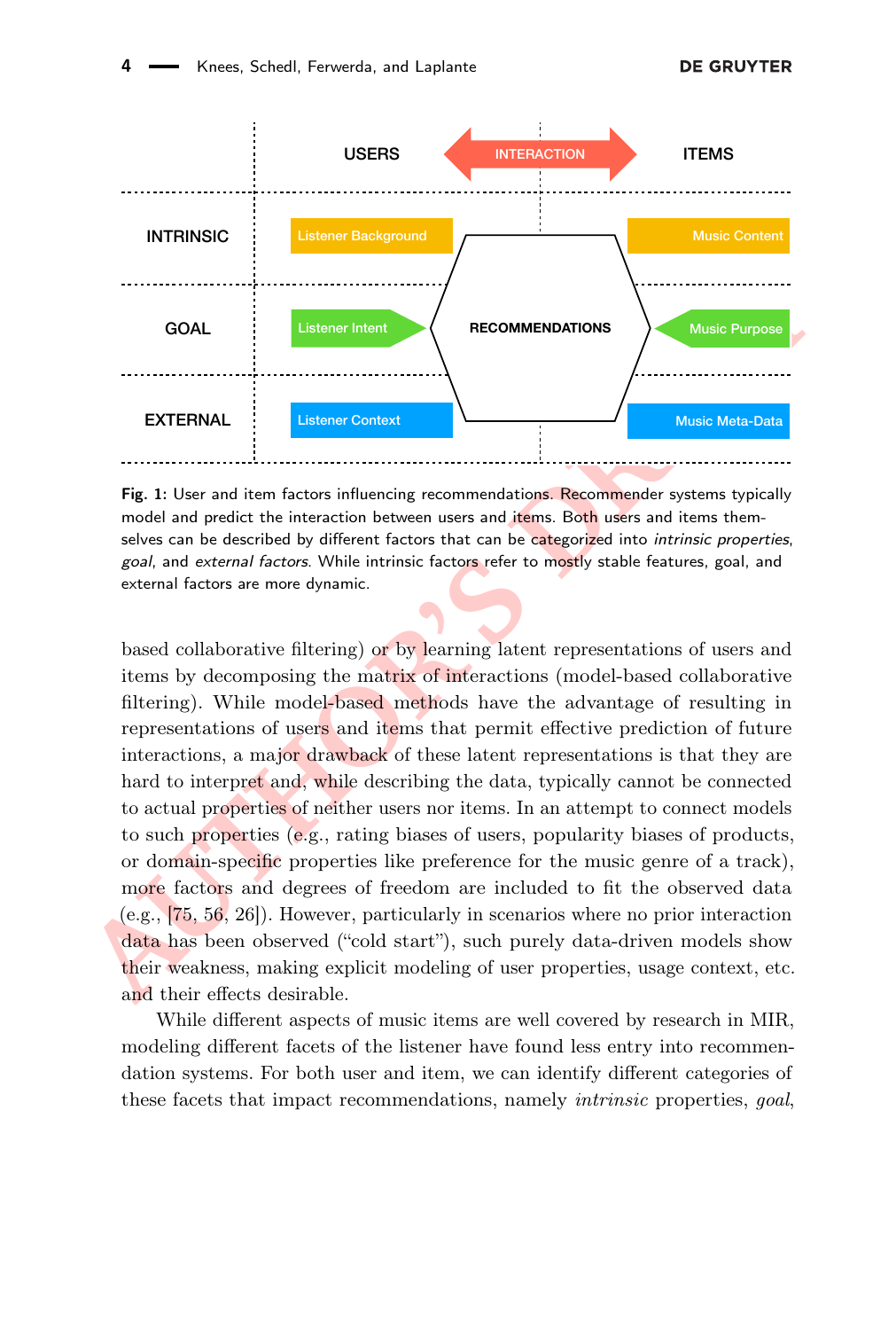and external aspects. Fig. [1](#page-3-0) shows these six finer grained factors underlying the interaction between users and items.<sup>[4](#page-4-0)</sup>

In terms of item factors, we can distinguish between:

- Music Content referring to everything that is contained in or, more pragmatically, that can be extracted from the audio signal itself, such as aspects of rhythm, timbre, melody, harmony, structure, or even the mood of a piece.
- **Equival** or priori, intentivis, match, increasing the stream in the spectra of the intended usage of the music which can have a spiritual or political purpose (e.g., an anthem) or created for the purpose of playing in th Music Purpose referring to the intended usage of the music which can have a spiritual or political purpose (e.g., an anthem) or created for the purpose of playing in the background (e.g., muzak). This also relates to aspects of associative coding in Juslin's theory [\[63\]](#page-30-2), which conveys connotations between the music and other "arbitrary" events or objects. The role of this facet for recommendation has remained largely unexplored, apart from special treatment of certain events, such as offering special playlists for holiday seasons like Christmas, containing tracks usually filtered out during the remaining time.
	- Music Meta-Data (and Cultural Context) referring to aspects of the music that cannot be inferred directly from the audio signal, such as meta-data like year of recording or country of origin, as well as different types of community meta-data: user-generated content such as reviews or tags; additional multi-modal contextual information such as album artwork, liner notes, or music videos; and diverse outcomes and impacts of marketing strategies. This also captures elements categorized as associative coding (see above).

Correspondingly, in terms of *user facets*, we can distinguish between:

- Listener Background referring to the listener's personality traits, such as preference and taste, musical knowledge, training, and experience, as well as to demographics and cultural background. Generally, this comprises more static and stable characteristics of the user.
- Listener Intent referring to the goal of the listener in consuming music. Potential goals span from evocation of certain emotions, i.e., emotional selfregulation, to the desire to demonstrate knowledge, musical sophistication, or musical taste in a social setting.

<span id="page-4-0"></span><sup>4</sup> This extends the four categories of influences of music similarity perception by Schedl et al. [\[116\]](#page-35-2) and further integrates aspects of the model of music perception and conveyed emotions by Juslin [\[63\]](#page-30-2).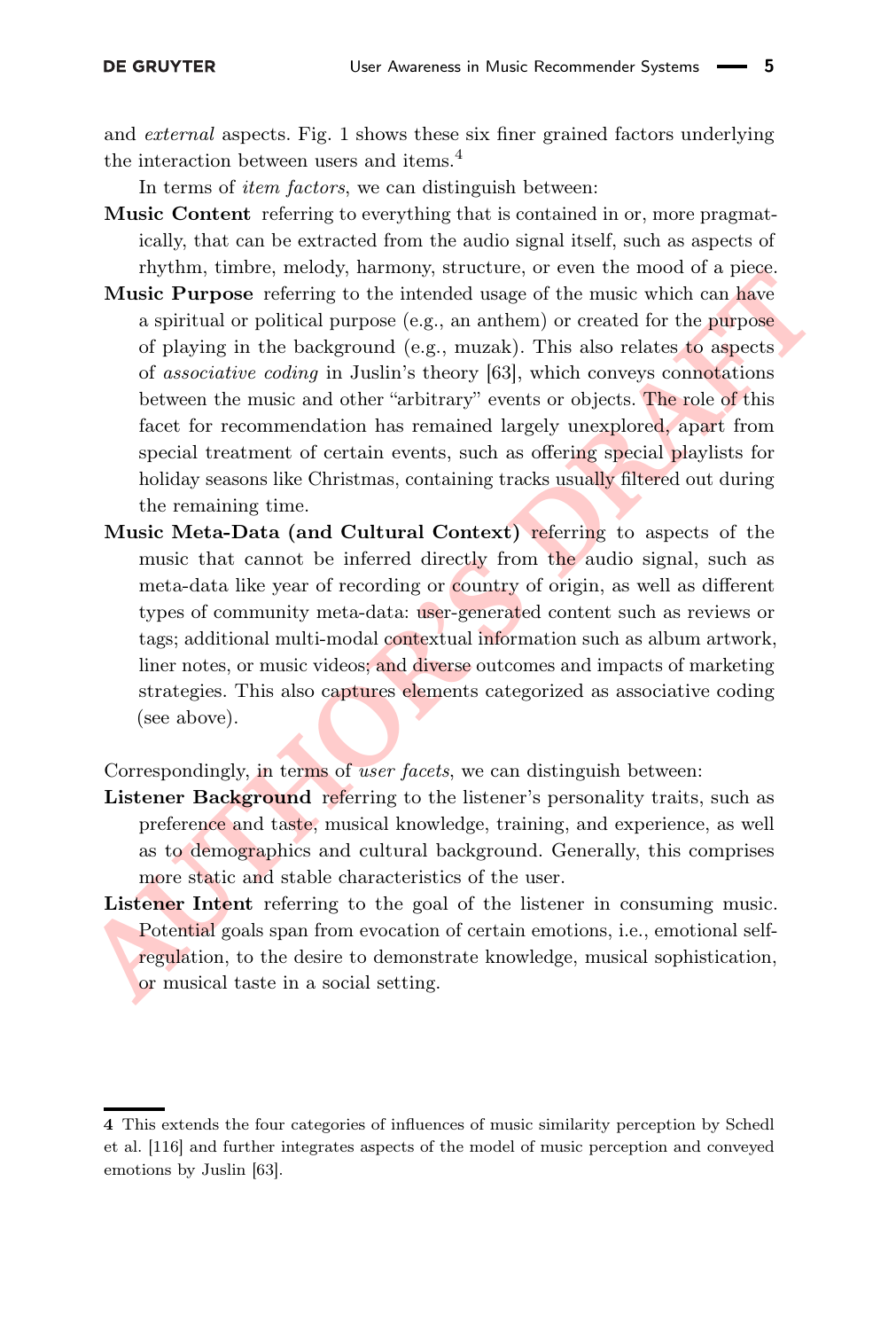Listener Context referring to the current situation and setting of the user, including location, time, activity, social context, or mood. This generally describes more dynamic aspects of the listener.

In the following, we focus on the listener and review work dealing with these different dimensions. First, considering aspects of listener background, we give an overview of work exploring music preference, personality, and cultural characteristics. Second, we focus on contextual and more dynamic factors, namely modeling the listener's emotional state, as well as deriving a listener's context from sensor data of personal devices. Finally, we deal with the least explored area in terms of music recommender systems, i.e., the listener's intent, in the context of music information behavior.

## <span id="page-5-0"></span>3 Correlates of Music Preferences

meantamentalisms. That, tonsidening exploses on assets on a spectral context and provide an overview of work exploring music preference, personality, and cuffural characteristics. Second, we focus on contextual and more dy Music plays an important part in our lives. We actively use music as a resource to support us in everyday life activities. Hence, music can have different functions (cf. Sec. 5). Merriam and Merriam [95] defined several functions of music amongst which are: emotion expression, aesthetic enjoyment, entertainment, communication, and symbolic representation. Given the different functions of music, the kind of music that is appropriate for a certain function may be a personal matter. What we like to listen to is shaped by our personal tastes and preferences as well as by our cultural preconceptions [\[100\]](#page-33-2). Although there is ample research done in traditional psychology on individual differences of music preferences, it is important to investigate to what extent these findings still hold in a technological mediated context as well as investigating new relationships that have become available through new interaction opportunities that technologies facilitate. In the sections below we discuss work on music preferences in a technological setting that deals with preference correlations with individual as well as cultural aspects with which we try to draw parallels with results from traditional psychology.

### <span id="page-5-1"></span>3.1 Individual aspects

The existence of individual differences in music preferences has been investigated quite extensively in traditional psychological research already (for an overview see [\[109\]](#page-34-2)). However, with recent technological advances, current online music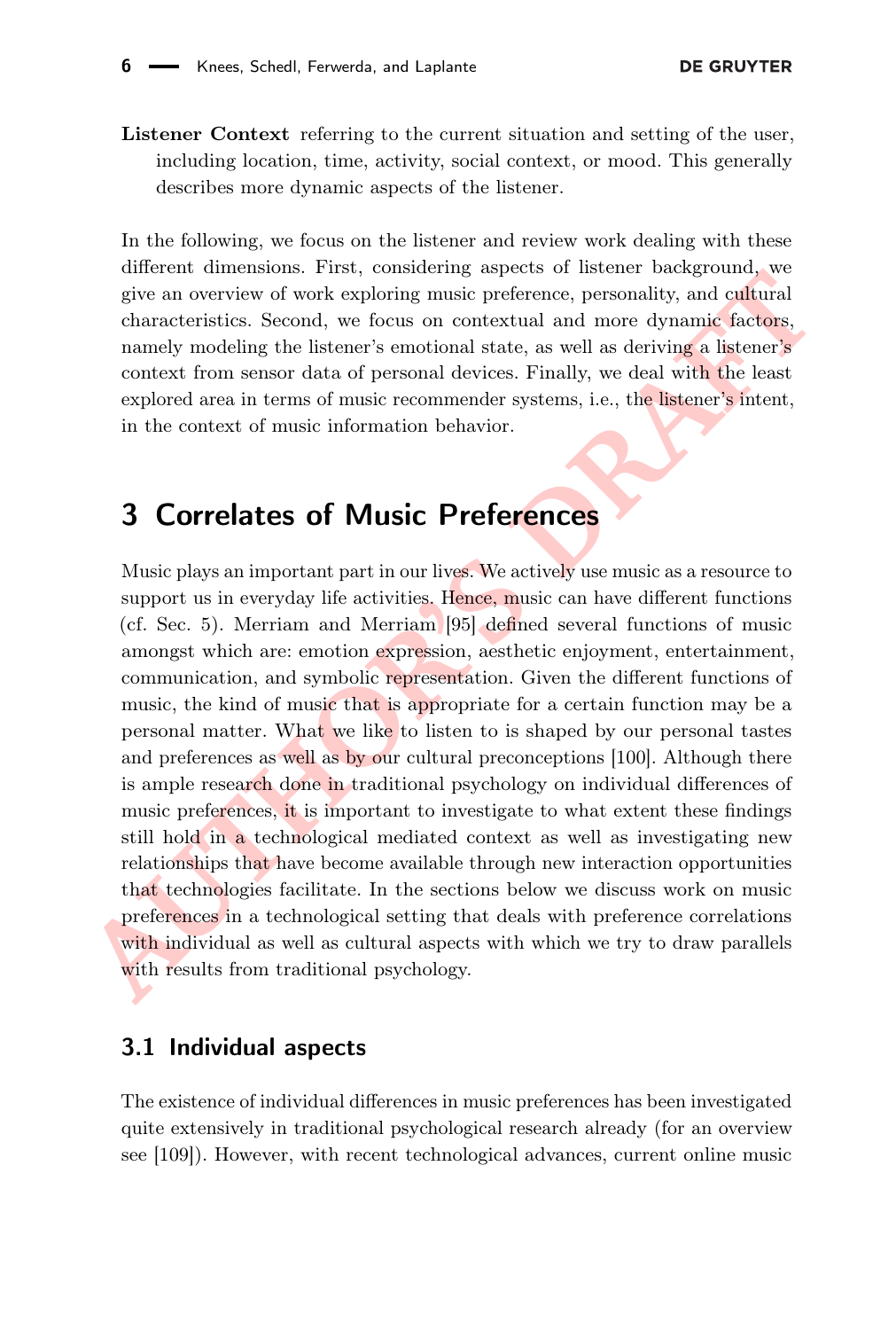systems (e.g., online music streaming services) provide their users with an almost unlimited amount of content that is directly at their disposal. This abundance of available music may have deviating effects on our prior knowledge of how people listen to music. For example, users may be prone to try out different content more than they would do in the offline world and even their preference may change more often or becomes more versatile [\[42\]](#page-28-0).

**AUTH[OR](#page-31-4)'S D[R](#page-28-1)[AF](#page-34-3)T** Prior psychological work argued that age may play an important role in identifying individual differences in music preferences due to varying influences that shape music preferences across the course of life. For example, an individual may develop their music taste through the influence of parents in the early ages, but get influenced by the taste of peers later on in life [110]. Recent work investigated the change of music preferences over age by analyzing the music listening histories of an online music streaming service [41]. By being able to trace back the music listening histories, a mapping was able to be made on the change of music preferences. Although the online music listening behaviors reflected more diversity and versatility, the general trends are in line with prior psychological work [\[110\]](#page-34-3). The results showed that over time music preferences became more stable, while in the younger age groups music preferences are more exploratory and scattered across genres. Recent work has shown that, conversely, demographic information of users can also be predicted from online listening behavior [76] as well as the musical sophistication of music listeners [30].

Aside of the identification of age differences, another way that is often used to segment online music listeners is based on their personality. Personality has shown to be a stable construct and is often used as a general model to relate behavior, preferences, and needs of people to [\[62\]](#page-30-3). A common way to segment people on personality traits is being done based on the five factor model (FFM). The FFM describes personality traits based on five general dimensions: openness to experience, conscientiousness, extraversion, agreeableness, and neuroticism (see Tab. 1).

<span id="page-6-0"></span>

| <b>General Dimensions</b>     | <b>Primary Factors</b>                                              |
|-------------------------------|---------------------------------------------------------------------|
| <b>Openness to Experience</b> | Artistic, curious, imaginative, insightful, original, wide interest |
| <b>Conscientiousness</b>      | Efficient, organized, planful, reliable, responsible, thorough      |
| <b>Extraversion</b>           | Active, assertive, energetic, enthusiastic, outgoing, talkative     |
| <b>Agreeableness</b>          | Appreciative, forgiving, generous, kind, sympathetic, trusting      |
| <b>Neuroticism</b>            | Anxious, self-pitying, tense, touchy, unstable, worrying            |

Tab. 1: Five-factor model, adopted from [\[62\]](#page-30-3).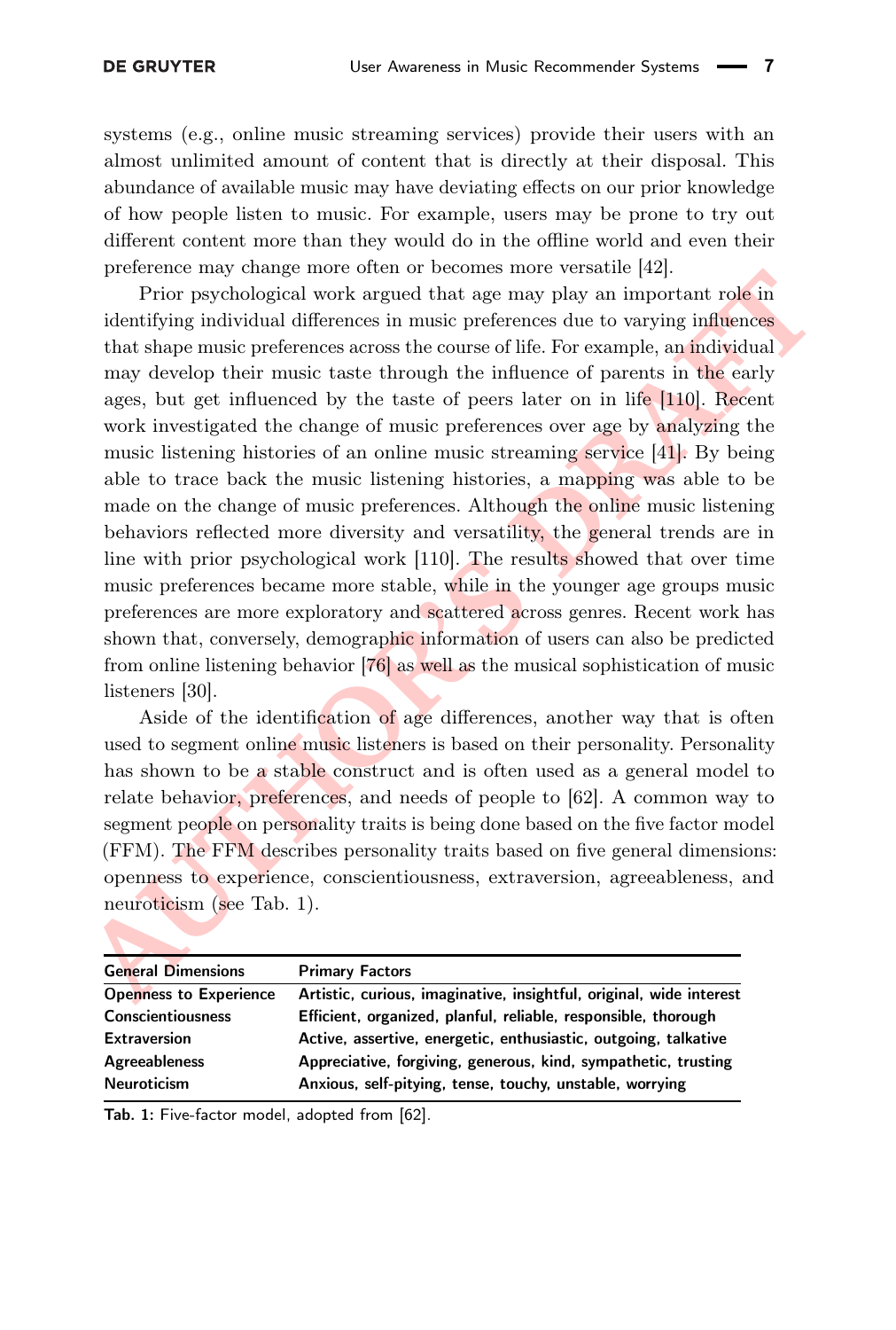For the transfer in the consideration of the consideration and the consideration of the properties have the preference for certain kinds of music ([O](#page-33-2)ther studies have shown that personality is related to the way we browse ( Several works have shown the relationship between personality traits and online music preferences, but mainly investigated the relationship of personality traits with ways of interacting within a system. Although these results do not allow for a comparison with results from traditional psychology, they do provide new insights in user interactions with music systems and how these interactions can be personalized. Ferwerda et al. [\[38\]](#page-28-2) investigated how personality and emotional states influence the preference for certain kinds of music. Other studies have shown that personality is related to the way we browse (i.e., by genre, mood, or activity) for online music [\[44\]](#page-29-0). In their study they simulated an online music streaming service in which they observed how users navigated through the service to find music that they liked to listen to. Tkalčič et al. [128] investigated the relationship between personality traits and digital concert notes. They looked at whether personality influences the preferences of the amount of content presented. Others looked at the music diversity needs based on personality traits [\[31\]](#page-27-3), and have proposed ways to incorporate personality traits into music recommender systems to improve music recommendations to users [\[33,](#page-28-3) [35\]](#page-28-4).

### 3.2 Cultural aspects

Aside from individual aspects, preference differences can already occur on a cultural level. The environments that we are exposed to have a big influence in how our preferences are shaped [100, 115]. Especially with services being online and widespread, analyses of more global behaviors are possible. For example, artist preference differences have been found based on linguistic distance [\[91\]](#page-33-3). A known way to investigate cultures is by relying on Hofstede's cultural dimensions [54]. Although this model originates from 1968, it is still being actualized. Hofstede's cultural dimensions are based on data of 97 countries. The data showed patterns that resulted in the following six dimensions: power distance index, individualism, uncertainty avoidance index, masculinity, longterm orientation, and indulgence, as described in the following.

- Power distance defines the extent to which power is distributed unequally by less powerful members of institutions (e.g., family). High power distance indicates that a hierarchy is clearly established and executed in society. Low power distance indicates that authority is questioned and power attempted to be distributed equally.
- Individualism defines the degree of integration of people into societal groups. High individualism is defined by loose social ties—the main emphasis is on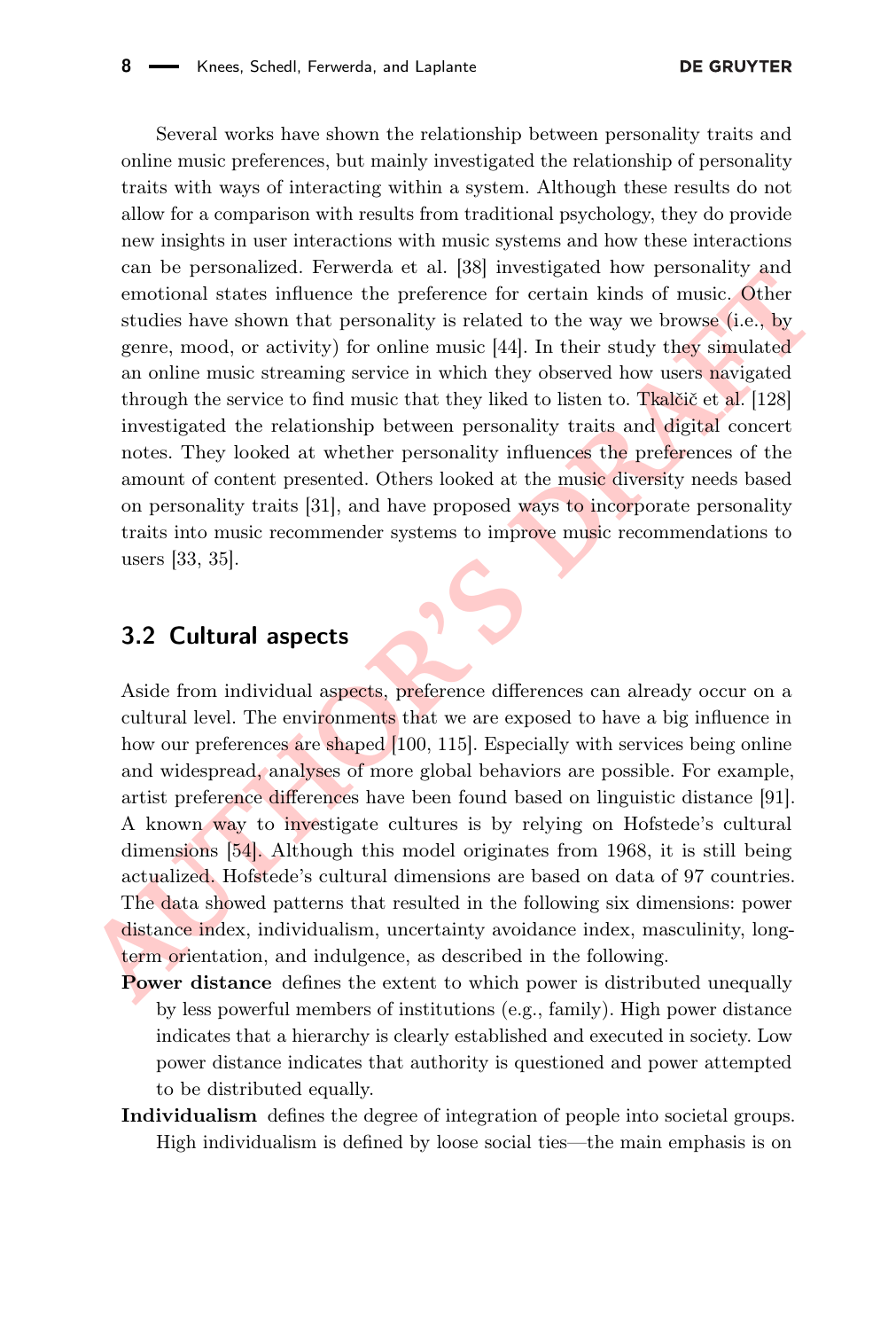the "I" instead of the "we"—while this is the opposite for low individualistic cultures.

- Masculinity defines a society's preference for achievement, heroism, assertiveness and material rewards for success (countries scoring high in this dimension). Conversely, low masculinity represents a preference for cooperation, modesty, caring for the weak and quality of life.
- Uncertainty avoidance defines a society's tolerance for ambiguity. High scoring countries in this scale are more inclined to opt for stiff codes of behavior, guidelines, and laws, whereas more acceptance of different thoughts and/or ideas are more common for those scoring low in this dimension.
- Long-term orientation is associated with the connection of the past with the current and future actions and/or challenges. Lower scoring countries tend to believe that traditions are honored and kept, and value steadfastness. High scoring countries believe more that adaptation and circumstantial, pragmatic problem-solving are necessary.
- Indulgence defines in general the happiness of a country. Countries scoring high in this dimension are related to a society that allows relatively free gratification of basic and natural human desires related to enjoying life and having fun (e.g., be in control of their own life and emotions), whereas low scoring countries show more controlled gratification of needs and regulate it by means of strict social norms.

**IDENTIFY**, **EXECUTE TO [TH](#page-29-1)E SET WAT THE SET (DECISE)** THE SCOND (INTERFALL AND SCOND CONDITIONS (THE SCOND CONDITIONS), and  $\Delta$  and  $\Delta$  and  $\Delta$  and  $\Delta$  and  $\Delta$  and  $\Delta$  and  $\Delta$  and  $\Delta$  and  $\Delta$  and  $\Delta$  and  $\Delta$  an Studies that looked at Hofstede's cultural dimensions found differences on several aspects, for example, diversity in music listening. Countries scoring high on the power distance tend to show less diversity in the artists and genres they listened to. The individualism dimension was found to negatively correlate with music diversity [43]. Extended analysis can be found in [\[34\]](#page-28-5). Others have shown that Hofstede's cultural dimensions and socio-economic factors can be used to predict genre preferences of music listeners [\[92,](#page-33-4) [119,](#page-35-5) [122\]](#page-35-6). By applying a random forest algorithm, they were able to achieve an improvement of 16.4% in genre prediction over the baseline [122].

The identification of individual and cultural differences with regards to music contributes to new and deeper understanding of behaviors, preferences, and needs in online music environments. Aside of that, the findings also provide insights on how these differences can be exploited for personalizing experiences. For example, a persistent problem for personalized systems is implicit preference elicitation for new users. Relying on identified individual and cultural differences may contribute to mitigate these preference elicitation problems. For example, research has shown that personality can be predicted from be-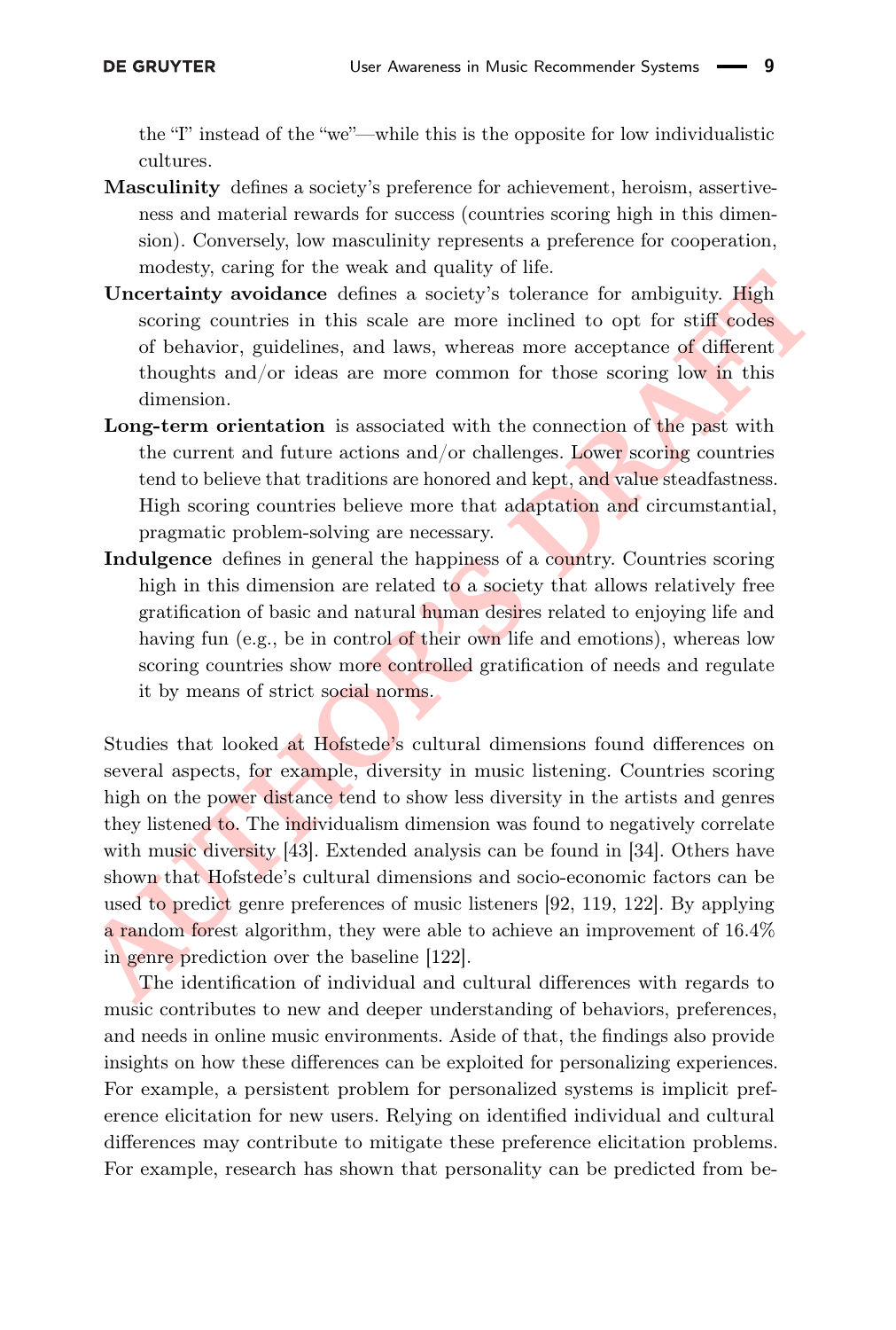havioral trails on social media (e.g., Facebook [\[14,](#page-26-3) [35,](#page-28-4) [49\]](#page-29-2), Twitter [\[48,](#page-29-3) [108\]](#page-34-4), Instagram [\[36,](#page-28-6) [37,](#page-28-7) [39,](#page-28-8) [40,](#page-28-9) [83\]](#page-32-0), and a combination of social media sources [\[123\]](#page-35-7)). With the increased implementation of single sign-on (SSO) mechanisms <sup>[5](#page-9-1)</sup> allow users to easily login and register to an application, but also let applications import user information from the connected application. Hence, these personalization prediction methods could play an important role in personalization strategies to mitigate preference elicitation for new users. When there are no external information sources available to extract user information from, personalization strategies based on cultural findings may be the second best option for personalization. Country information often already consists in a standard user profile and is therefore easy to acquire.

# <span id="page-9-0"></span>4 Contextual and Situational Music Listening Behavior

The situation or context a person is in when listening to music—or deciding what to listen to—is known to strongly affect the music preferences as well as consumption and interaction behavior [7, 22]. To give an example, a person is likely to listen to different music or create a different playlist when preparing for a romantic dinner than when preparing to go out on a Saturday night [\[47\]](#page-29-4).

Maximal presentation increases to millipse preference elicitation for new users. When there are no external information sources available to extract user information from personalization crategies based on cultural finding The most frequently considered types of context include *location* (e.g., listening at workplace, when commuting, or relaxing at home) [\[66\]](#page-31-5) and time (typically categorized into, e.g., morning, afternoon, and evening) [\[13\]](#page-26-4). In addition, context may also relate to the listener's activity [\[133\]](#page-36-4), weather [\[106\]](#page-34-5), *listening device*, e.g., earplugs on a smartphone vs. hi-fi stereo at home [\[47\]](#page-29-4), and various social aspects [20, 101], just to name a few.

Another type of context is interactional context with sequences, which is particularly important for the tasks of session-based recommendation and sequence-aware recommendation. In this case, context refers to the sequence of music pieces a listener decides to consume consecutively. In the music domain, such tasks are often referred to as automatic playlist generation or automatic playlist continuation [\[10,](#page-26-6) [17\]](#page-26-7). Sequence learning and natural language processing techniques applied to playlist names are typically used to infer contextual aspects.

<span id="page-9-1"></span><sup>5</sup> Buttons that allow users to register or login with accounts of other applications. For example, social networking services: "Login with your Facebook account."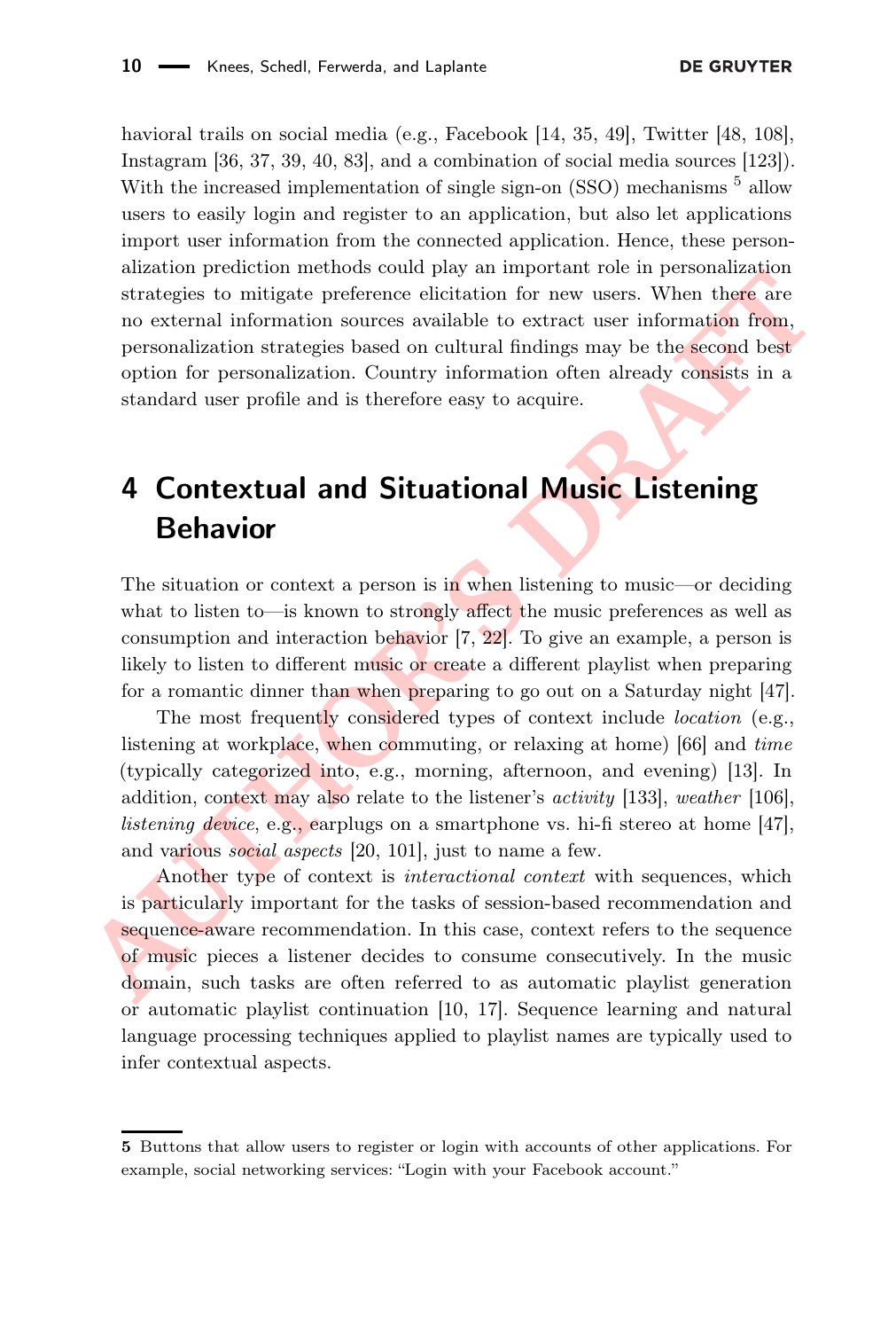A particularly important situational characteristic is that of emotion, both from a user's perspective [\[113\]](#page-34-6) and song annotations [\[137\]](#page-37-0). In the following, we therefore first introduce in Sec. [4.1](#page-10-0) the most common approaches to model listeners' moods and emotions, emotions perceived while listening to music, and ways to affectively connect listeners and music pieces. In Sec. [4.2,](#page-14-0) we subsequently review methods that exploit various sensor data for user modeling in music recommender systems, e.g., from sensors built into smart devices. Such sensor data can either be used directly to learn contextual music preferences, or to infer higher-level context categories such as the target user's activity.

### <span id="page-10-0"></span>4.1 Emotion and mood: connecting listeners and music

**EXECUTE:**<br> **AUTE:**<br> **AUTE:**<br> **AUTE:**<br> **AUTE:**<br> **AUTE:**<br> **AUTE:**<br> **AUTE:**<br> **AUTE:**<br> **AUTE:**<br> **AUTE:**<br> **AUTE:**<br> **AUTE:**<br> **AUTE:**<br> **AUTE:**<br> **AUTE:**<br> **AUTE:**<br> **AUTE:**<br> **AUTE:**<br> **AUTE:**<br> **AUTE:**<br> **AUTE:**<br> **AUTE:**<br> **AUTE:**<br> **A** The affective state of the listener has a strong impact on his or her short-time musical preferences [\[65\]](#page-30-5). Vice versa, music strongly influences our affective state. It therefore does not come as a surprise that affect regulation is regarded as one of the main reasons why people listen to music [93, 113]. As an example, people may listen to completely different musical genres or styles when they are sad in comparison to when they are happy. Indeed, prior research on music psychology discovered that people usually choose the type of music which moderates their affective condition [74]. More recent findings show that music is often chosen for the purpose of augmenting the emotional situation perceived by the listener [99].

Note that in psychology—often in contrast to recommender systems or MIR research, but also everyday use—it is common to distinguish between mood and emotion as two different affective constructs. The most important differences are that a mood is characterized as an experience of longer but less intense duration without a particular stimulus, whereas an emotion is a short experience with an identifiable stimulus event that causes it.

In order to build affect-aware music recommenders, it is necessary to (i) infer the emotional state or mood the listener is in, (ii) infer emotional concepts from the music itself, and (iii) understand how these two interrelate. These three tasks are detailed below. In the context of (i), we also introduce the most important ways to describe emotions.

#### <span id="page-10-1"></span>4.1.1 Modeling the listener's emotional state

The emotional state of a human can be elicited explicitly or implicitly. In the former case, the person is typically presented a questionnaire or user interface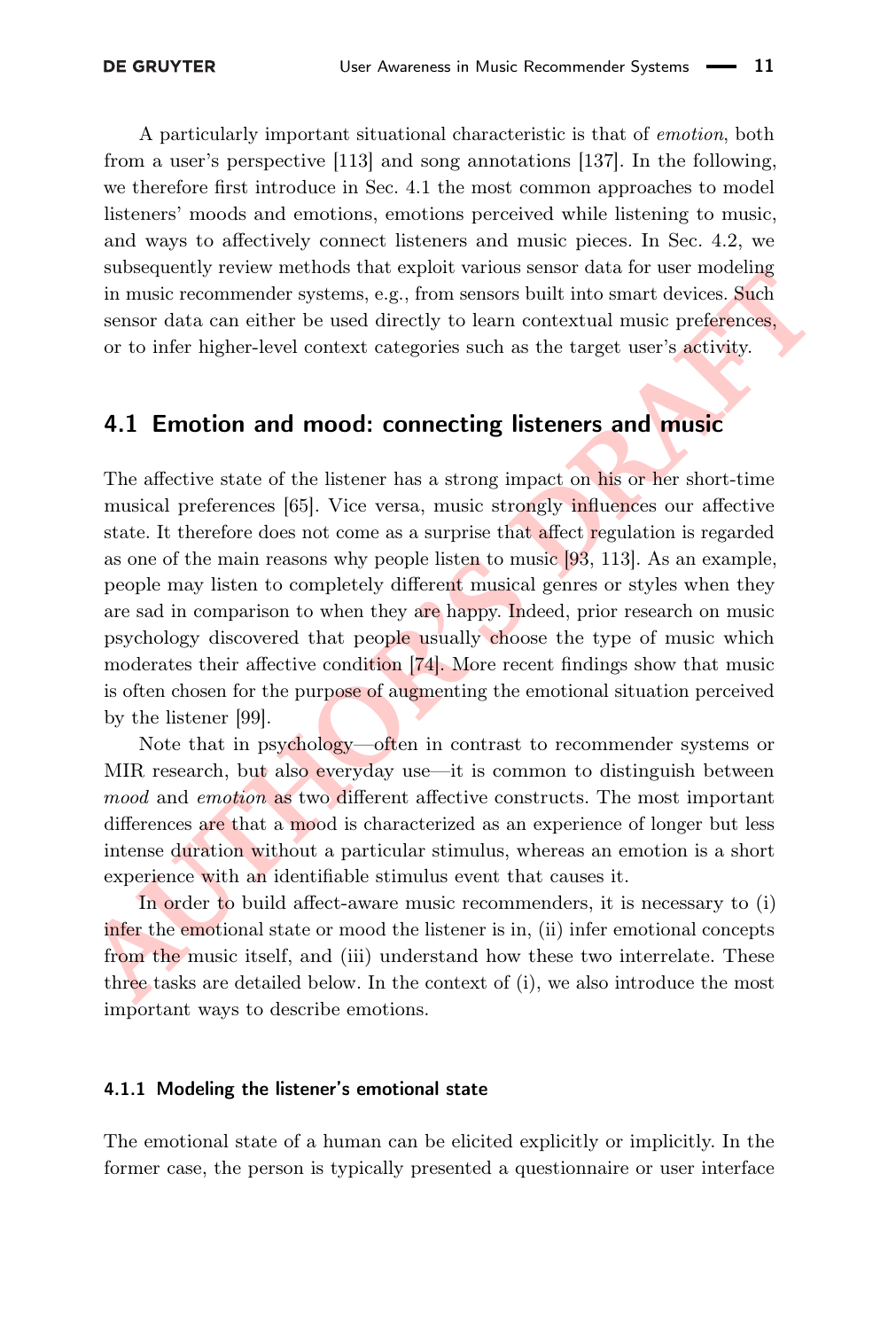<span id="page-11-0"></span>

Fig. 2: Emotion models. Top: emotional terms expressed in the valence–arousal space, according to [\[111\]](#page-34-7). Bottom: Geneva emotion wheel, according to [\[121\]](#page-35-8).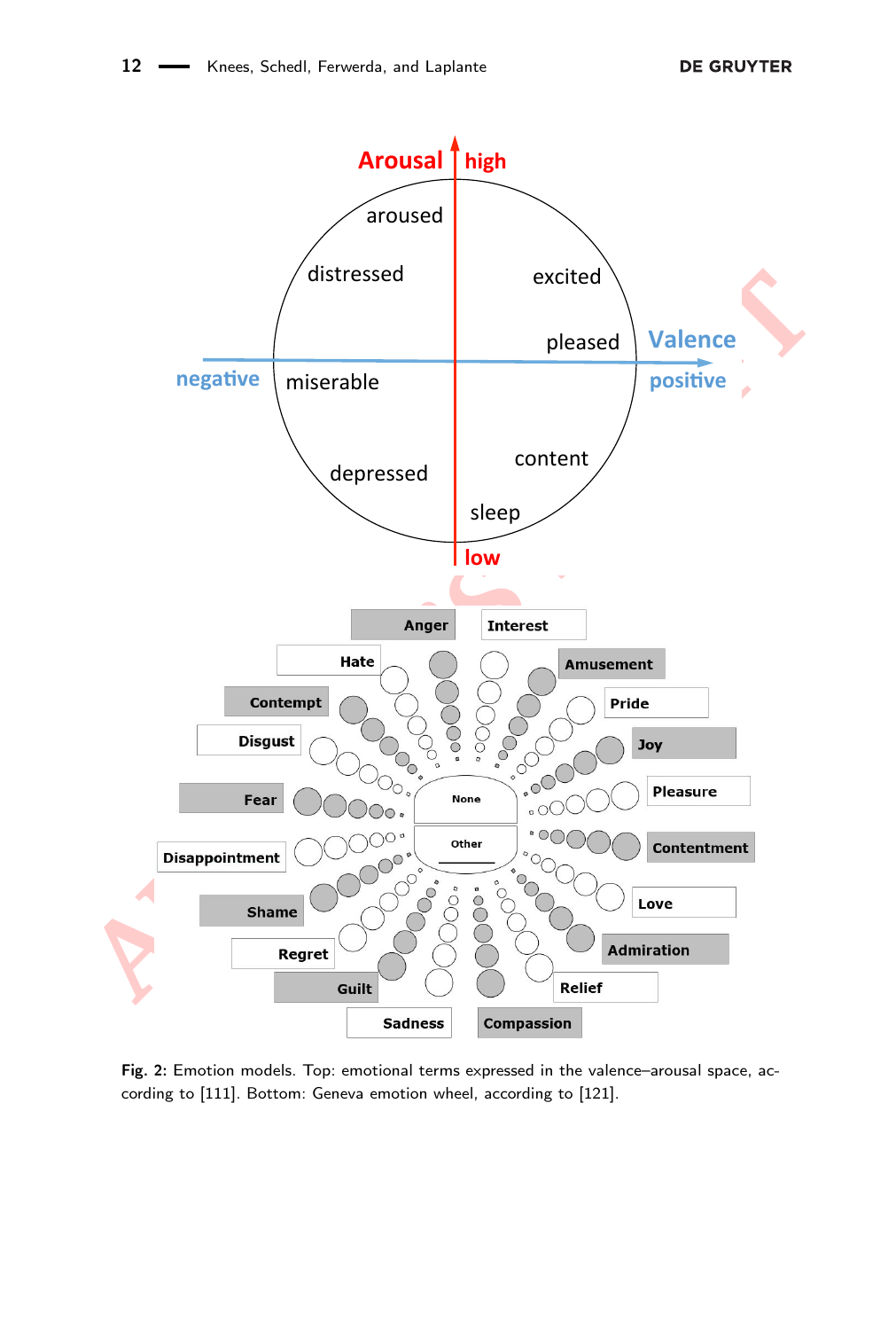that maps the user's explicit input to an emotion representation according to one of the various categorical models or dimensional models. Categorical models describe emotions by distinct words such as happiness, sadness, anger, or fear [\[139,](#page-37-1) [53\]](#page-30-6), while dimensional models described emotions by scores with respect to two or three dimensions. One of the most prominent dimensional models is Russel's two-dimensional circumplex model [\[111\]](#page-34-7), which represents valence and arousal as orthogonal dimensions, cf. Fig. 2 (top). Into this model, categorical models can be integrated, e.g., by mapping emotion terms to certain positions within the continuous emotion space. The exact positions are commonly determined through empirical studies with humans. For a more detailed elaboration on emotion models in the context of music, we refer to  $[137, 117]$  $[137, 117]$  $[137, 117]$ . One prominent example is the Geneva emotion wheel,  $6$  depicted in Fig. [2](#page-11-0) (bottom). It is a hybrid model that uses emotion terms as dimensions and describes the intensity of each of these emotions on a continuous scale.

Besides explicit emotion elicitation, the implicit acquisition of people's emotional states can be effected, for instance, by analyzing user-generated text [\[23\]](#page-27-5), speech [\[29\]](#page-27-6), or facial expressions in video [27] as well as a combination of audio and visual cues [67, 98].

#### <span id="page-12-1"></span>4.1.2 Modeling the emotion perceived in music

motion and the continuous and the motion precisions of the symbol scale and a source and arousal as orthogonal dimensions, cf. Fig. 2 (top). Into this model, categorical models can be integrated, e.g., by mapping emotion Music can be regarded as an emotion-laden content and can hence also be described by emotion words, similar to listeners. The task of automatically assigning to a given music piece such emotion terms (in case of categorical emotion models) or intensities (in case of dimensional models) is an active research area, typically refereed to as music emotion recognition (MER), e.g. [138, 6, 68, 57, 139]. If categorical emotion models are adopted, the MER task is treated as a classification task, whereas it is considered a regression task in case of dimensional models. Even though a variety of datasets, feature modeling approaches, and machine learning methods have been created, devised, and applied, respectively, integrating the emotion terms or intensities predicted by MER tools into a music recommender system is, however, not an easy task due to several reasons.

In the beginning of MER research, the problem was approached from a pure machine learning perspective, taking audio features as input to predict labels, which in this case constituted emotion terms. These approaches were

<span id="page-12-0"></span><sup>6</sup> <http://www.affective-sciences.org/gew>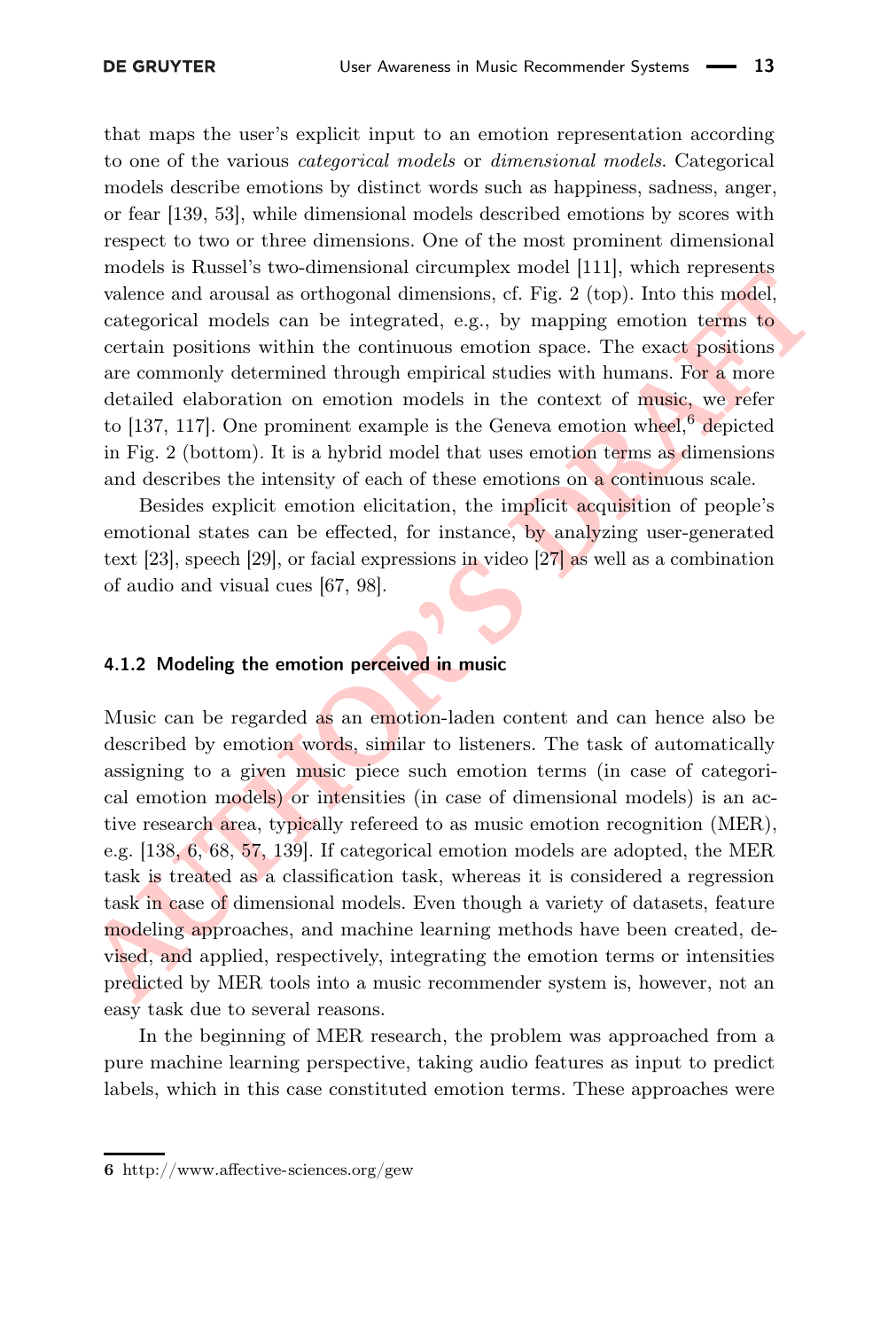agnostic of the actual meaning of the emotion terms as they failed to distinguish between intended emotion, perceived emotion, and induced or felt emotion [\[120\]](#page-35-3). Intended emotion refers to the emotion the composer, songwriter, or performer had in mind when creating or performing the music piece; perceived emotion refers to the emotion recognized by a person listening to a piece; induced emotion refers to the emotion felt by the listener. Current MER approaches commonly target perceived or induced emotions.

constant of the entotion for the method in the matter. The matter is the model in the state of the motions.<br>
Second, the ways musical characteristics reflected by content descriptors<br>
(rhythm, tonality, lyrics, etc.) influ Second, the ways musical characteristics reflected by content descriptors (rhythm, tonality, lyrics, etc.) influence the emotional state of the listener remains highly subjective, even though some general rules have been identified [\[77\]](#page-31-9). For instance, a musical piece in major key is typically perceived brighter and happier than a piece in minor key. A fast piece is perceived more exciting or more tense than a slow one. However, the perception of music emotion also depends on other psychological constructs such as the listener's personality [\[117,](#page-35-9) [38\]](#page-28-2), cf. Sec. [3.1.](#page-5-1)

#### 4.1.3 Relating human emotions and music emotion annotations

As a result of the previous discussion on the relationship between listeners and emotions (Sec. 4.1.1) and between music pieces and emotions (Sec. [4.1.2\)](#page-12-1), we assume to have information about user–emotion assignments and item–emotion assignments. Towards building emotion-aware music recommender systems, we next have to connect users and items through emotions, in the affectively intended way, which is a challenging endeavor. To this end, knowing about the user's intent is crucial.

Three fundamental intents or purposes of music listening have been identified in a decent study conducted by Schäfer et al. [\[113\]](#page-34-6): self-awareness (e.g., stimulating a reflection of people on their identity), social relatedness (e.g., feeling closeness to friends and expressing identity), and arousal and mood regulation  $(e.g.,$  managing emotions). Several studies found that affect regulation is indeed the most important purpose why people listen to music [\[113,](#page-34-6) [93,](#page-33-6) [9\]](#page-26-8). Nevertheless, modeling music preferences as a function of the listener's mood, listening intent, and affective impact of listening to a certain emotionally laden music piece is still insufficiently understood.

This is the likely reason why full-fledged emotion-aware systems still do not exist, to the best of the authors' knowledge. Preliminary approaches integrate content and mood-based filtering [\[2\]](#page-25-3) or implement cross-modal recommendation, such as matching the mood of an input video with that of music pieces and recommending matching pieces [\[112\]](#page-34-8). Other work infers the user's emotional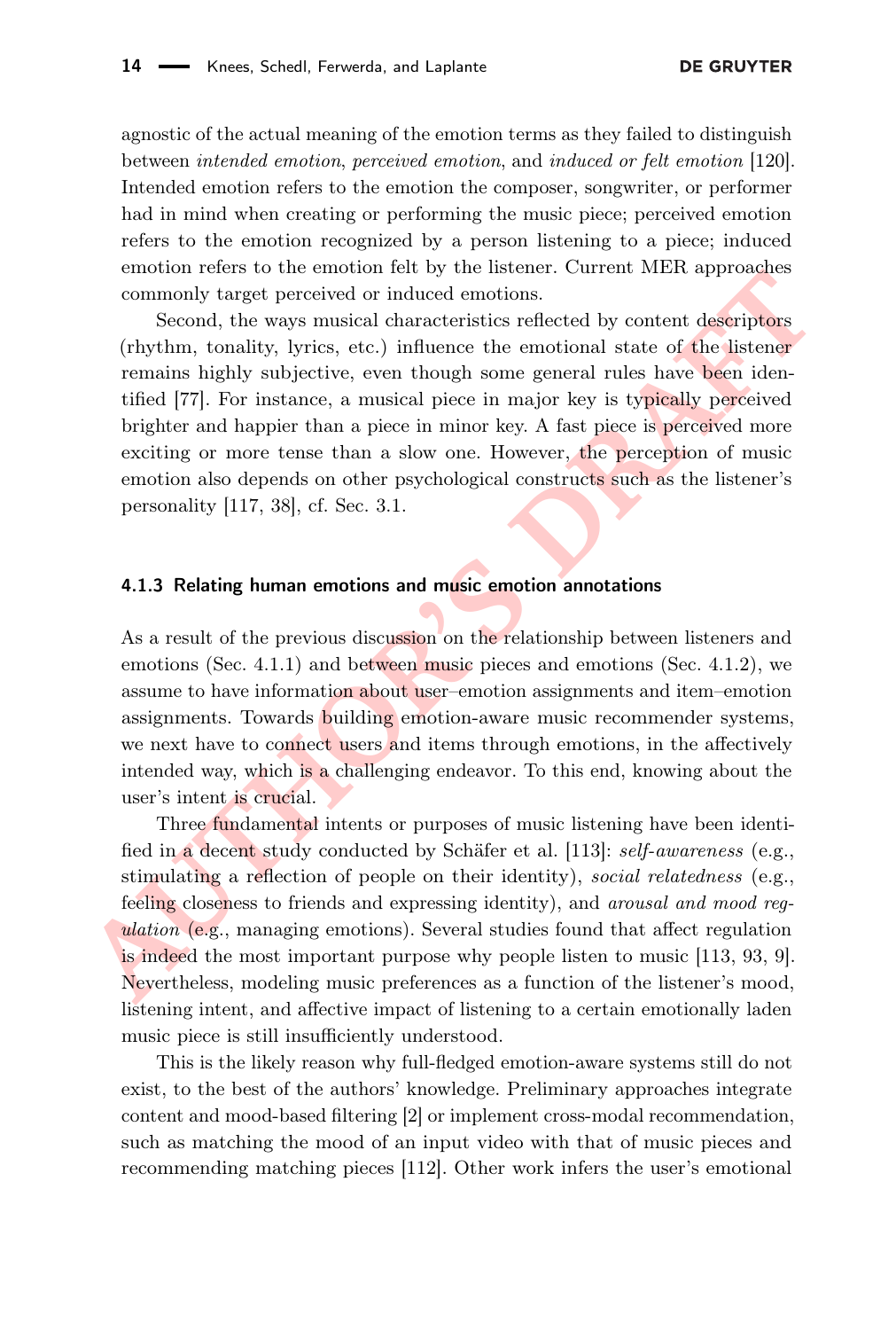state from sensor data (cf. Sec. [4.2\)](#page-14-0) and matches it with explicit user-specific preference indications. For instance, Park et al. [\[105\]](#page-34-9) gather information about temperature, humidity, noise, light level, weather, season, and time of day and subsequently use these features to predict whether the user is depressed, content, exuberant, or anxious. Based on explicit user preference feedback about which type of music he or she prefers in a given emotional state, the proposed system then adapts recommendations.

To conclude, without decent psychological listener profiles and a comprehensive understanding of the listener's affective state, listening intent, and affective impact of a song on the listener, emotion-aware recommender systems are unlikely to produce recommendations that truly satisfy the user. Gaining such insights, elaborating methods to create respective listener profiles, and subsequently devising approaches to integrate them into systems can therefore be considered open research challenges.

### <span id="page-14-0"></span>4.2 Sensor data for context modeling

From the time in the official modeling<br>the main transfer in the periodic modeling the method of the distense in the galacter profiles and a compre-<br>affective impact of a song on the listener's affective state, listening in Contextual modeling for music recommender systems can also be achieved by exploiting various sensor data, where we understand sensors in a broad sense, not only as physical or hardware devices, but also including virtual sensors like active apps or running background tasks on a personal device. Today's smart devices are packed with sensors, ranging from motion to proximity to light sensors. It has therefore become easier than ever to gather large amounts of sensor data and exploit them for various purposes, such as gait recognition [\[132\]](#page-36-5), human activity classification [78], or personal health assistance [\[89\]](#page-33-9).

Tab. 2 provides a categorization of some sensor data that can be gathered from smart devices [47]. Data attributes are either of categorical or numerical type. In addition to the frequently used temporal, spatial, and motion signals, the table lists hardware-specific attributes (device and phone data), environmental information about the surrounding of the user (ambient), connectivity information (network), information about used applications (task), and application-specific information (in our context, of a music player).

Such sensor data has been exploited to some extent to build user models that are subsequently integrated into context- or situation-aware music recommender systems. Most earlier approaches are characterized by taking only a single category of context sensors into account though, most often spatial and temporal features. To give a few examples, Lee and Lee [\[87\]](#page-32-2) exploit weather conditions alongside listening histories. Cebrian et al. [\[13\]](#page-26-4) use temporal features. Addressing the task of supporting sports and fitness training, a considerable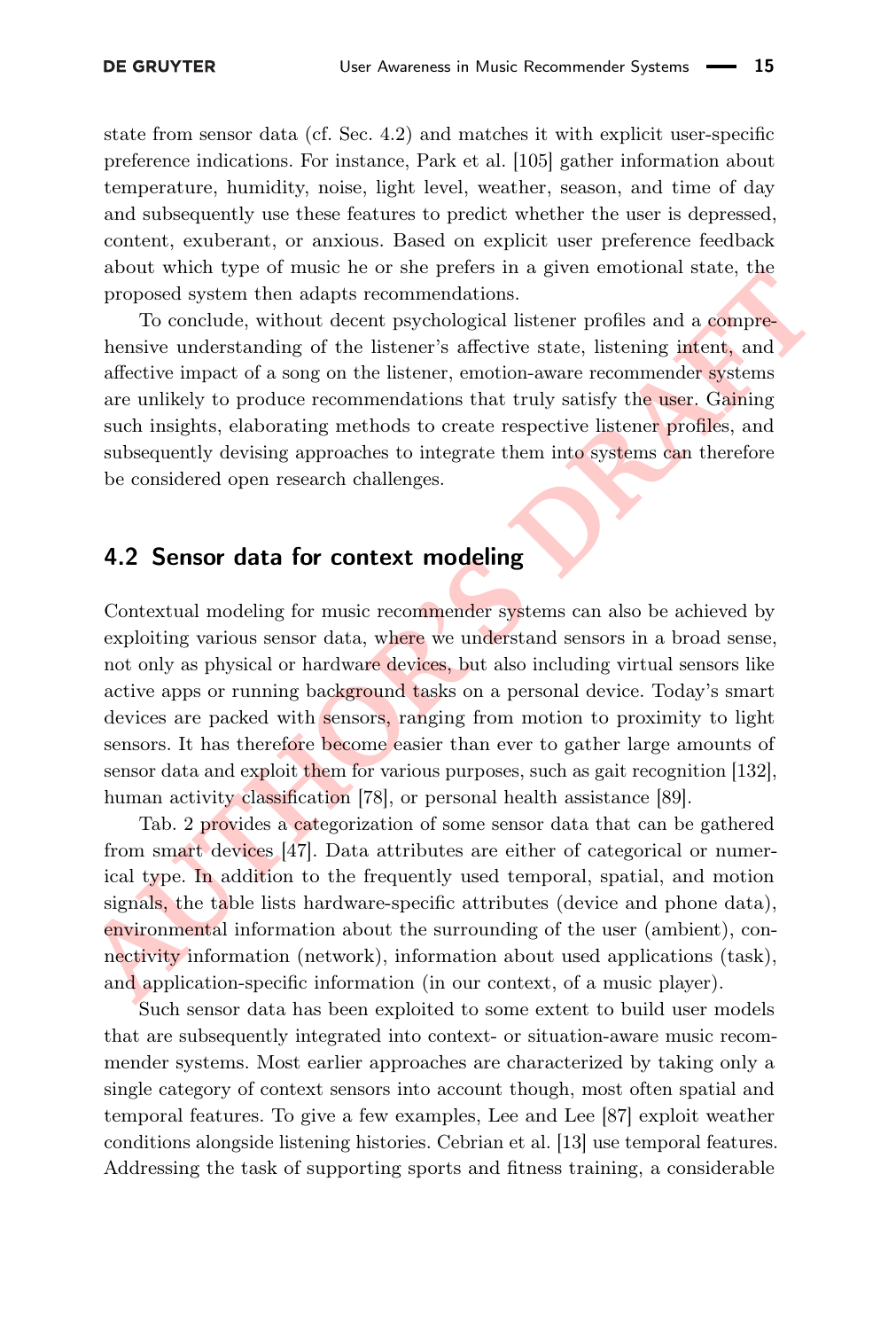<span id="page-15-0"></span>

|                | <b>Attributes</b>                                                                                                                                                                                                                                                                                                                                                                                                                                                                                                                                                                                                                                                                                                                                                                                             |
|----------------|---------------------------------------------------------------------------------------------------------------------------------------------------------------------------------------------------------------------------------------------------------------------------------------------------------------------------------------------------------------------------------------------------------------------------------------------------------------------------------------------------------------------------------------------------------------------------------------------------------------------------------------------------------------------------------------------------------------------------------------------------------------------------------------------------------------|
| Time           | day of week (N), hour of day (N)                                                                                                                                                                                                                                                                                                                                                                                                                                                                                                                                                                                                                                                                                                                                                                              |
| Location       | provider (C), latitude (C), longitude (C), accuracy (N), altitude (N)                                                                                                                                                                                                                                                                                                                                                                                                                                                                                                                                                                                                                                                                                                                                         |
| Weather        | temperature (N), wind direction (N), wind speed (N), precipitation (N), humid-                                                                                                                                                                                                                                                                                                                                                                                                                                                                                                                                                                                                                                                                                                                                |
|                | ity (N), visibility (N), pressure (N), cloud cover (N), weather code (N)                                                                                                                                                                                                                                                                                                                                                                                                                                                                                                                                                                                                                                                                                                                                      |
| <b>Device</b>  | battery level (N), battery status (N), available internal/external storage (N), vol-<br>ume settings $(N)$ , audio output mode $(C)$                                                                                                                                                                                                                                                                                                                                                                                                                                                                                                                                                                                                                                                                          |
| Phone          | service state (C), roaming (C), signal strength (N), GSM indicator (N), network<br>type $(N)$                                                                                                                                                                                                                                                                                                                                                                                                                                                                                                                                                                                                                                                                                                                 |
| <b>Task</b>    | recently used tasks/apps $(C)$ , screen on/off $(C)$ , docking mode $(C)$                                                                                                                                                                                                                                                                                                                                                                                                                                                                                                                                                                                                                                                                                                                                     |
| <b>Network</b> | mobile network: available (C), connected (C);                                                                                                                                                                                                                                                                                                                                                                                                                                                                                                                                                                                                                                                                                                                                                                 |
|                | active network: type (C), subtype (C), roaming (C);                                                                                                                                                                                                                                                                                                                                                                                                                                                                                                                                                                                                                                                                                                                                                           |
|                | Bluetooth: available (C), enabled (C);                                                                                                                                                                                                                                                                                                                                                                                                                                                                                                                                                                                                                                                                                                                                                                        |
|                | Wi-Fi: enabled (C), available (C), connected (C), BSSID (C), SSID (C), IP (N),                                                                                                                                                                                                                                                                                                                                                                                                                                                                                                                                                                                                                                                                                                                                |
|                | link speed $(N)$ , RSSI $(N)$                                                                                                                                                                                                                                                                                                                                                                                                                                                                                                                                                                                                                                                                                                                                                                                 |
| <b>Ambient</b> | light (N), proximity (N), temperature (N), pressure (N), noise (N)                                                                                                                                                                                                                                                                                                                                                                                                                                                                                                                                                                                                                                                                                                                                            |
| Motion         | acceleration force $(N)$ , rate of rotation $(C)$ , orientation of user $(N)$ , orientation of                                                                                                                                                                                                                                                                                                                                                                                                                                                                                                                                                                                                                                                                                                                |
| Player         | device (C)<br>repeat mode (C), shuffle mode (C), sound effects: equalizer present (C), equal-                                                                                                                                                                                                                                                                                                                                                                                                                                                                                                                                                                                                                                                                                                                 |
|                |                                                                                                                                                                                                                                                                                                                                                                                                                                                                                                                                                                                                                                                                                                                                                                                                               |
|                | enabled (C), virtualizer strength $(N)$ , reverb enabled (C), reverb strength $(N)$<br>Tab. 2: Categories of common sensor data used in context modeling, adapted from [47].                                                                                                                                                                                                                                                                                                                                                                                                                                                                                                                                                                                                                                  |
|                | Letters in parenthesis indicate whether the attribute is Categorical or Numerical.                                                                                                                                                                                                                                                                                                                                                                                                                                                                                                                                                                                                                                                                                                                            |
|                |                                                                                                                                                                                                                                                                                                                                                                                                                                                                                                                                                                                                                                                                                                                                                                                                               |
|                |                                                                                                                                                                                                                                                                                                                                                                                                                                                                                                                                                                                                                                                                                                                                                                                                               |
|                |                                                                                                                                                                                                                                                                                                                                                                                                                                                                                                                                                                                                                                                                                                                                                                                                               |
|                |                                                                                                                                                                                                                                                                                                                                                                                                                                                                                                                                                                                                                                                                                                                                                                                                               |
|                |                                                                                                                                                                                                                                                                                                                                                                                                                                                                                                                                                                                                                                                                                                                                                                                                               |
|                |                                                                                                                                                                                                                                                                                                                                                                                                                                                                                                                                                                                                                                                                                                                                                                                                               |
|                |                                                                                                                                                                                                                                                                                                                                                                                                                                                                                                                                                                                                                                                                                                                                                                                                               |
|                |                                                                                                                                                                                                                                                                                                                                                                                                                                                                                                                                                                                                                                                                                                                                                                                                               |
|                |                                                                                                                                                                                                                                                                                                                                                                                                                                                                                                                                                                                                                                                                                                                                                                                                               |
|                |                                                                                                                                                                                                                                                                                                                                                                                                                                                                                                                                                                                                                                                                                                                                                                                                               |
|                |                                                                                                                                                                                                                                                                                                                                                                                                                                                                                                                                                                                                                                                                                                                                                                                                               |
|                |                                                                                                                                                                                                                                                                                                                                                                                                                                                                                                                                                                                                                                                                                                                                                                                                               |
|                | amount of work uses sensors to gauge steps per minute or heart rate to match<br>the music played with the pace of the listener, or to stimulate a particular<br>exercising behavior, for example, Biehl et al. [8], Elliott and Tomlinson [28],<br>Dornbush et al. [25], Cunningham et al. [18], de Oliveira and Oliver [21], and<br>Moens et al. [96]. Besides the use case of sports and exercising, there further<br>exists research work that targets other specific task, e.g., music recommen-<br>dation while working $[136]$ , driving a car $[4]$ , or for multiple activity classes<br>such as running, eating, sleeping, studying, working, or shopping [133, 131].<br>An approach to identify music to accompany the daily activities of relaxing,<br>studying, and workout is proposed in [135]. |
|                | More recent research works integrate a larger variety of sensor data into user                                                                                                                                                                                                                                                                                                                                                                                                                                                                                                                                                                                                                                                                                                                                |

More recent research works integrate a larger variety of sensor data into user models. For instance, Okada et al. [\[102\]](#page-34-10) present a mobile music recommender that exploits sensor data to predict the user's activity, environment, and location. Activity is inferred from the device's accelerometer and classified into idle, walking, bicycling, running, etc. The user's environment is predicted by recording audio on the device and matching it to a database of audio snippets, which are labeled as meeting, office, bus, etc. As for location, latitude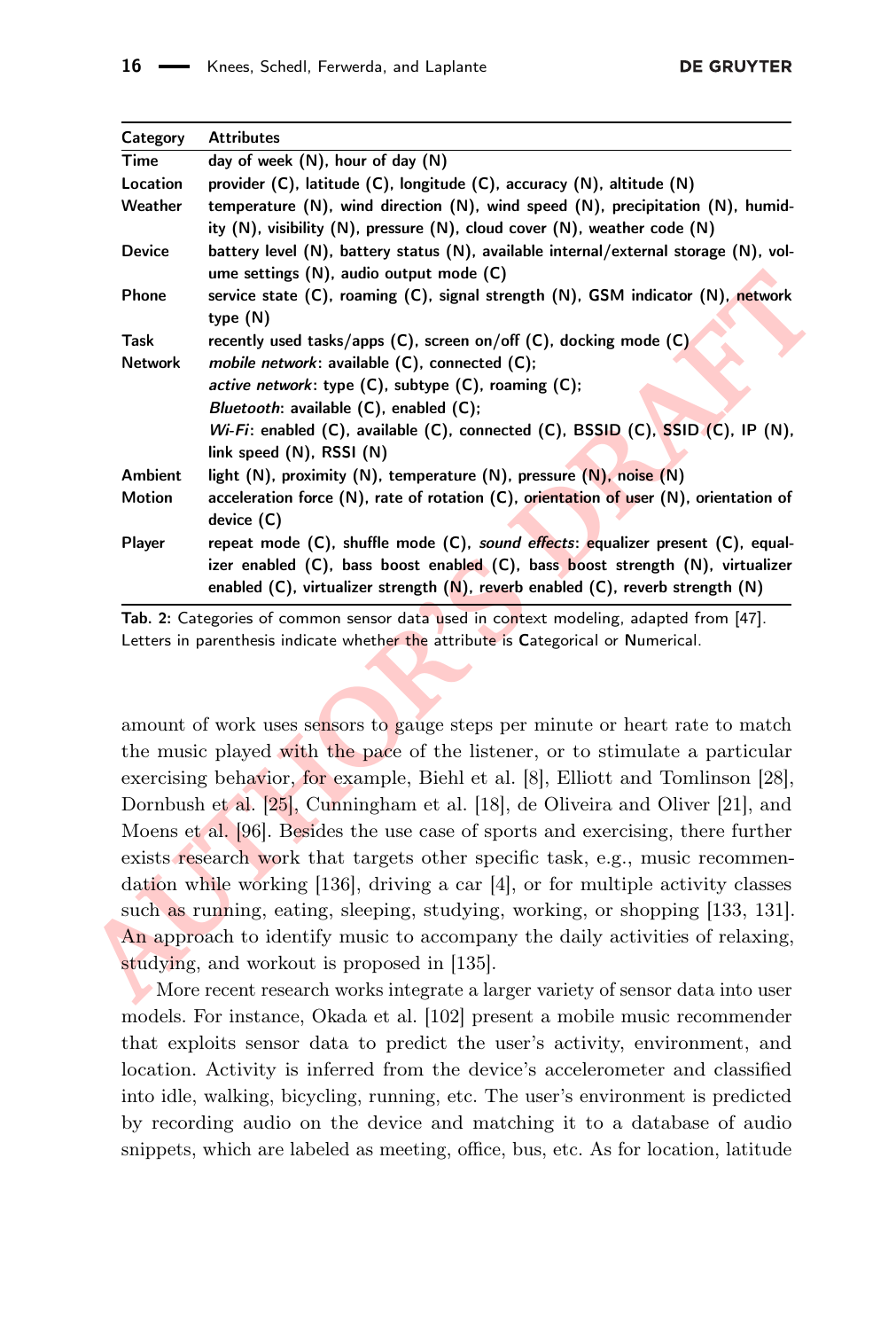and longitude GPS data is clustered into common user locations. Integrating activity, environment, location, and quantized temporal data with respect to time of day and week days, the proposed system learns rules such as "Every Sunday afternoon, the user goes jogging and listens to metal songs.", which are used among other information to effect recommendations.

Wang et al. [\[133\]](#page-36-4) present a system, which records time of day, accelerometer data, and ambient noise. Using these features, the recommender predicts the user's activity, i.e., running, walking, sleeping, working, or shopping. Activityaware recommendations are eventually effected by matching music pieces labeled with activity tags with the user's current activity.

For an irretarial and scattering weakling the scattering of the measure of the scattering temperature and ambient noise. Using these features, the recommender predicts the user's activity, i.e., running, walking, sleeping Schedl et al. [\[114\]](#page-35-10) propose a mobile music recommender called Mobile Music Genius, which acquires and monitors various context features during playback. It uses a decision tree classifier to learn to predict music preferences for given contexts. The user preference is modeled at various levels, i.e., genre, artist, track, and mood; the context is modeled as an approx. 100-dimensional feature vector, including the attributes listed in Tab. 2. While playing, the user context is continuously monitored and compared to the temporally preceding context vector. If context changes exceed a sensitivity parameter, a track that fits the new context is requested from the classifier and added as next track to the playlist.

Hong et al. [55] exploit day of the week, location, weather, and device vibration as features to build a bipartite graph, in which nodes either represent contexts or music pieces. Edges connect the two categories of nodes and the weight of an edge indicates how often a user has listened to a certain piece in a certain context. A random walk with restart algorithm is then used to identify music pieces that fit a given context. This algorithm takes into account the number, lengths, and edge weights of paths between the given context node and the music nodes.

In summary, early works that exploit sensor data for context modeling for music recommendation focused on single and typically simple sensors, such as time or weather, while more recent ones consider a variety of sensor data, extending the above by motion, environment, or location information, among others. Context models are then created either based on the entirety of the considered sensor data [\[114,](#page-35-10) [55\]](#page-30-8), or based on inferred information such as the user's activity [\[102,](#page-34-10) [133,](#page-36-4) [131\]](#page-36-6) or mood [\[105\]](#page-34-9).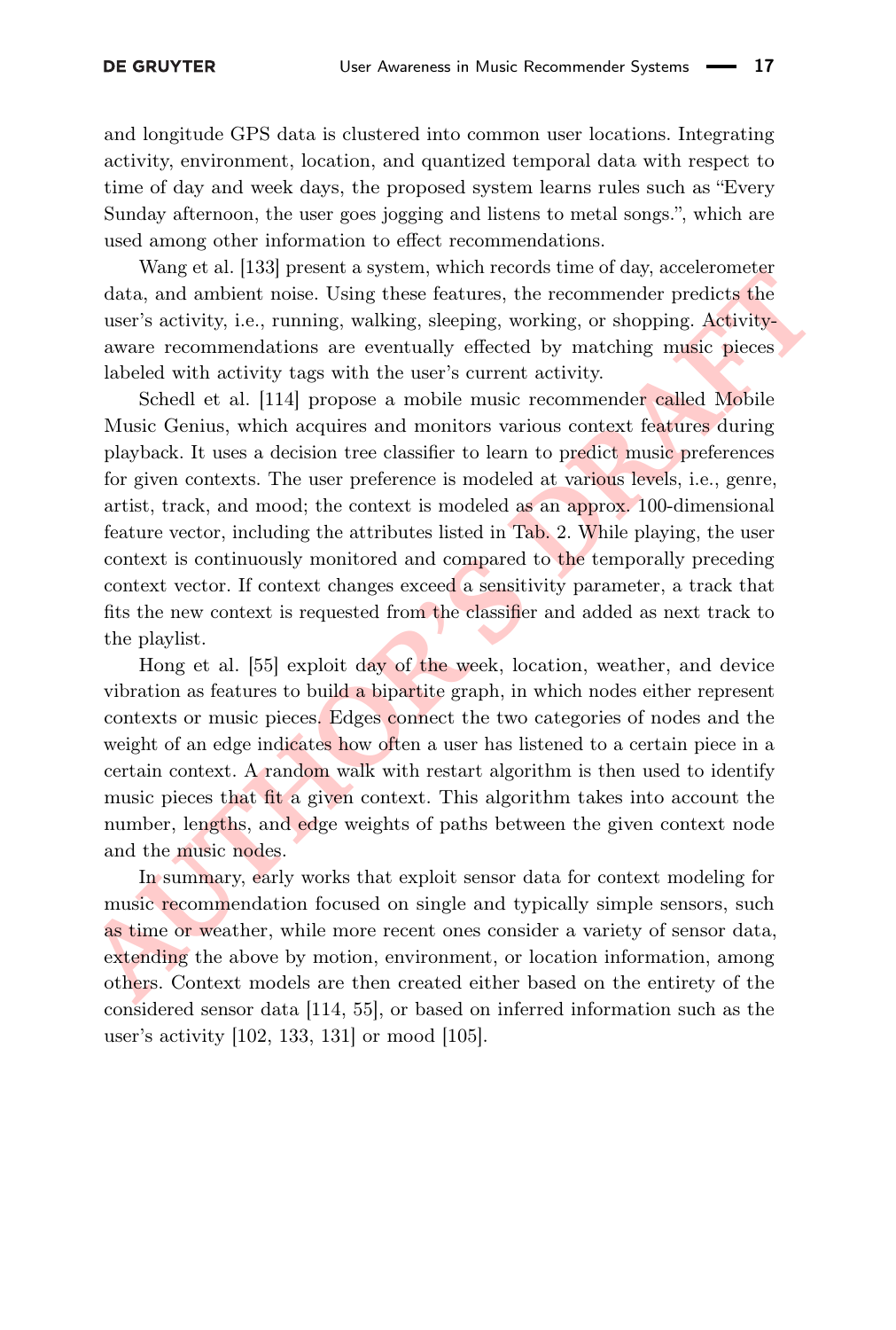## <span id="page-17-0"></span>5 Music information behavior

To deepen our understanding the listeners' perception and uses of music recommender systems, we should also examine their music information behavior in everyday life. The term "information behavior" encompasses a wide range of activities including seeking, finding, using, selecting, avoiding, and stumbling upon information [\[11\]](#page-26-10). The information can come from formal sources  $(e.g.,)$ books, magazines, music recordings) or from informal ones (e.g. friends, family members). In other words, information behavior research does not limit its scope to users' interaction with information systems. It also looks more broadly at the information practices that surround the use (or non-use) of these systems.

In this section, we look at the music-related information behavior of people in everyday life. In the first subsection, we review the literature on how people discover music in their daily life and the place music recommender systems play in it; in the second, we focus more specifically on studies on users' perception of music recommender systems.

### 5.1 Discovering music in everyday life

activities including seeking, finding, using, selecting, avoiding, and stumbling<br>upon information [11]. The information can come from formal sources (e.g.,<br>books, magazines, music recordings) or from informal ones (e.g. fr Task-based experiments and transaction logs are useful for identifying usability problems in a system. However, the intent and experience of users can only be inferred from the traces of their interactions with the system. To know about the true users' needs, we need to take a step back to get a broader perspective on information practices in real life. To understand how music recommender systems can better support their users, we suggest looking at the studies on how people discover music in their daily life. For the most part, these studies have been conducted by researchers in information sciences and employ qualitative interviewing, observations, diaries, and surveys, with the objective of learning about the real-life behaviors of real-life users, oftentimes in real-life settings.

#### 5.1.1 Importance of friends and families

Consistently and across age groups, studies show that friends, family, and acquaintances were and remain the main source of music discovery in everyday life [\[127,](#page-36-8) [79,](#page-32-3) [61,](#page-30-9) [69\]](#page-31-10). Even as music streaming services are pervasive, people prefer approaching friends and relatives to ask for music suggestions rather than seeking recommendations in online services. In a survey conducted by Lee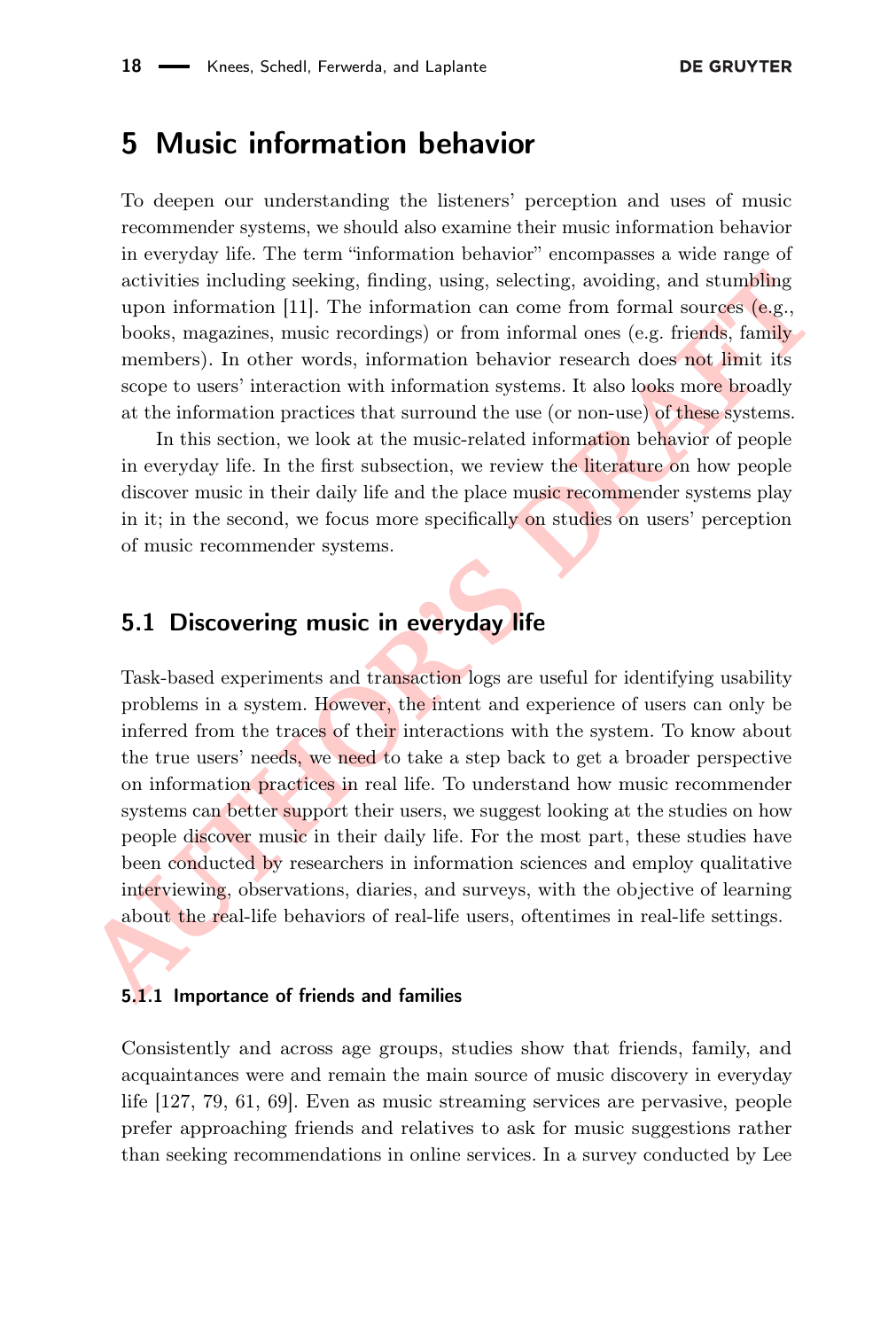and her colleagues [\[84\]](#page-32-4), 82.8% reported turning to friends or family members when searching for music information. Qualitative studies reveal that people do not only turn to people out of convenience. They appreciate receiving recommendations specifically tailored to their tastes from a source they trust, that is a close friend, a relative, or an acquaintance they consider as being more knowledgeable in the music domain than they are and whose music tastes they value [\[79,](#page-32-3) [61,](#page-30-9) [80\]](#page-32-5). Additionally, along with the recommendations, the informant will often willingly provide information about the artist and the music, and convey her appreciation and enthusiasm along the way, thus turning the social interaction into a "musical experience in its own right" [69].

#### 5.1.2 Prevalence of serendipitous encounters

**EXERCIST TO THE SET THE SET THE SET THANGES IN THE SET THANGES INTO THE SET THANGES IN THE SET THANGES IN the mass of the information into a "musical experience in its own right" [69].<br>
<b>SET THE SET THANGES IN THE SET THA** Research on music information behavior also uncovered that people discover music primarily by chance. People rarely go to music streaming services with the specific objective of looking for the perfect gem. They stumble upon it during their daily routine (e.g., music heard on the radio, in a cafe, in a friend's car) or en route, while looking for something else. Indeed, studies with younger adults show that a majority of music discoveries (63.3% in [\[19\]](#page-26-11)) are the result of passive information behavior or serendipitous encounters [\[19,](#page-26-11) [79\]](#page-32-3). Music has become a nearly constant soundtrack in many people's lives. Opportunities for encountering music are numerous. However, the strong engagement adolescents and young adults have with music might also explain the prevalence of these events. Research suggests that serendipitous encountering of information does not occur completely randomly, "but from circumstances brought about by unconscious motives which lead ultimately to the serendipitous event" [\[45\]](#page-29-5). In [79], it was found that many avid music listeners were also "super-encounterers," for they regularly engaged in activities likely to produce serendipity (e.g., wandering in a music festival) and were constantly monitoring their environment for interesting music.

### <span id="page-18-0"></span>5.1.3 The role of music recommender systems

Although all surveys converge to show the extreme popularity of music streaming services, the adoption of the discovery functionalities of these services is somewhat slower. In a survey conducted by Lee et al. [\[84\]](#page-32-4), 64.6% of the participants reported using cloud music services to discover music. Liikkanen and Åman [\[90\]](#page-33-11) get similar results with 65% of the respondents reporting using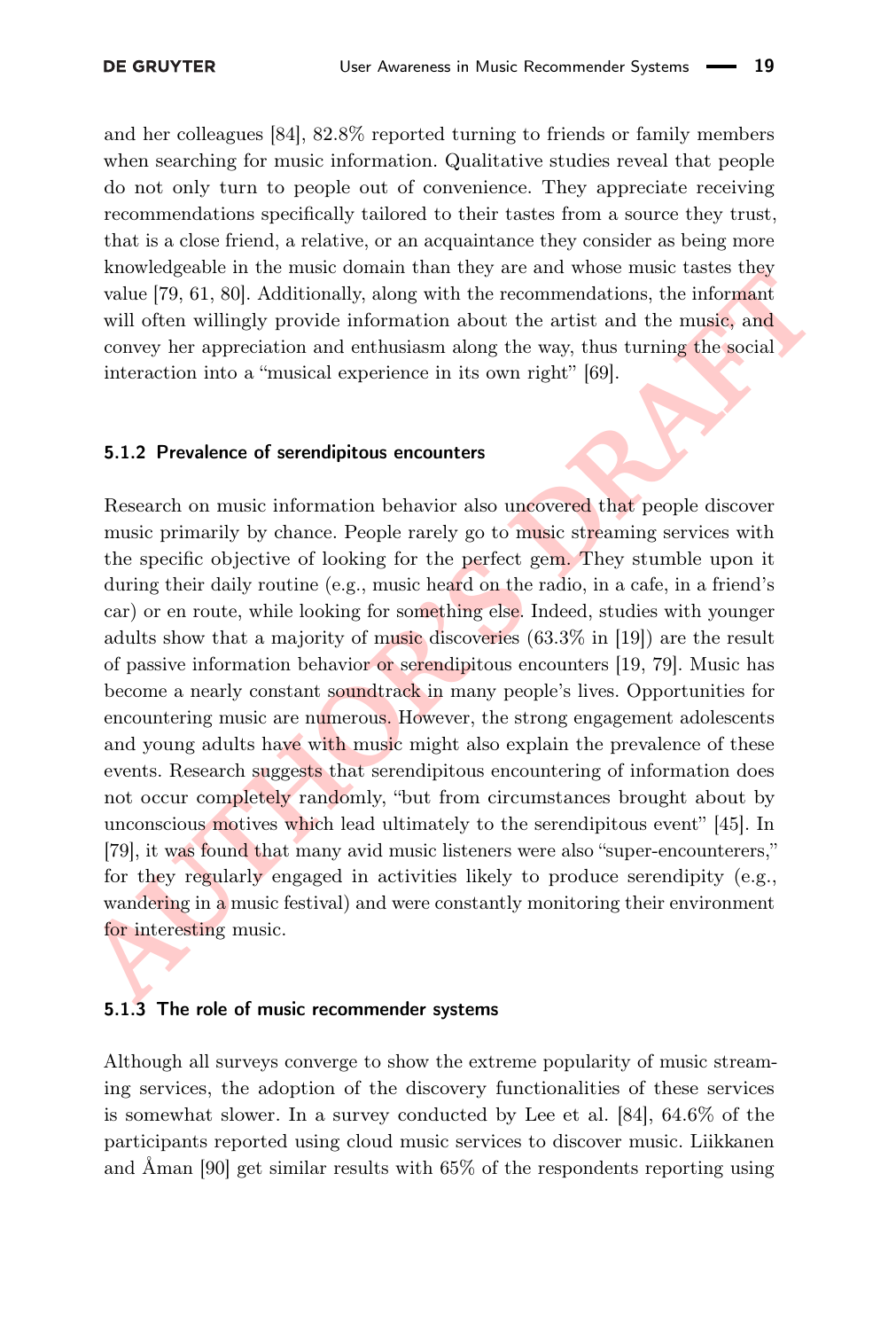YouTube<sup>[7](#page-19-0)</sup> to discover new artists. Interestingly, Lee et al.'s [\[84\]](#page-32-4) survey also reveal that a much smaller proportion of women (36.4%) use these functionalities compared with men  $(77.1\%)$ . Moreover, the interviews conducted in [\[61,](#page-30-9) [69\]](#page-31-10) reveal what seems to be a prevalent pattern: people first get introduced to new music in their daily life (e.g., in the media, through friends), then they use music recommender systems to expand their exploration to other songs and/or artists.

### 5.2 User studies of music recommender systems

Considering the rapid and widespread adoption of music streaming services, several recent user studies on these systems have been published. In this section, we put our main focus on the studies on users' experience with and perception of music recommendations provided by these systems. This studies consist mainly in qualitative research conducted by social scientists and user experience studies on music streaming services conducted by researchers in information sciences.

### 5.2.1 Users' perception of music recommendations

The state of the control above, many users make user a control point of the same state and state and the real control considering the rapid and widespread adoption of music streaming services, several recent user studies o Since the major players in the music streaming industry have comparable (and very extensive) catalogs, the branding of these services now lies in the services they offer, including personalized recommendations and curated playlists [97]. As mentioned above, many users make use of the discovery functions of music streaming services (cf. Sec. 5.1.3). Therefore, it seems logical that the respondents of a survey considered "Exposure to new things/serendipity" as the most important quality for a music service [\[84\]](#page-32-4). But how do users perceive these recommendations? Studies do not provide a clear answer to that question. Mainly because the perception seems to vary from user to user. Participants in a study comparing YouTube and Spotify had an overall positive perception of the music discovery functionalities of both services [\[90\]](#page-33-11). Results from a large-scale study by Avdeeff [\[3\]](#page-25-6) highlight one interesting advantage of system recommendations from the users' perspective: for younger people who often perceive music genres as being confusing, the suggestions YouTube provides represent a useful alternative for discovery. Another perceived advantage lies in

<span id="page-19-0"></span><sup>7</sup> <https://www.youtube.com>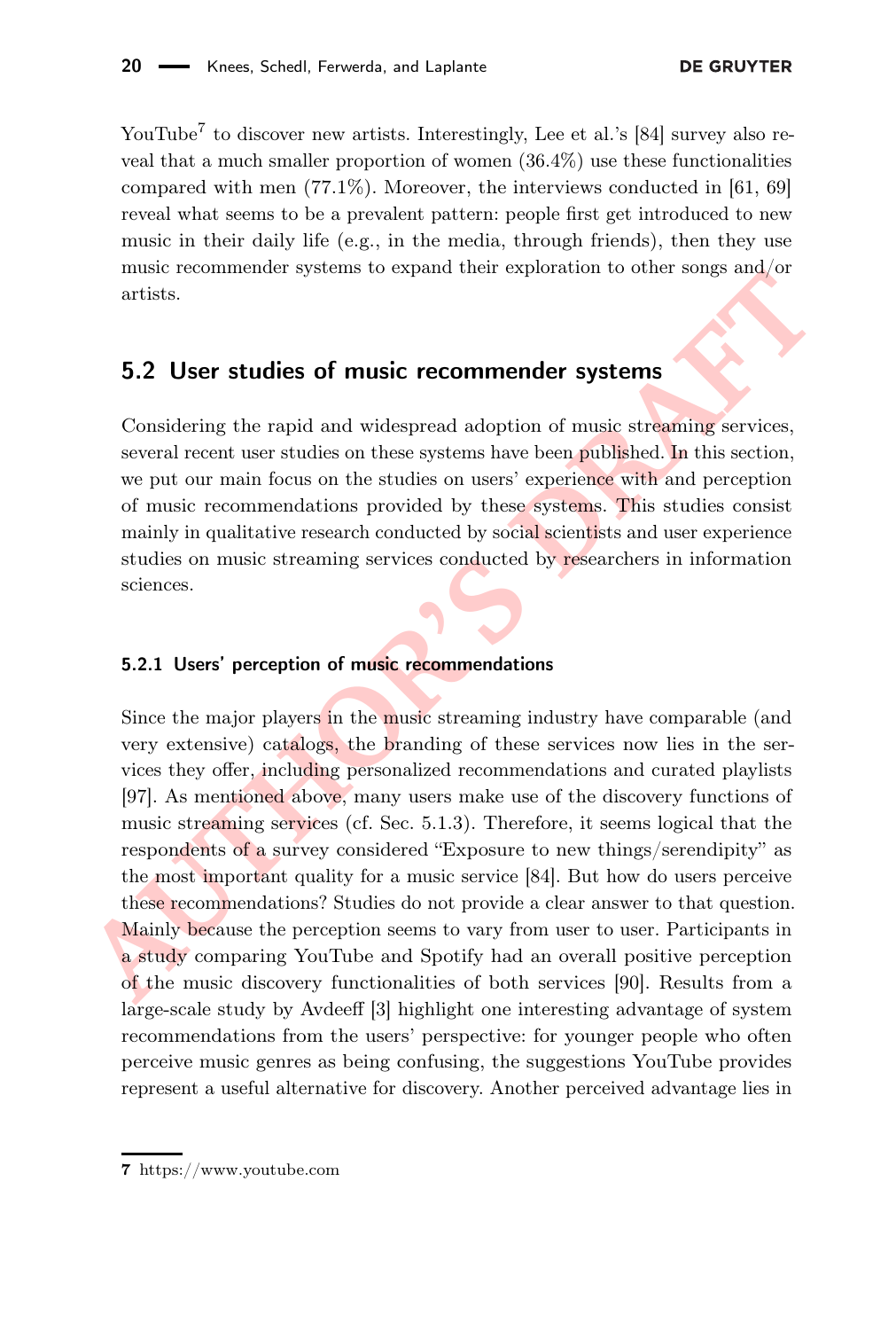the fact that system recommendations reduce the load for the users by assisting them in digital curation tasks. Indeed, among the heavy music service users interviewed by Hagen [\[50\]](#page-29-6), many considered that the radio function music services offer was a useful way to expand a playlist, which can sometimes lead to further exploration. Other users, however, were not as enthusiastic about the radio function, which had played songs they disliked or recommendations they did not understand. But the main criticisms targeted the lack of novelty and true exploration, which prompted one of Johansson's participants to say that she felt "stuck in [her] own circles" [\[61\]](#page-30-9). Likewise, Kjus found that users "lose interest in the large databases after a period of initial fascination," a symptom he attributes to the inability of recommender systems to lead users to long tail items [\[69\]](#page-31-10).

Franchies the state in and payer bases are using the using the state of incommentations and interest and interesting the main criticisms targeted the lack of novely and<br>true exploration, which prompted one of Johansson's p In the same line, several studies reveal a general lack of trust towards music recommender systems. Lee and Price [\[85\]](#page-32-6) found that most users want more transparency: they want the systems to explain the recommendations. For some users, when Spotify partnered with artists and labels, distrust came with the realization that some services infuse their own commercial interests into their algorithms [69, 97]. Privacy issues also contribute to mistrust among some users [85, 61]. In [61], Johansson reports on the strong negative reaction of some participants regarding Spotify sharing its users' activities on Facebook<sup>[8](#page-20-0)</sup> as a default setting following a partnership deal with the social networking site.

### 5.2.2 Users' engagement with music recommender systems

Many studies have focused, voluntarily or not, on avid music listeners. Recent large-scale studies and smaller qualitative studies with more diversified samples have uncovered a wider array of engagement practices with music streaming services. In [46], the researchers used mixed methods to study music services users. Their analysis resulted in seven personas with various levels of music expertise and involvement with music systems, including the "Guided Listener" who "wants to engage with a music streaming service minimally." Indeed, user studies demonstrate that many users wish to be able to listen to music continuously, without interacting much with the system. Johansson [\[61\]](#page-30-9) reports on young users feeling "lazy" or "less active," who do not want to make the effort of creating playlists or browsing to find music to listen to. Hagen [\[50\]](#page-29-6) also notices that users' engagements vary considerably.

<span id="page-20-0"></span><sup>8</sup> <https://www.facebook.com>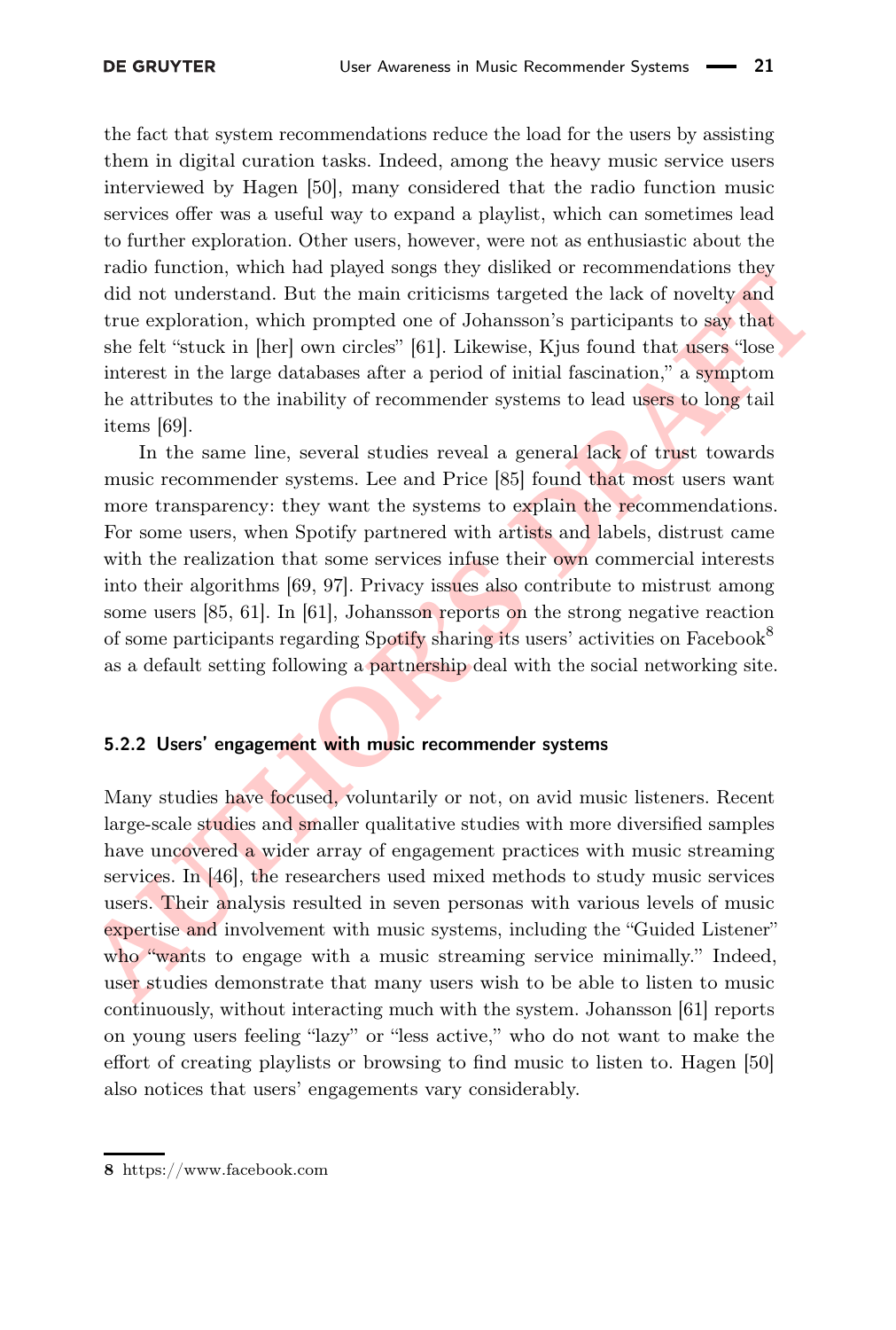This behavior may reflect the abundance (or overabundance) of choices in music services. Having access to such large music collections can seem exhilarating at first. But it can be intimidating to some. Users have expressed feeling "stressed" or "overwhelmed" by the number of items to chose from, or have used the term "drowning" to refer to how they felt [\[61,](#page-30-9) [69\]](#page-31-10), a problem known in psychology as choice overload. Strategies for dealing with choice overload include withdrawing/escaping or surrendering the selection to someone else [\[59\]](#page-30-10). In this context, for lesser-engaged users, recommender systems become their gateway to music. Which is why it seems important to take the needs of these users into consideration in the design of music recommender systems.

# <span id="page-21-0"></span>6 User-centric Evaluation of Music Recommender Systems

**Explores the control in the specifically and the mass of the selection to someone else<br>
<b>A[UT](#page-36-9)** include withdrawing/escaping or surrendering the selection to someone else<br>
[59]. In this context, for lesser-engaged users, Most evaluation approaches in current music recommender systems research and recommender systems research in general focus on quantitative measures, both geared towards retrieval accuracy (e.g., precision, recall, F-measure, or NDCG) and qualities beyond pure accuracy that cover further factors of perceived recommendation quality (e.g., spread, coverage, diversity, or novelty) [\[120\]](#page-35-3). While such beyond-accuracy measures aim to quantify and objectively assess parameters desired by users, they can not fully capture actual user satisfaction with a recommender system. For instance, while operational measures have been defined to quantify serendipity and diversity, they can only capture certain criteria. Serendipity and diversity as perceived by the user, however, can differ substantially from these measures, since they are highly subjective concepts [130]. Thus, despite the advantages of facilitating automation of evaluation and reproducibility of results, limiting recommender systems evaluation to such quantitative measures means to forgo essential factors related to user experience (UX).

Hence, in order to improve user awareness in music recommender systems, it is essential to incorporate evaluation strategies that consider factors of UX. To overcome the tendency to measure aspects such as user satisfaction or user engagement [\[51,](#page-29-8) [88\]](#page-32-7) individually, evaluation frameworks for recommender systems aim at providing a more holistic view. One such framework is the ResQue model by Pu et al. [\[107\]](#page-34-11), which proposes to evaluate the perceived qualities of recommender systems according to 15 constructs pertaining to four evaluation layers. The first layer deals with perceived system qualities and aims at evaluating aspects of recommendation quality, namely accuracy, novelty,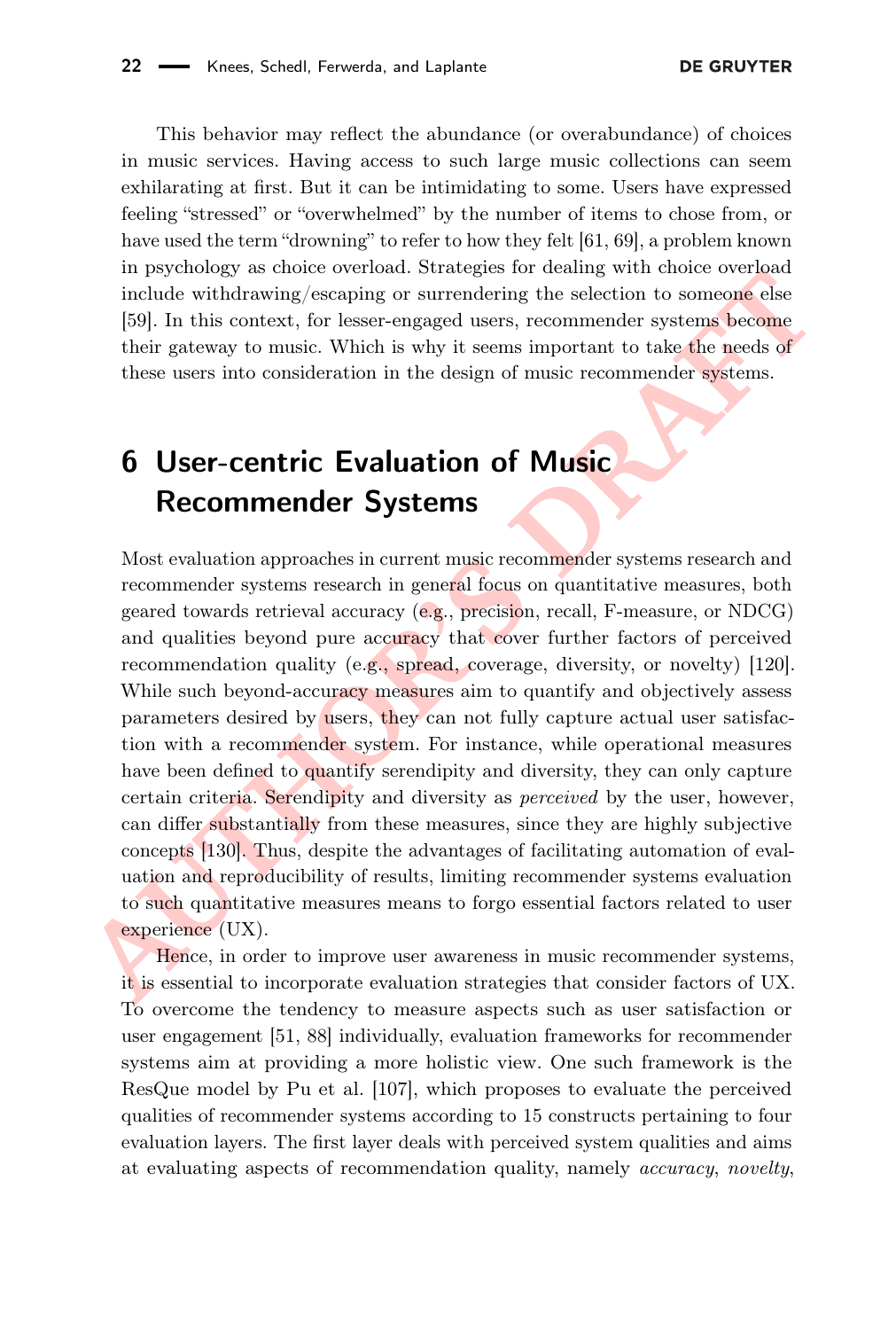#### **DE GRUYTER**

and diversity, interaction adequacy, interface adequacy, information sufficiency, and *explicability*. The second layer deals with beliefs, evaluating *perceived* ease of use, control, transparency, and perceived usefulness. Layers three and four deal with attitudes (overall satisfaction and confidence and trust) and behavioral intentions (use intentions and purchase intentions), respectively. These constructs are evaluated using questionnaires consisting of up to 32 questions to be rated on a Likert scale.

Trace tonstantes are evrained using version<br>and using the results of the results of the results of the model by Pu et al. (73). In<br>contrast to the model by Pu et al., which focuses on outcome experience of<br>recommender syst Another evaluation framework is presented by Knijnenburg et al. [73]. In contrast to the model by Pu et al., which focuses on outcome experience of recommender systems, Knijnenburg et al. aim at providing insight into the relationships of six constructs that impact user experience: objective system aspects (OSA), subjective system aspects (SSA), subjective user experiences (EXP), objective interaction (INT), and personal and situational characteristics (PC and SC). This includes considerations of users' expertise of the domain or concerns for privacy, which are not reflected in the model by Pu et al. In particular, Knijnenburg et al. explicitly link INT, i.e., observable user behavior such as clicks, to OSA, i.e., unbiased factors such as response time or user interface parameters, through several subjective constructs, i.e., SSA (momentary, primary evaluative feelings evoked during interacting with the system [\[52\]](#page-29-9)) and EXP (the user's attitude towards the system), and argue that EXP is caused by OSA (through SSA) and PC (e.g., user demographics, knowledge, or perceived control) and/or SC (e.g., interaction context or situation-specific trust or privacy concerns). To assess subjective factors, such as perceived qualities of recommendations and system effectiveness, variety, choice satisfaction, or intention to provide feedback, Knijnenburg et al. also propose a questionnaire.

Both frameworks can be applied to music recommender systems, however, neither is specifically designed for modeling the processes particular to these systems. Therefore, some of the assumptions do not hold for the requirements of today's music recommender systems. For instance, the ResQue model by Pu et al. has a strong focus towards commercial usage intentions, which, in music recommender systems, are by far more complex than the mere goal of using the system or intending to purchase (cf. Sec. 5). In particular with flat-rate streaming subscriptions being the dominating business model, selecting items does not have the same significance as a purchase. On a higher level, the commercial usage intention could be translated into or interpreted as continued subscription or monthly renewal of the service.

The model by Knijnenburg et al. can be easier adapted, as it was built around multimedia recommender systems, therefore offering more flexibility to incorporate the factors discussed in Sec. [2](#page-2-0) and exemplarily detailed throughout this chapter. For instance, the INT aspects in the model can be adapted to refer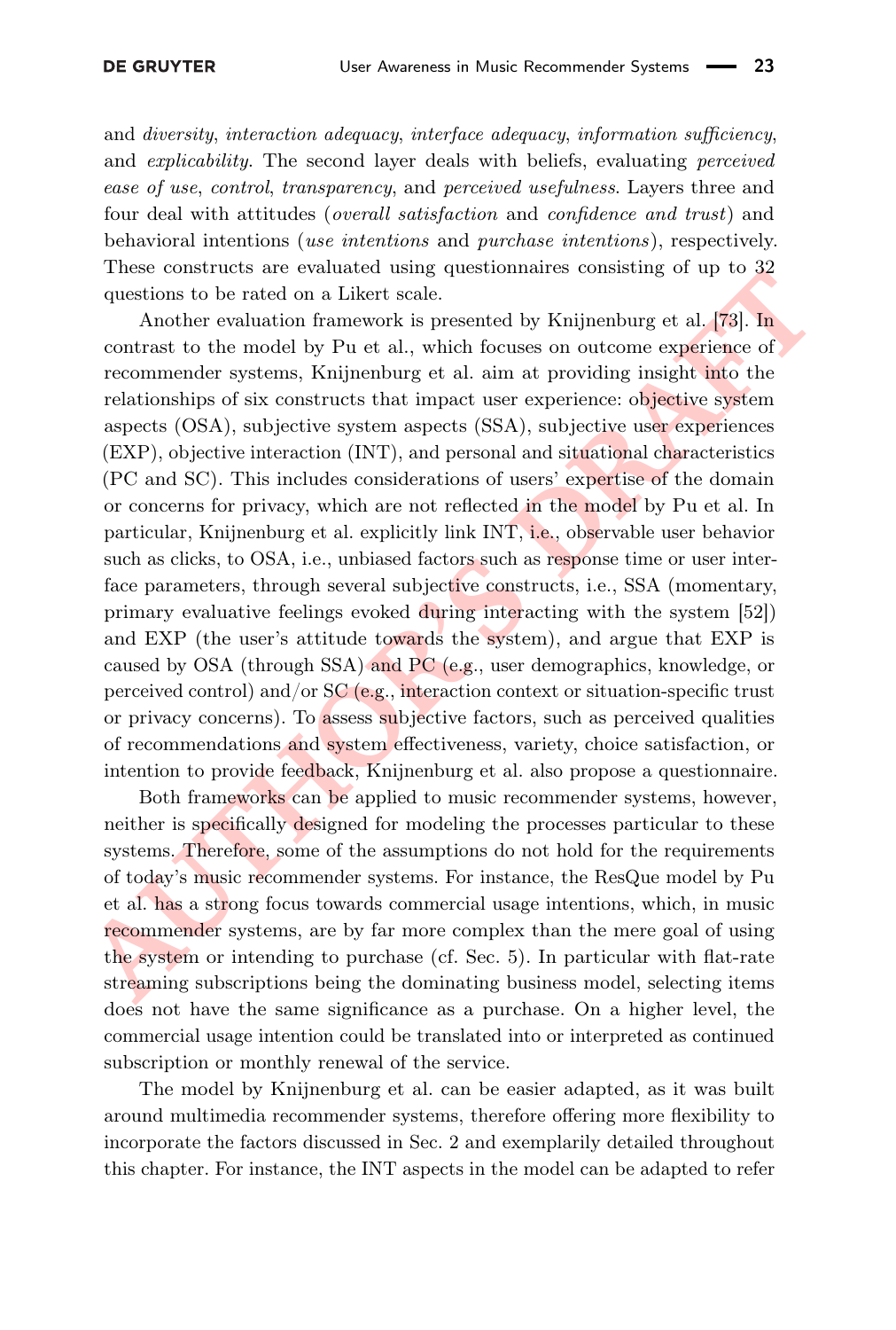to typical observable behavior of the user like favoring a song or adding it to a playlist, while PC aspects should reflect psychological factors, including affect and personality (as described in sections [4.1](#page-10-0) and [3,](#page-5-0) respectively), social influence, musical training and experience, and physiological condition, to mention a few more examples. SC, on the other hand, should be adapted to the particularities of music listening context and situations. To get a better understanding of the various evaluation needs in the specific scenario of music recommendation and tailor new strategies, researchers in music recommender systems should therefore increasingly resort to the findings of user-centric evaluations, in-situ interviews, and ethnographic studies, cf. [\[5,](#page-25-7) [19,](#page-26-11) 32, 58, 64, 81, 82, 84, 86, 125].

## <span id="page-23-0"></span>7 Conclusions

In this chapter, we have identified different factors relevant for making music recommendations, namely intrinsic aspects, external factors, and goals, of both users and items. Focusing on the listener's aspects, we have highlighted exemplary technical approaches to model these factors and exploit knowledge about them for recommendation scenarios.

[F](#page-32-4)or mast rastemation meets and automanism of the give a foctor understanding on<br>the various evaluation meets in the specific scenario of music recommendation<br>and tailor new strategies, researchers in music recommender syst Regarding intrinsic aspects, i.e., the listener's background, we have reviewed work investigating the connection between a user's demographic information, personality traits, or cultural background on one hand, and musical preference, interest in diversity, and browsing preference on the other. While correlations of different user characteristics with music consumption behavior could be uncovered, for a lack of comprehensive data, it has not yet been explored whether these findings are consistent over different experiments. Hence it needs to be investigated if these or other interactions emerge when evaluating several indicators simultaneously in a larger study and with the same subjects. Exploiting more diverse data sources, such as from social media and other online activities, should give a more holistic picture of the user. In practice, the resulting challenge is to connect and match user activities across different platforms. While single sign-on options have facilitated the tracing of individuals across several services for the syndicated platforms, impartial academic research does not have comparable means. It remains, however, at least ethically questionable to which extent such profiling of users is justifiable and necessary on the premise of providing improved user experience, specifically music listening experiences.

Similar considerations can be taken on matters of modeling external factors, i.e., the listener's context. We have reviewed work dealing with estimating the current emotional state of listeners and connecting this to the emotions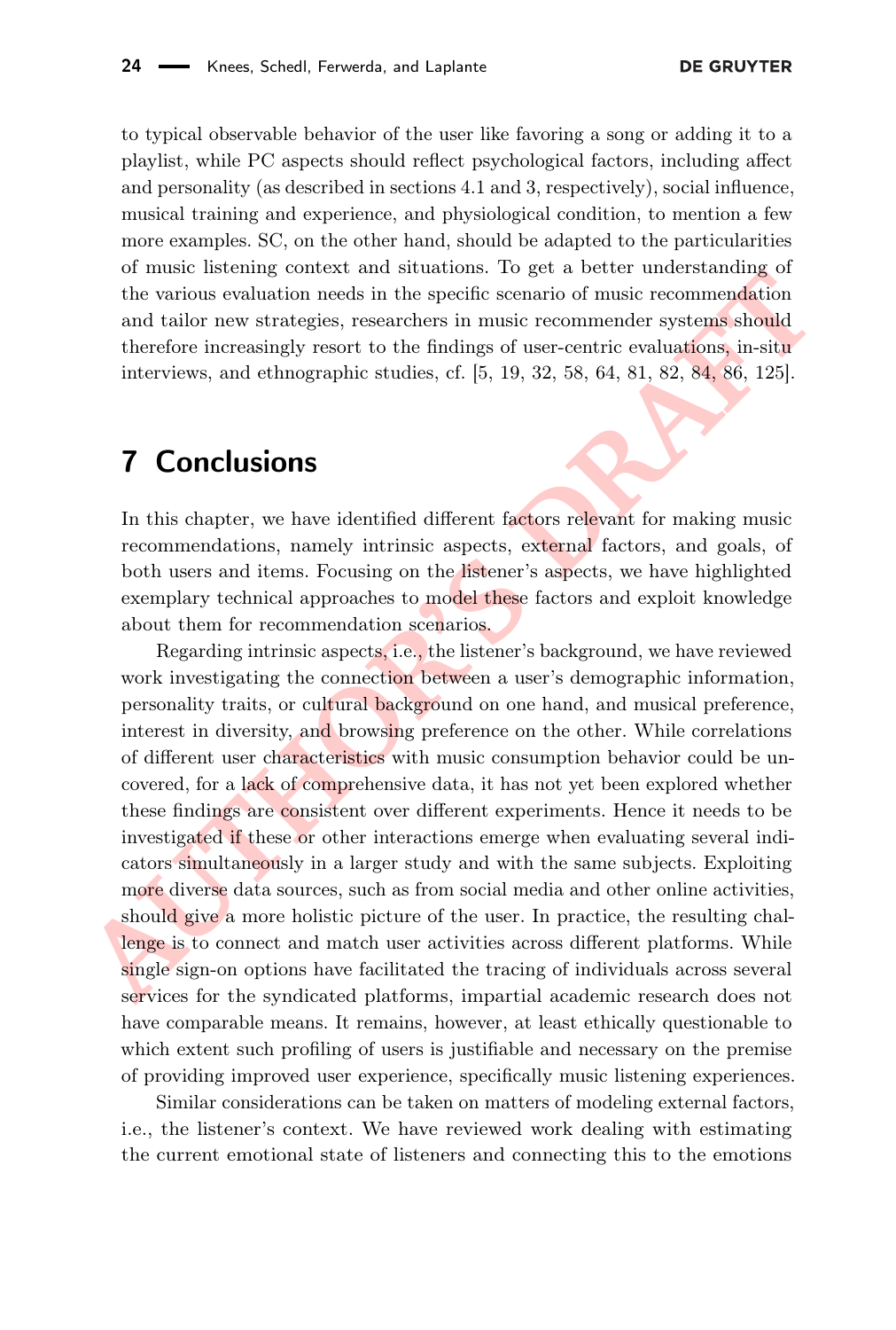#### **DE GRUYTER**

estimated to be conveyed by a piece, as well as work dealing with estimation of situational context of the listener based on sensor data. Both aspects can be highly dynamic and obtaining a ground truth and a general basis for repeatable experiments is challenging, if not elusive. Explicit assessments of mood and context requires introspection and reflection by the user and might be considered intrusive. On the other hand, taking a purely data-driven approach and exploring a wealth of accessible logging data to uncover latent patterns without proper means of validation might give rise to false assumptions and models and further raise issues concerning privacy.

considered matrice. On the back near near, using a pumey diarety<br>entrical approximate approximate approximate approximate approximate and exploring a wealth of accessible logging data to uncover latent patterns without pr To gain a better understanding of listeners' intents, we have reviewed work dealing with music information behavior to examine how people discover music in their daily life and how users perceive system recommendations in music streaming services. The key role friends and family play in discovering music suggest that people highly value the trustworthiness of the source of a music recommendation. Indeed, one of the most important criticisms leveled at music recommender systems is their lack of transparency and a breach of trust that comes from the role some services have taken in the promotion of specific artists. This impression contributes to the perception that music recommender systems are not the independent discovery tools they pretend to be. In terms of system design, this means that music recommender systems should pay close attention to building and maintaining the trust of their users, for instance by providing explanations to users as to why items are being recommended to them and by clearly identifying promotional recommendations. Furthermore, music information behavior studies revealed the prevalence of passive information behavior and serendipitous encounters in discovering music in daily life. In the same line, the review of studies on users' perception of and experience with music streaming services showed that users have various expectations regarding how much they want to engage with music recommender systems. Although certain users, especially the highly devoted music fans, are willing to spend time actively engaging with a system to keep a high level of control, others feel submerged by the millions of tracks available in a music service and prefer giving out a larger part of the control to the system in order to interact only minimally with it. This means that user-centered music recommender systems should let the users decide how much control they want to surrender to the system in order to cater to all users.

To conclude, we believe that a deepened understanding of the different factors of both user and music and their interplay is the key to improved music recommendation services and listening experiences. User awareness is therefore an essential aspect to adapt and balance systems between exploitation and exploration settings and not only identify the "right music at the right time," but also help in discovering new artists and styles, deepening knowledge,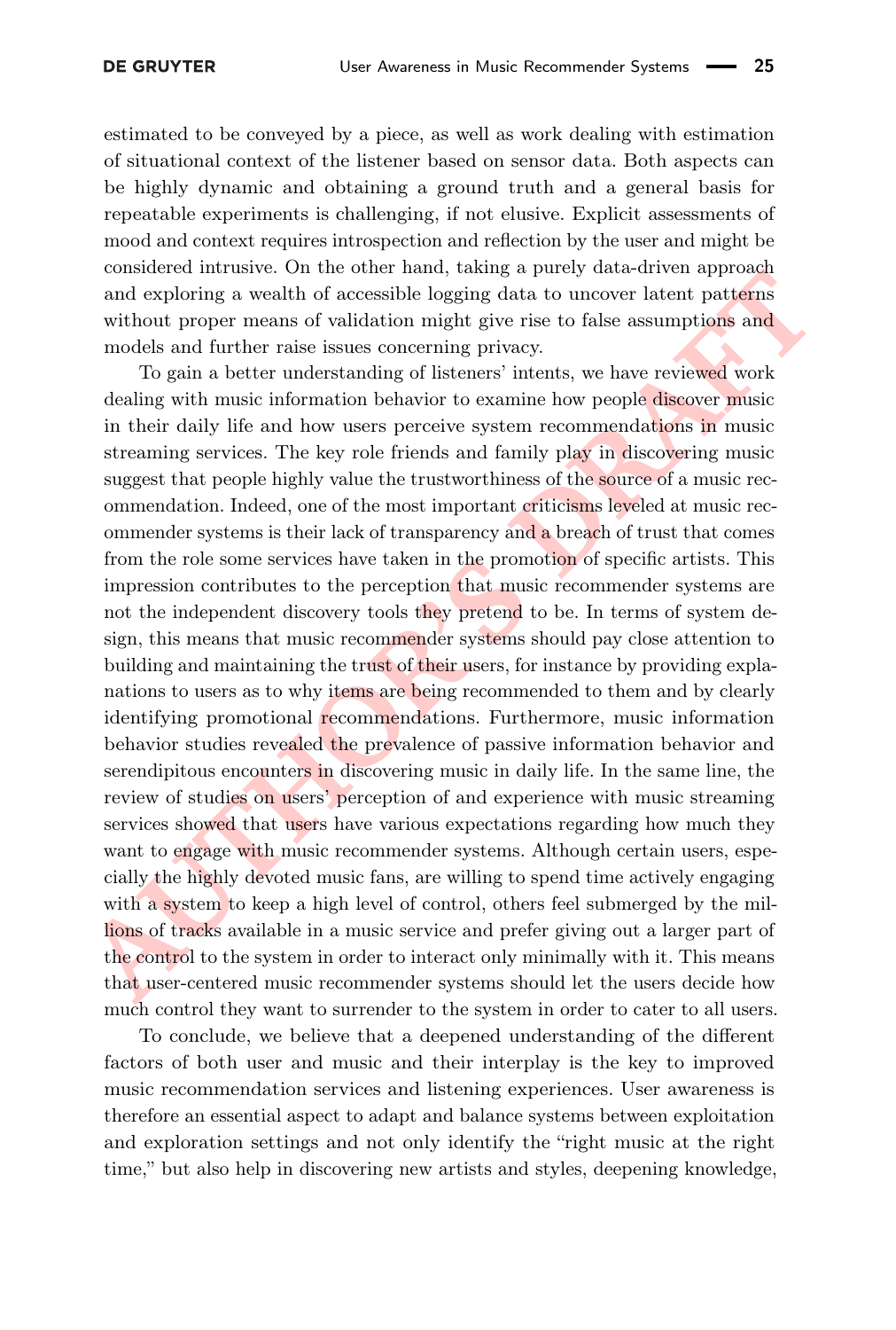refining tastes, broadening horizons—and generally be a catalyst to enable people to enjoy listening to music.

Acknowledgment: We thank Fabien Gouyon for the discussions leading to the updated factor model. Peter Knees acknowledges support by the Austrian Research Promotion Agency (FFG) under the BRIDGE 1 project SmarterJam (858514).

## **References**

- <span id="page-25-0"></span>[1] X. Amatriain and J. Basilico. Recommender systems in industry: A netflix case study. In F. Ricci, L. Rokach, and B. Shapira, editors, Recommender Systems Handbook, pages 385–419. Springer US, Boston, MA, 2015.
- <span id="page-25-3"></span>[2] I. Andjelkovic, D. Parra, and J. O'Donovan. Moodplay: Interactive moodbased music discovery and recommendation. In Proceedings of the 2016 Conference on User Modeling Adaptation and Personalization, UMAP '16, pages 275–279, New York, NY, USA, 2016. ACM.
- <span id="page-25-6"></span>[3] M. Avdeeff. Technological engagement and musical eclecticism: An examination of contemporary listening practices. 2012.
- <span id="page-25-5"></span>[4] L. Baltrunas, M. Kaminskas, B. Ludwig, O. Moling, F. Ricci, K.-H. Lüke, and R. Schwaiger. InCarMusic: Context-Aware Music Recommendations in a Car. In International Conference on Electronic Commerce and Web Technologies (EC-Web), Toulouse, France, 2011.
- <span id="page-25-7"></span><span id="page-25-4"></span><span id="page-25-2"></span><span id="page-25-1"></span>[5] L. Barrington, R. Oda, and G. Lanckriet. Smarter than genius? human evaluation of music recommender systems. In Proceedings of the 10th International Society for Music Information Retrieval Conference, ISMIR'09, Nara, Japan, 2009.
- (858514).<br> **ALTER CONDUCTS CONSIGNATION** (858514).<br> **ALTER CONDUCTS CONDUCT** (1995). The Reservoirs and B. Baspine, editors, *Facementer cases statys, In T. Rick, L. Robech, and B.* Shapine, coltors, *Facementer Systems Ha* [6] M. Barthet, G. Fazekas, and M. Sandler. Multidisciplinary perspectives on music emotion recognition: Implications for content and context-based models. In Proceedings of International Symposium on Computer Music Modelling and Retrieval, pages 492–507, 2012.
	- [7] C. Bauer and A. Novotny. A consolidated view of context for intelligent systems. Journal of Ambient Intelligence and Smart Environments, 9(4):377–393, 2017.
	- [8] J. T. Biehl, P. D. Adamczyk, and B. P. Bailey. DJogger: A Mobile Dynamic Music Device. In Proceedings of the 24th Annual ACM SIGCHI Conference on Human Factors in Computing Systems Extended Abstracts (CHI EA), Montréal, QC, Canada, 2006.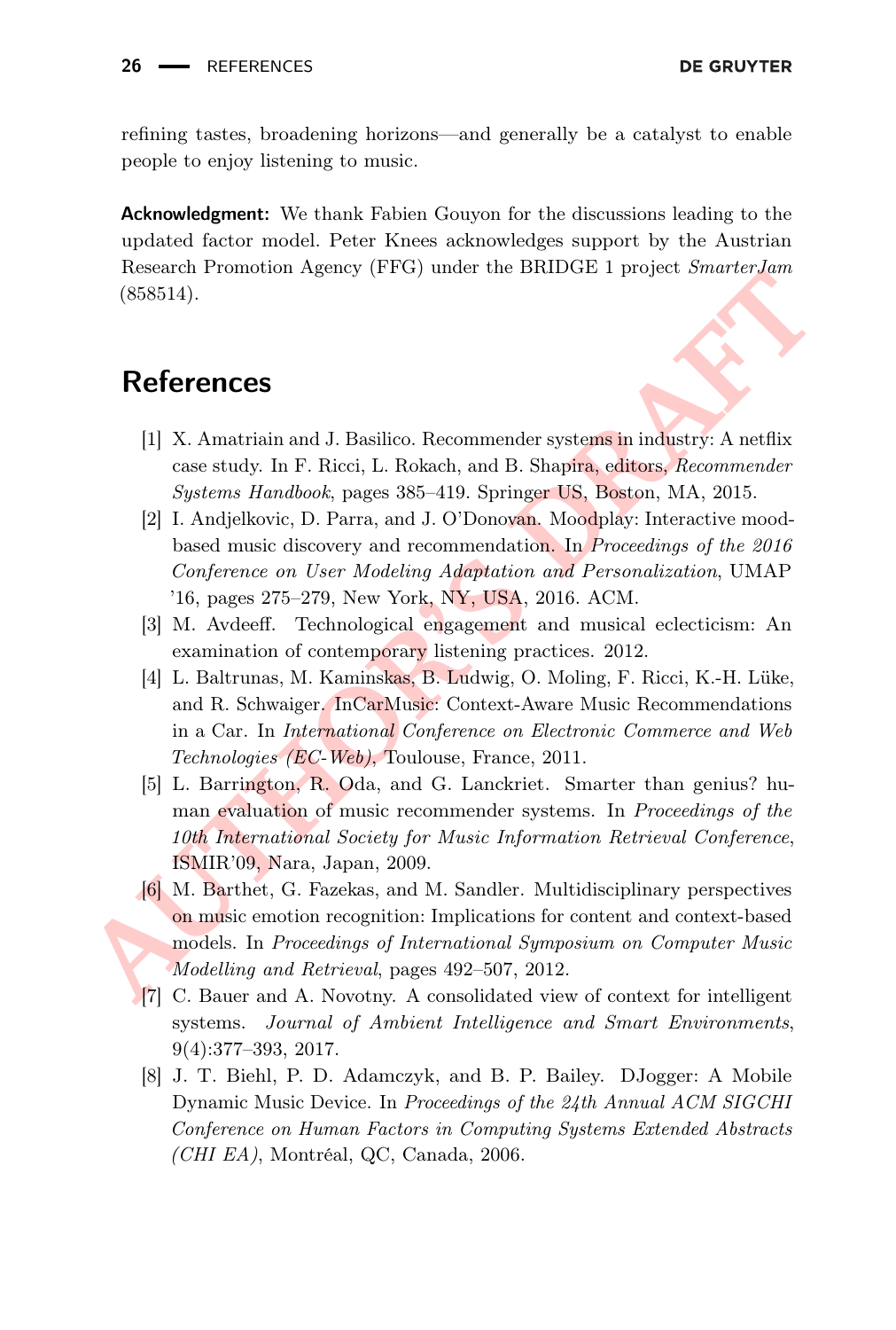- <span id="page-26-8"></span>[9] D. Boer and R. Fischer. Towards a holistic model of functions of music listening across cultures: A culturally decentred qualitative approach. Psychology of Music, 40(2):179–200, 2010.
- <span id="page-26-6"></span>[10] G. Bonnin and D. Jannach. Automated generation of music playlists: Survey and experiments. ACM Computing Surveys (CSUR), 47(2):26, 2015.
- <span id="page-26-10"></span>[11] D. O. Case. Looking for information : a survey of research on information seeking needs, and behavior. Emerald Group Publishing, Bingley, UK, 3rd edition, 2012.
- <span id="page-26-1"></span>[12] M. A. Casey, R. Veltkamp, M. Goto, M. Leman, C. Rhodes, and M. Slaney. Content-based music information retrieval: Current directions and future challenges. Proceedings of the IEEE, 96(4):668–696, 2008.
- <span id="page-26-4"></span>[13] T. Cebrián, M. Planagumà, P. Villegas, and X. Amatriain. Music Recommendations with Temporal Context Awareness. In *Proceedings of the 4th* ACM Conference on Recommender Systems (RecSys), Barcelona, Spain, 2010.
- <span id="page-26-3"></span>[14] F. Celli, E. Bruni, and B. Lepri. Automatic personality and interaction style recognition from facebook profile pictures. In Proceedings of the  $22nd$  ACM international conference on Multimedia, pages 1101–1104. ACM, 2014.
- <span id="page-26-0"></span>[15] Ò. Celma. Music Recommendation and Discovery – The Long Tail, Long Fail, and Long Play in the Digital Music Space. Springer, Berlin, Heidelberg, Germany, 2010.
- <span id="page-26-11"></span><span id="page-26-9"></span><span id="page-26-7"></span><span id="page-26-5"></span><span id="page-26-2"></span>[16]  $\dot{O}$ . Celma and P. Herrera. A New Approach to Evaluating Novel Recommendations. In Proceedings of the 2nd ACM Conference on Recommender Systems (RecSys), Lausanne, Switzerland, 2008.
- 1010. Case. Looking for information: a survey of research on information<br>secking needs, and behavior. Emerald Group Publishing, Bingley, UK,<br>3rd edition, 2012.<br>
121 M. A. Casey, R. Veltkamp, M. Goto, M. Leman, C. Rhodes, [17] C.-W. Chen, P. Lamere, M. Schedl, and H. Zamani. RecSys Challenge 2018: Automatic Music Playlist Continuation. In Proceedings of the 12th ACM Conference on Recommender Systems, RecSys '18, pages 527–528, New York, NY, USA, 2018. ACM.
	- [18] S. Cunningham, S. Caulder, and V. Grout. Saturday Night or Fever? Context-Aware Music Playlists. In Proceedings of the 3rd International Audio Mostly Conference: Sound in Motion, Piteå, Sweden, 2008.
	- [19] S. J. Cunningham, D. Bainbridge, and D. Mckay. Finding new music: A diary study of everyday encounters with novel songs. In Proceedings of the 8th International Conference on Music Information Retrieval, pages 83–88, Vienna, Austria, September 23-27 2007.
	- [20] S. J. Cunningham and D. M. Nichols. Exploring Social Music Behaviour: An Investigation of Music Selection at Parties. In Proceedings of the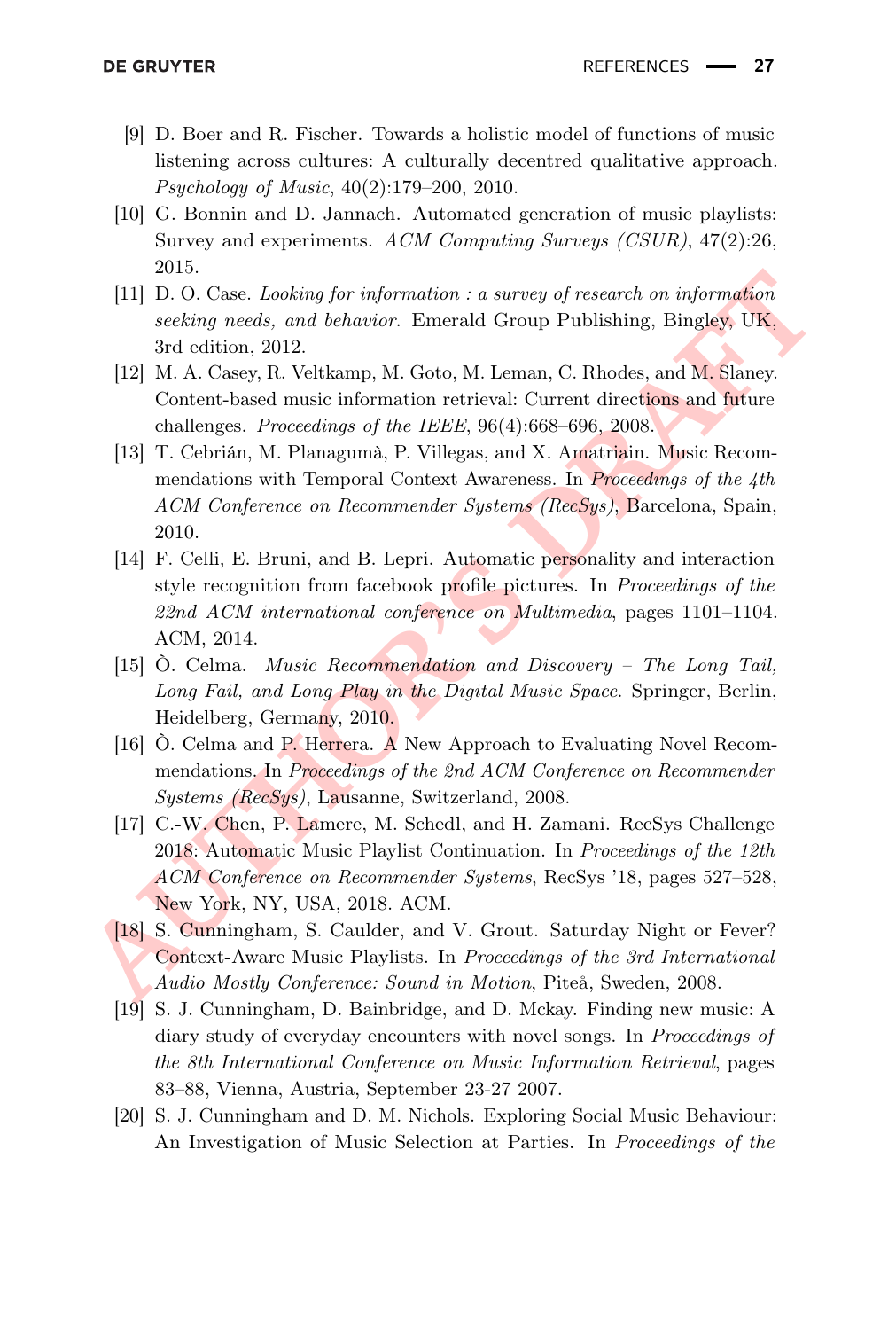10th International Society for Music Information Retrieval Conference (ISMIR 2009), Kobe, Japan, October 2009.

- <span id="page-27-10"></span>[21] R. de Oliveira and N. Oliver. TripleBeat: Enhancing Exercise Performance with Persuasion. In Proceedings of the 10th International Conference on Human Computer Interaction with Mobile Devices and Services (Mobile CHI), Amsterdam, the Netherlands, 2008.
- <span id="page-27-4"></span>[22] A. K. Dey. Understanding and using context. Personal and Ubiquitous Computing, 5(1):4–7, 2001.
- <span id="page-27-5"></span>[23] L. Dey, M. U. Asad, N. Afroz, and R. P. D. Nath. Emotion extraction from real time chat messenger. In 2014 International Conference on Informatics, Electronics Vision (ICIEV), pages 1–5, May 2014.
- <span id="page-27-9"></span><span id="page-27-8"></span><span id="page-27-7"></span><span id="page-27-6"></span><span id="page-27-3"></span><span id="page-27-2"></span><span id="page-27-1"></span><span id="page-27-0"></span>[24] J. Donaldson. A hybrid social-acoustic recommendation system for popular music. In Proceedings of the ACM Conference on Recommender Systems (RecSys), Minneapolis, MN, USA, 2007.
- 221 A. K. Dey. Understanding and using context. *Personal and Ubigations*<br>
221 A. K. Dey. Understanding and using context. *Personal and Ubigations*<br>
231 L. Dey, M. U. Asad, N. Arioz, and R. P. D. Nath. Emotion extraction [25] S. Dornbush, J. English, T. Oates, Z. Segall, and A. Joshi. XPod: A Human Activity Aware Learning Mobile Music Player. In 20th International Joint Conference on Artificial Intelligence (IJCAI): Proceedings of the 2nd Workshop on Artificial Intelligence Techniques for Ambient Intelligence, Hyderabad, India, 2007.
	- [26] G. Dror, N. Koenigstein, and Y. Koren. Yahoo! Music Recommendations: Modeling Music Ratings with Temporal Dynamics and Item Taxonomy. In Proceedings of the 5th ACM Conference on Recommender Systems  $(RecSys)$ , Chicago, IL, USA, 2011.
	- [27] S. Ebrahimi Kahou, V. Michalski, K. Konda, R. Memisevic, and C. Pal. Recurrent neural networks for emotion recognition in video. In Proceedings of the 2015 ACM on International Conference on Multimodal Interaction, ICMI '15, pages 467–474, New York, NY, USA, 2015. ACM.
	- [28] G. T. Elliott and B. Tomlinson. PersonalSoundtrack: Context-aware playlists that adapt to user pace. In Proceedings of the 24th Annual ACM SIGCHI Conference on Human Factors in Computing Systems Extended Abstracts (CHI EA), Montréal, QC, Canada, 2006.
	- [29] M. Erdal, M. Kächele, and F. Schwenker. Emotion recognition in speech with deep learning architectures. In F. Schwenker, H. M. Abbas, N. El Gayar, and E. Trentin, editors, Proceedings of Artificial Neural Networks in Pattern Recognition: 7th IAPR TC3 Workshop, pages 298–311. Springer International Publishing, 2016.
	- [30] B. Ferwerda and M. Graus. Predicting musical sophistication from music listening behaviors: A preliminary study. arXiv preprint arXiv:1808.07314, 2018.
	- [31] B. Ferwerda, M. Graus, A. Vall, M. Tkalčič, and M. Schedl. The influence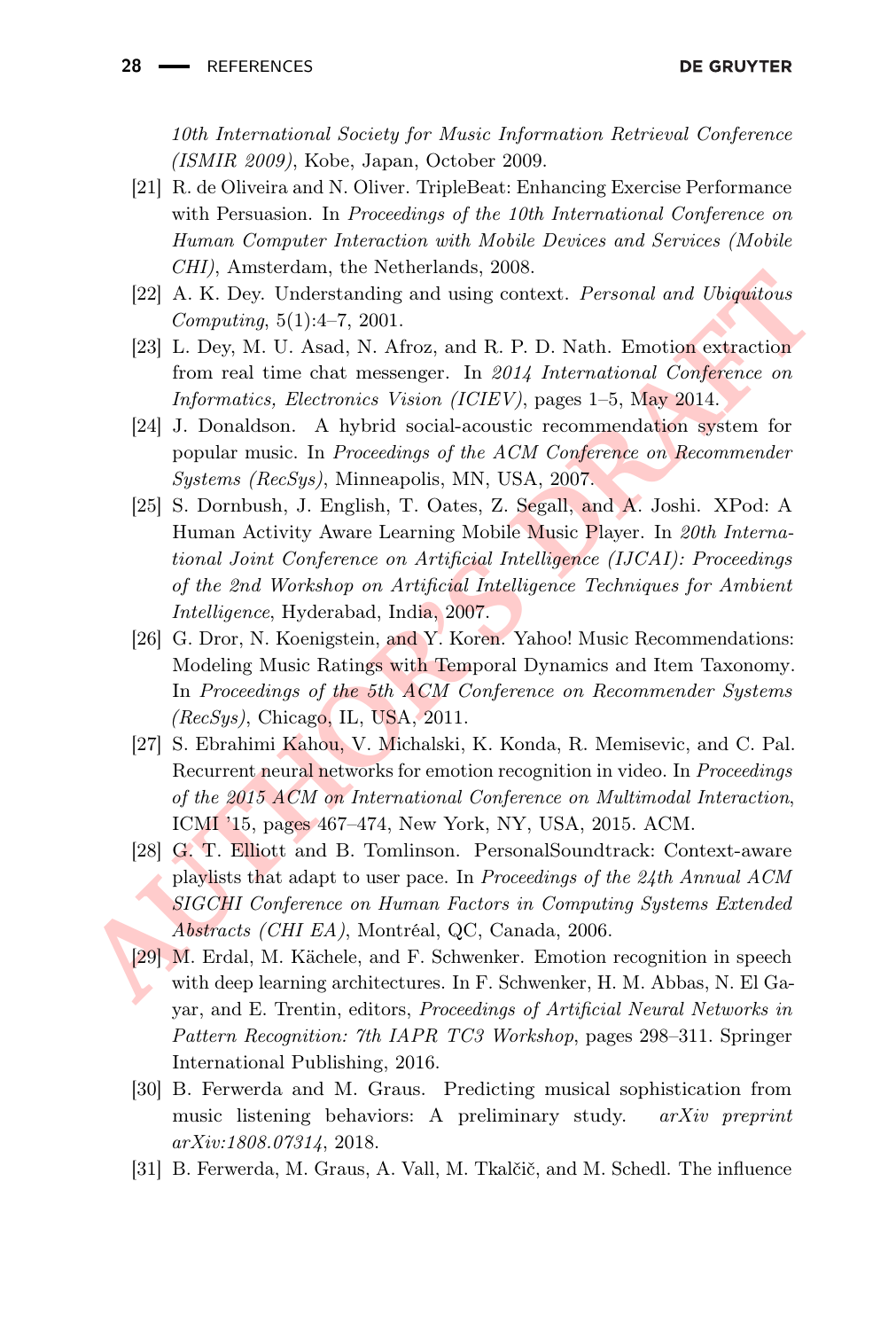of users' personality traits on satisfaction and attractiveness of diversified recommendation lists. In 4 th Workshop on Emotions and Personality in Personalized Systems (EMPIRE) 2016, page 43, 2016.

- <span id="page-28-10"></span>[32] B. Ferwerda, M. P. Graus, A. Vall, M. Tkalcic, and M. Schedl. How item discovery enabled by diversity leads to increased recommendation list attractiveness. In Proceedings of the Symposium on Applied Computing, pages 1693–1696. ACM, 2017.
- <span id="page-28-3"></span>[33] B. Ferwerda and M. Schedl. Enhancing music recommender systems with personality information and emotional states: A proposal. In UMAP Workshops, 2014.
- <span id="page-28-9"></span><span id="page-28-8"></span><span id="page-28-7"></span><span id="page-28-6"></span><span id="page-28-5"></span><span id="page-28-4"></span><span id="page-28-2"></span><span id="page-28-1"></span><span id="page-28-0"></span>[34] B. Ferwerda and M. Schedl. Investigating the relationship between diversity in music consumption behavior and cultural dimensions: A cross-country analysis. In UMAP (Extended Proceedings), 2016.
- Authrigan Internals: The Stationary of the Sylven Comparison (1983).<br>
1831 B. Ferwerda and M. Schedl. Enhancing music recommender systems with<br>
personality information and emotional states: A proposal. In UMAP<br>
1841 B. Fer [35] B. Ferwerda and M. Schedl. Personality-based user modeling for music recommender systems. In *Joint European Conference on Machine Learn*ing and Knowledge Discovery in Databases, pages 254–257. Springer, 2016.
	- [36] B. Ferwerda, M. Schedl, and M. Tkalcic. Predicting personality traits with instagram pictures. In Proceedings of the 3rd Workshop on Emotions and Personality in Personalized Systems 2015, pages 7–10. ACM, 2015.
	- [37] B. Ferwerda, M. Schedl, and M. Tkalcic. Using instagram picture features to predict users' personality. In International Conference on Multimedia Modeling, pages 850–861. Springer, 2016.
	- [38] B. Ferwerda, M. Schedl, and M. Tkalčič. Personality & Emotional States: Understanding Users' Music Listening Needs. In Extended Proceedings of the 23rd International Conference on User Modeling, Adaptation and Personalization (UMAP), Dublin, Ireland, June–July 2015.
	- [39] B. Ferwerda and M. Tkalcic. Predicting users' personality from instagram pictures: Using visual and/or content features? In The 26th Conference on User Modeling, Adaptation and Personalization, Singapore (2018), 2018.
	- [40] B. Ferwerda and M. Tkalcic. You are what you post: What the content of instagram pictures tells about users' personality. In The 23rd International on Intelligent User Interfaces, 2018.
	- [41] B. Ferwerda, M. Tkalčič, and M. Schedl. Personality traits and music genre preferences: How music taste varies over age groups. In Proceedings of the 1st Workshop on Temporal Reasoning in Recommender Systems (RecTemp) at the 11th ACM Conference on Recommender Systems, Como, August 31, 2017., 2017.
	- [42] B. Ferwerda, M. Tkalčič, and M. Schedl. Personality traits and music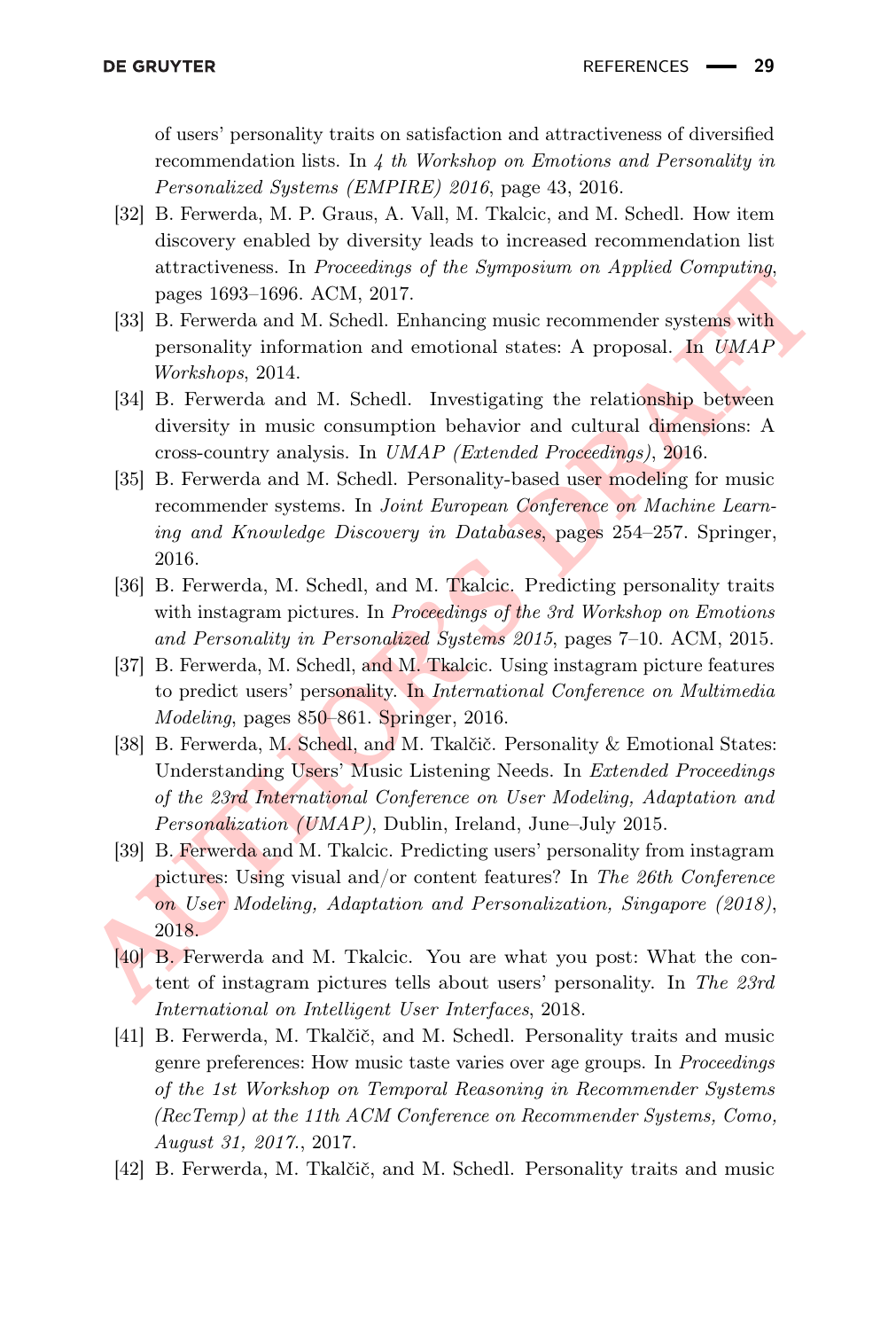genres: What do people prefer to listen to? In Proceedings of the 25th Conference on User Modeling, Adaptation and Personalization, pages 285–288. ACM, 2017.

- <span id="page-29-1"></span>[43] B. Ferwerda, A. Vall, M. Tkalčič, and M. Schedl. Exploring music diversity needs across countries. In Proceedings of the 2016 Conference on User Modeling Adaptation and Personalization, pages 287–288. ACM, 2016.
- <span id="page-29-0"></span>[44] B. Ferwerda, E. Yang, M. Schedl, and M. Tkalčič. Personality traits predict music taxonomy preferences. In Proceedings of the 33rd Annual ACM Conference Extended Abstracts on Human Factors in Computing Systems, pages 2241–2246. ACM, 2015.
- <span id="page-29-5"></span>[45] A. Foster. Serendipity and information seeking: an empirical study. Journal of Documentation, 59(3):321–340, 2003.
- <span id="page-29-7"></span>[46] J. Fuller, L. Hubener, Y.-S. Kim, and J. H. Lee. Elucidating user behavior in music services through persona and gender. In Proceedings of the 17th International Society for Music Information Retrieval Conference, pages 626–632, 2016.
- <span id="page-29-9"></span><span id="page-29-8"></span><span id="page-29-6"></span><span id="page-29-4"></span><span id="page-29-3"></span><span id="page-29-2"></span>[47] M. Gillhofer and M. Schedl. Iron Maiden While Jogging, Debussy for Dinner? - An Analysis of Music Listening Behavior in Context. In Proceedings of the 21st International Conference on MultiMedia Modeling (MMM), Sydney, Australia, January 2015.
- 2016.<br>
2016.<br>
2016.<br>
2016.<br>
2016.<br>
2016.<br>
2016.<br>
2016.<br>
2016.<br>
2016.<br>
2016.<br>
2016.<br>
2016.<br>
2016.<br>
2016.<br>
2016.<br>
2016.<br>
2016.<br>
2016.<br>
2016.<br>
2016.<br>
2016.<br>
2016.<br>
2016.<br>
2016.<br>
2016.<br>
2016.<br>
2016.<br>
2016.<br>
2016.<br>
2016.<br>
2016. [48] J. Golbeck, C. Robles, M. Edmondson, and K. Turner. Predicting personality from twitter. In Privacy, Security, Risk and Trust (PASSAT) and 2011 IEEE Third Inernational Conference on Social Computing (SocialCom),  $2011$  IEEE Third International Conference on, pages 149– 156. IEEE, 2011.
	- [49] J. Golbeck, C. Robles, and K. Turner. Predicting personality with social media. In CHI'11 extended abstracts on human factors in computing systems, pages 253–262. ACM, 2011.
	- [50] A. N. Hagen. The playlist experience: Personal playlists in music streaming services. Popular Music and Society, 38(5):625–645, 2015.
	- [51] J. Hart, A. G. Sutcliffe, and A. di Angeli. Evaluating user engagement theory. In CHI Conference on Human Factors in Computing Systems, May 2012. Paper presented in Workshop 'Theories behind UX Research and How They Are Used in Practice' 6 May 2012.
	- [52] M. Hassenzahl. The thing and i: Understanding the relationship between user and product. In M. A. Blythe, K. Overbeeke, A. F. Monk, and P. C. Wright, editors, Funology: From Usability to Enjoyment, pages  $31-42$ . Springer Netherlands, Dordrecht, 2005.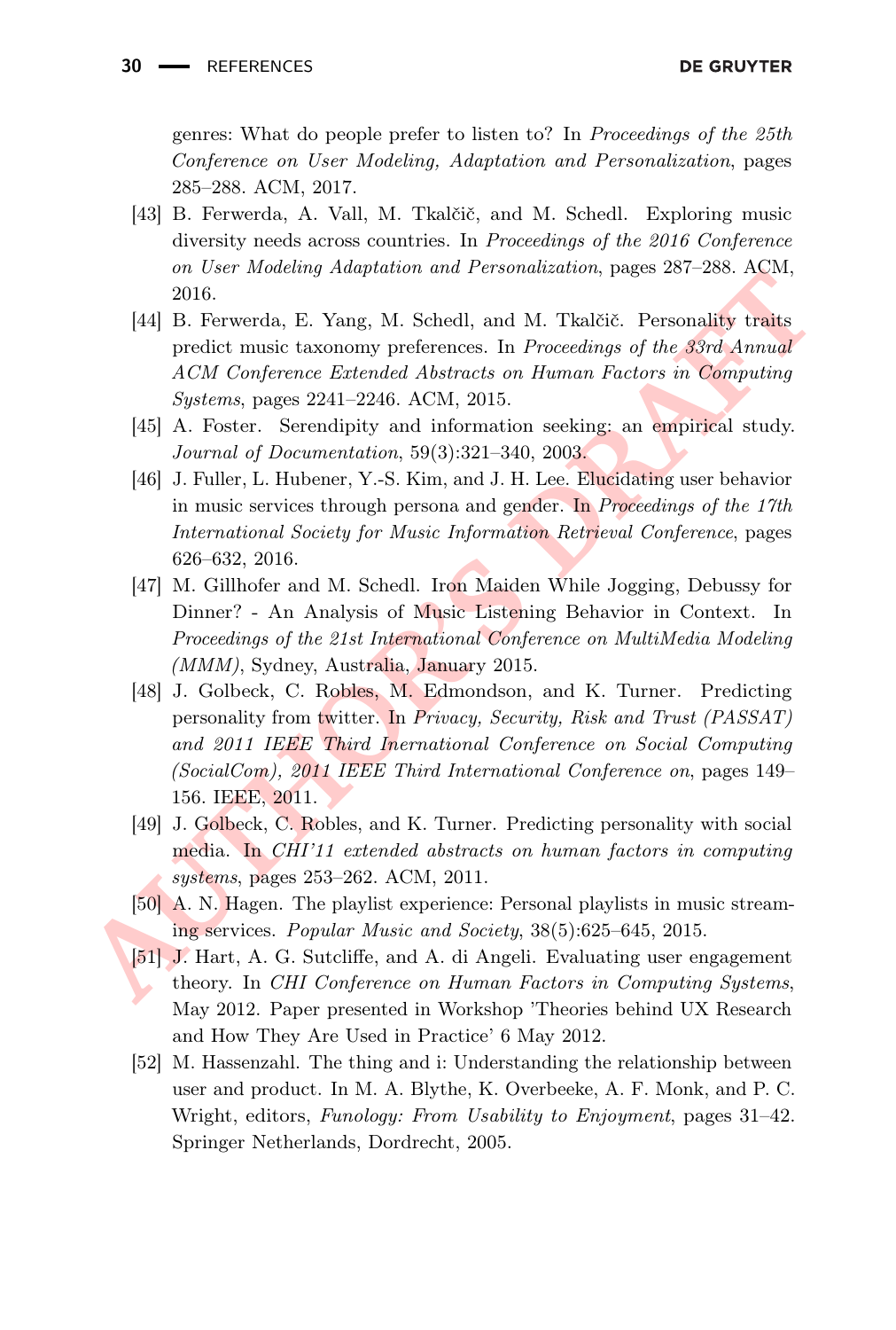- <span id="page-30-6"></span>[53] K. Hevner. Expression in Music: A Discussion of Experimental Studies and Theories. Psychological Review, 42, March 1935.
- <span id="page-30-4"></span>[54] G. Hofstede, G. J. Hofstede, and M. Minkov. Cultures and Organizations: Software of the Mind. McGraw-Hill, New York, NY, United States, 3rd edition, 2010.
- <span id="page-30-8"></span>[55] J. Hong, W.-S. Hwang, J.-H. Kim, and S.-W. Kim. Context-aware music recommendation in mobile smart devices. In Proceedings of the 29th Annual ACM Symposium on Applied Computing, SAC '14, pages 1463–1468, New York, NY, USA, 2014. ACM.
- <span id="page-30-1"></span>[56] Y. Hu, Y. Koren, and C. Volinsky. Collaborative Filtering for Implicit Feedback Datasets. In Proceedings of the 8th IEEE International Conference on Data Mining (ICDM), Pisa, Italy, 2008.
- <span id="page-30-12"></span><span id="page-30-11"></span><span id="page-30-10"></span><span id="page-30-9"></span><span id="page-30-7"></span><span id="page-30-5"></span><span id="page-30-3"></span><span id="page-30-2"></span><span id="page-30-0"></span>[57] A. Huq, J. Bello, and R. Rowe. Automated Music Emotion Recognition: A Systematic Evaluation. Journal of New Music Research, 39(3):227–244, November 2010.
- 1001 Consideration and D.C. Theory, Westermann Consideration in mobile smart devices. In Proceedings of the<br>29th Annual ACM Symposium on Applied Computing, SAC 11, pages<br>1463–1468, New York, NY, USA, 2014. ACM.<br>1667–1678, [58] G. B. Iman Kamehkhosh, Dietmar Jannach. How Automated Recommendations Affect the Playlist Creation Behavior of Users. In Joint Proceedings of the 23rd ACM Conference on Intelligent User Interfaces (ACM IUI 2018) Workshops: Intelligent Music Interfaces for Listening and Creation (MILC), Tokyo, Japan, March 2018.
	- [59] S. S. Iyengar and M. R. Lepper. When choice is demotivating: Can one desire too much of a good thing? Journal of Personality and Social Psychology, 79(6):995–1006, 2000.
	- [60] D. Jannach, L. Lerche, and I. Kamehkhosh. Beyond "hitting the hits": Generating coherent music playlist continuations with the right tracks. In Proceedings of the 9th ACM Conference on Recommender Systems, RecSys '15, pages 187–194, New York, NY, USA, 2015. ACM.
	- [61] S. Johansson. Music as part of connectivity culture. Taylor & Francis Group, Milton, UNITED KINGDOM, 2018.
	- [62] O. P. John, E. M. Donahue, and R. L. Kentle. The big five inventory versions 4a and 54, 1991.
	- [63] P. N. Juslin. What Does Music Express? Basic Emotions and Beyond. Frontiers in Psychology, 4(596), 2013.
	- [64] I. Kamehkhosh and D. Jannach. User perception of next-track music recommendations. In Proceedings of the 25th Conference on User Modeling, Adaptation and Personalization, UMAP '17, pages 113–121, New York, NY, USA, 2017. ACM.
	- [65] M. Kaminskas and F. Ricci. Contextual music information retrieval and recommendation: State of the art and challenges. Computer Science Review, 6(2):89–119, 2012.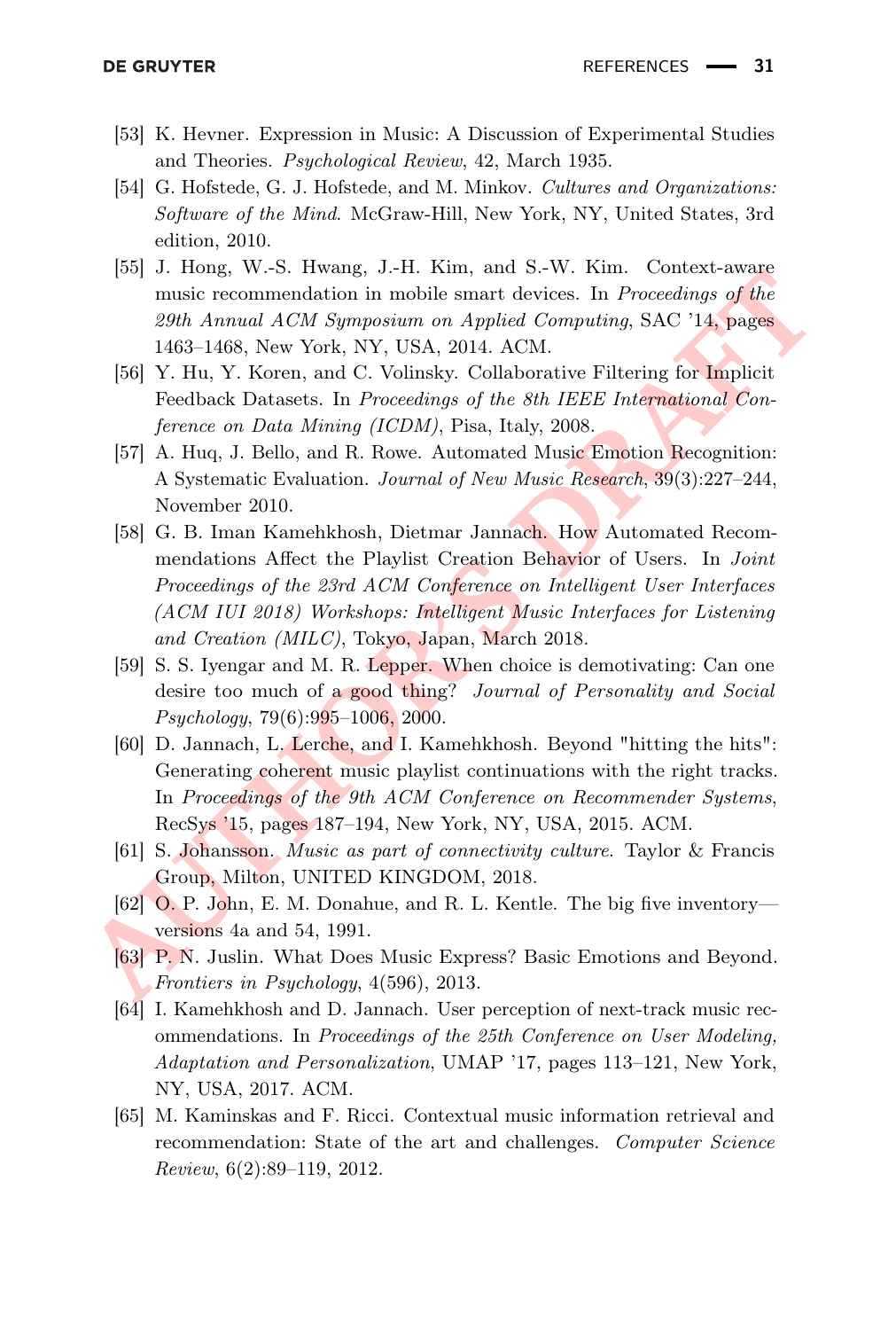- <span id="page-31-5"></span>[66] M. Kaminskas, F. Ricci, and M. Schedl. Location-aware Music Recommendation Using Auto-Tagging and Hybrid Matching. In *Proceedings* of the 7th ACM Conference on Recommender Systems (RecSys), Hong Kong, China, October 2013.
- <span id="page-31-7"></span>[67] H. Kaya, F. Görpinar, and A. A. Salah. Video-based emotion recognition in the wild using deep transfer learning and score fusion. Image and Vision Computing, 65:66–75, 2017. Multimodal Sentiment Analysis and Mining in the Wild Image and Vision Computing.
- <span id="page-31-8"></span>[68] Y. E. Kim, E. M. Schmidt, R. Migneco, B. G. Morton, P. Richardson, J. Scott, J. Speck, and D. Turnbull. Music emotion recognition: A state of the art review. In Proceedings of the International Society for Music Information Retrieval Conference, 2010.
- <span id="page-31-10"></span>[69] Y. Kjus. Musical exploration via streaming services: The norwegian experience. Popular Communication, 14(3):127–136, 2016.
- <span id="page-31-0"></span>[70] P. Knees and M. Schedl. A survey of music similarity and recommendation from music context data. ACM Transactions on Multimedia Computing, Communications, and Applications, 10(1):2:1–2:21, Dec. 2013.
- <span id="page-31-11"></span><span id="page-31-9"></span><span id="page-31-6"></span><span id="page-31-4"></span><span id="page-31-3"></span><span id="page-31-2"></span><span id="page-31-1"></span>[71] P. Knees and M. Schedl. Music Similarity and Retrieval - An Introduction to Audio- and Web-based Strategies, volume 36 of The Information Retrieval Series. Springer, 2016.
- 1. For the Will Homes Gety Handers Heather, 1. Will image and Sixton Computing, 65:66-75, 2017. Multimodal Sentimert Analysis and Mining in the Wild Image and Vision Computing.<br>
[68] Y. E. Kim, E., M. Schenkt, R. Migneco, [72] P. Knees and G. Widmer. Searching for music using natural language queries and relevance feedback. In N. Boujemaa, M. Detyniecki, and A. Nürnberger, editors, Adaptive Multimedia Retrieval: Retrieval, User, and Semantics, pages 109–121, Berlin, Heidelberg, 2008. Springer Berlin Heidelberg.
	- [73] B. P. Knijnenburg, M. C. Willemsen, Z. Gantner, H. Soncu, and C. Newell. Explaining the user experience of recommender systems. User Modeling and User-Adapted Interaction, 22(4-5):441–504, 2012.
	- [74] V. J. Konecni. Social interaction and musical preference. The psychology of music, pages 497–516, 1982.
	- [75] Y. Koren. Factorization Meets the Neighborhood: A Multifaceted Collaborative Filtering Model. In Proceedings of the 14th ACM SIGKDD International Conference on Knowledge Discovery and Data Mining (KDD), Las Vegas, NV, USA, 2008.
	- [76] T. Krismayer, M. Schedl, P. Knees, and R. Rabiser. Predicting user demographics from music listening information. Multimedia Tools and Applications, 2018.
	- [77] F.-F. Kuo, M.-F. Chiang, M.-K. Shan, and S.-Y. Lee. Emotion-based music recommendation by association discovery from film music. In Pro-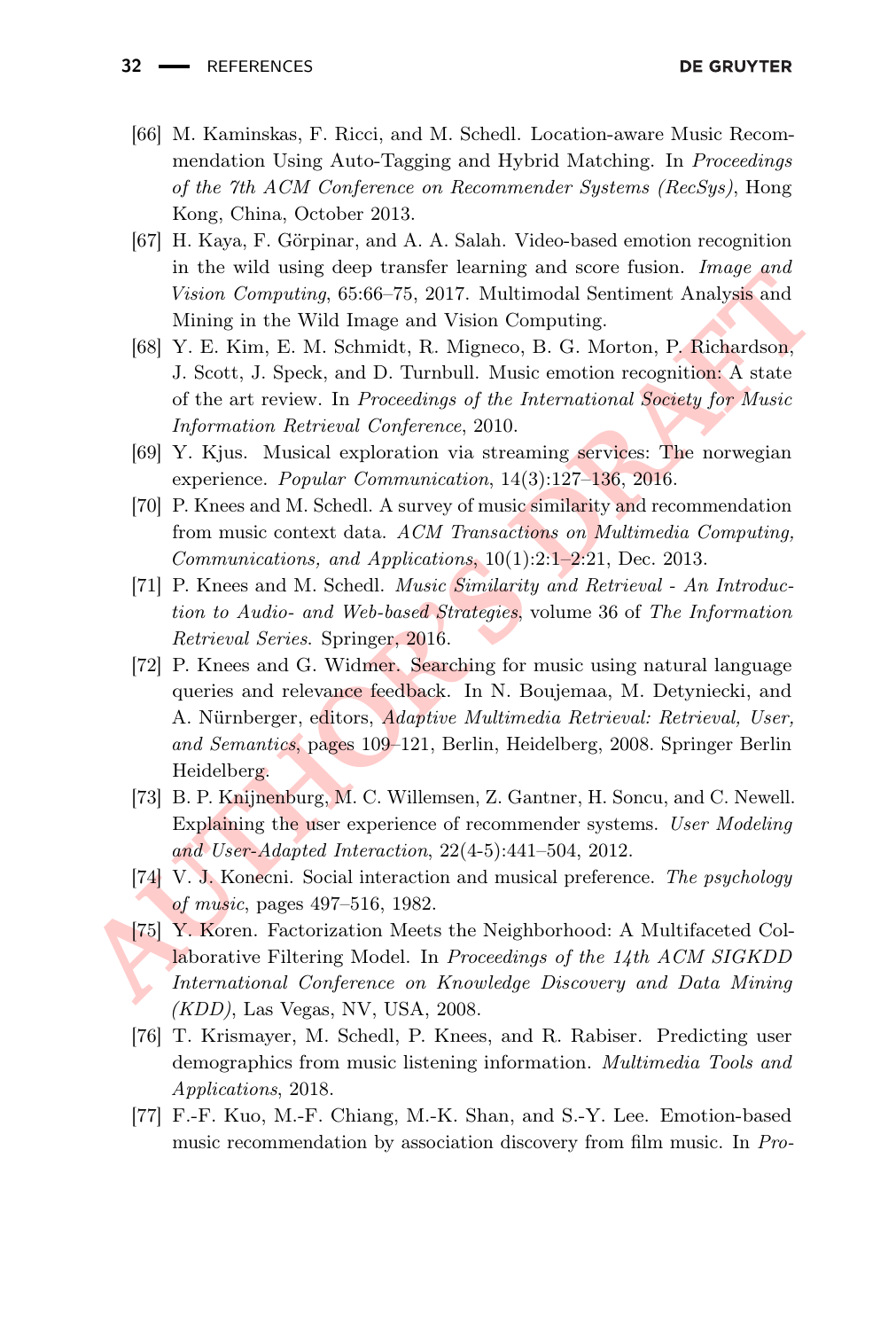ceedings of the 13th annual ACM international conference on Multimedia, pages 507–510. ACM, 2005.

- <span id="page-32-1"></span>[78] J. R. Kwapisz, G. M. Weiss, and S. A. Moore. Activity recognition using cell phone accelerometers. SIGKDD Explor. Newsl., 12(2):74–82, Mar. 2011.
- <span id="page-32-3"></span>[79] A. Laplante. Everyday life music information-seeking behaviour of young adults: An exploratory study. Doctoral dissertation, 2008.
- <span id="page-32-5"></span>[80] A. Laplante. Who influence the music tastes of adolescents? a study on interpersonal influence in social networks. In Proceedings of the 2nd International ACM Workshop on Music information retrieval with user-centered and multimodal strategies (MIRUM), pages 37–42, 2012.
- <span id="page-32-10"></span><span id="page-32-9"></span><span id="page-32-8"></span><span id="page-32-7"></span><span id="page-32-6"></span><span id="page-32-4"></span><span id="page-32-2"></span><span id="page-32-0"></span>[81] A. Laplante. Improving music recommender systems: What we can learn from research on music tastes? In 15th International Society for Music Information Retrieval Conference, Taipei, Taiwan, October 2014.
- 1741 Anglematic the planty of matter interesting particular in the planta and the plant interest and the multimede in social networks. In *Proceedings of the*<br>2nd Interesting matter as the plant of the matter of an interpr [82] A. Laplante and J. S. Downie. Everyday life music information-seeking behaviour of young adults. In Proceedings of the 7<sup>th</sup> International Conference on Music Information Retrieval, Victoria (BC), Canada, October 8-12 2006.
	- [83] A. Lay and B. Ferwerda. Predicting users' personality based on their 'liked'images on instagram. In The 23rd International on Intelligent User Interfaces, 2018.
	- [84] J. H. Lee, H. Cho, and Y.-S. Kim. Users' music information needs and behaviors: Design implications for music information retrieval systems. Journal of the Association for Information Science and Technology, 67(6):1301–1330, 2016.
	- [85] J. H. Lee and R. Price. Understanding users of commercial music services through personas: Design implications. In Proceedings of the 16th International Society for Music Information Retrieval Conference (ISMIR 2015), pages 476–482, 2015.
	- [86] J. H. Lee, R. Wishkoski, L. Aase, P. Meas, and C. Hubbles. Understanding users of cloud music services: Selection factors, management and access behavior, and perceptions. Journal of the Association for Information Science and Technology, 68(5):1186–1200, 2017.
	- [87] J. S. Lee and J. C. Lee. Context Awareness by Case-Based Reasoning in a Music Recommendation System. In H. Ichikawa, W.-D. Cho, I. Satoh, and H. Youn, editors, *Ubiquitous Computing Systems*, volume 4836 of LNCS. Springer, 2007.
	- [88] J. Lehmann, M. Lalmas, E. Yom-Tov, and G. Dupret. Models of user engagement. In Proceedings of the 20th International Conference on User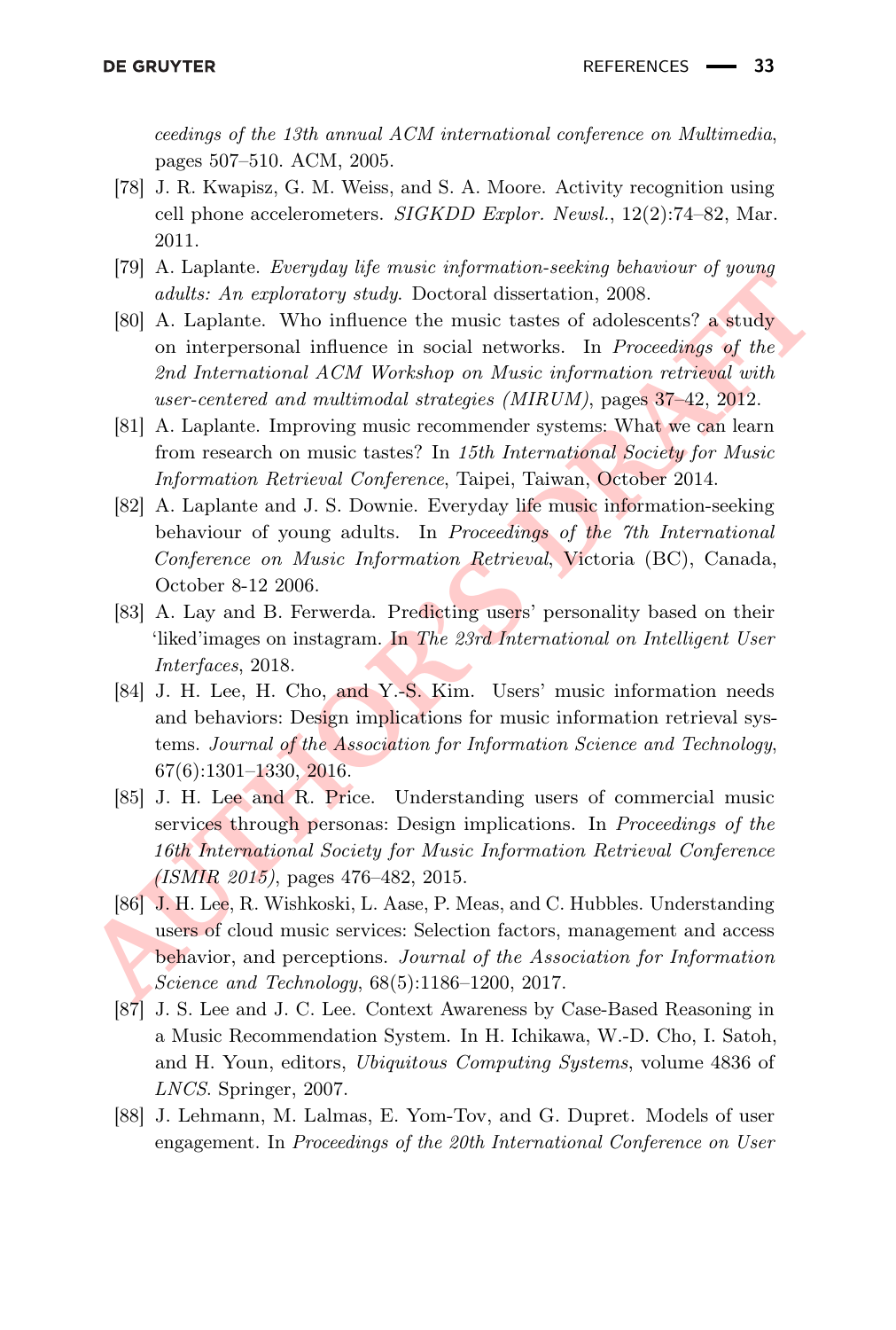Modeling, Adaptation, and Personalization, UMAP'12, pages 164–175, Berlin, Heidelberg, 2012. Springer-Verlag.

- <span id="page-33-9"></span>[89] H. Li and M. Trocan. Deep learning of smartphone sensor data for personal health assistance. Microelectronics Journal, 2018.
- <span id="page-33-11"></span>[90] L. A. Liikkanen and P. Åman. Shuffling services: Current trends in interacting with digital music. Interacting with Computers, 28(3):352– 371, 2016.
- <span id="page-33-12"></span><span id="page-33-10"></span><span id="page-33-8"></span><span id="page-33-7"></span><span id="page-33-6"></span><span id="page-33-5"></span><span id="page-33-4"></span><span id="page-33-3"></span><span id="page-33-2"></span><span id="page-33-1"></span><span id="page-33-0"></span>Fractional State The 18th International Society and Computers, 2003-00-<br> **AUTA Lin, X.** Hu, and M. Schell. Artist preferences and cultural, socio-<br>
economic distances accountries: A big data perspective. In The<br> *Bahrow, C* [91] M. Liu, X. Hu, and M. Schedl. Artist preferences and cultural, socioeconomic distances across countries: A big data perspective. In The 18th International Society for Music Information Retrieval Conference, Suzhou, China, October 23-27, 2017, 2017.
	- [92] M. Liu, X. Hu, and M. Schedl. The relation of culture, socio-economics, and friendship to music preferences: A large-scale, cross-country study. PLOS ONE, 13(12):e0208186, 2018.
	- [93] A. J. Lonsdale and A. C. North. Why do we listen to music? A uses and gratifications analysis. British Journal of Psychology,  $102(1):108-134$ , February 2011.
	- [94] B. McFee and G. Lanckriet. Hypergraph Models of Playlist Dialects. In Proceedings of the 13th International Society for Music Information Retrieval Conference (ISMIR), Porto, Portugal, 2012.
	- [95] A. P. Merriam and V. Merriam. Uses and functions. In The Anthropology of Music, chapter 11. Northwestern University Press, 1964.
	- [96] B. Moens, L. van Noorden, and M. Leman. D-Jogger: Syncing Music with Walking. In *Proceedings of the 7th Sound and Music Computing* Conference (SMC), Barcelona, Spain, 2010.
	- [97] J. W. Morris and D. Powers. Control, curation and musical experience in streaming music services. Creative Industries Journal, 8(2):106–122, 2015.
	- [98] F. Noroozi, M. Marjanovic, A. Njegus, S. Escalera, and G. Anbarjafari. Audio-visual emotion recognition in video clips. IEEE Transactions on Affective Computing, pages 1–1, 2017.
	- [99] A. C. North and D. J. Hargreaves. Situational influences on reported musical preference. Psychomusicology: A Journal of Research in Music Cognition, 15(1-2):30, 1996.
	- [100] A. C. North, D. J. Hargreaves, and J. J. Hargreaves. Uses of music in everyday life. Music Perception: An Interdisciplinary Journal, 22(1):41– 77, 2004.
	- [101] K. O'Hara and B. Brown, editors. Consuming Music Together: Social and Collaborative Aspects of Music Consumption Technologies, volume 35 of Computer Supported Cooperative Work. Springer Netherlands, 2006.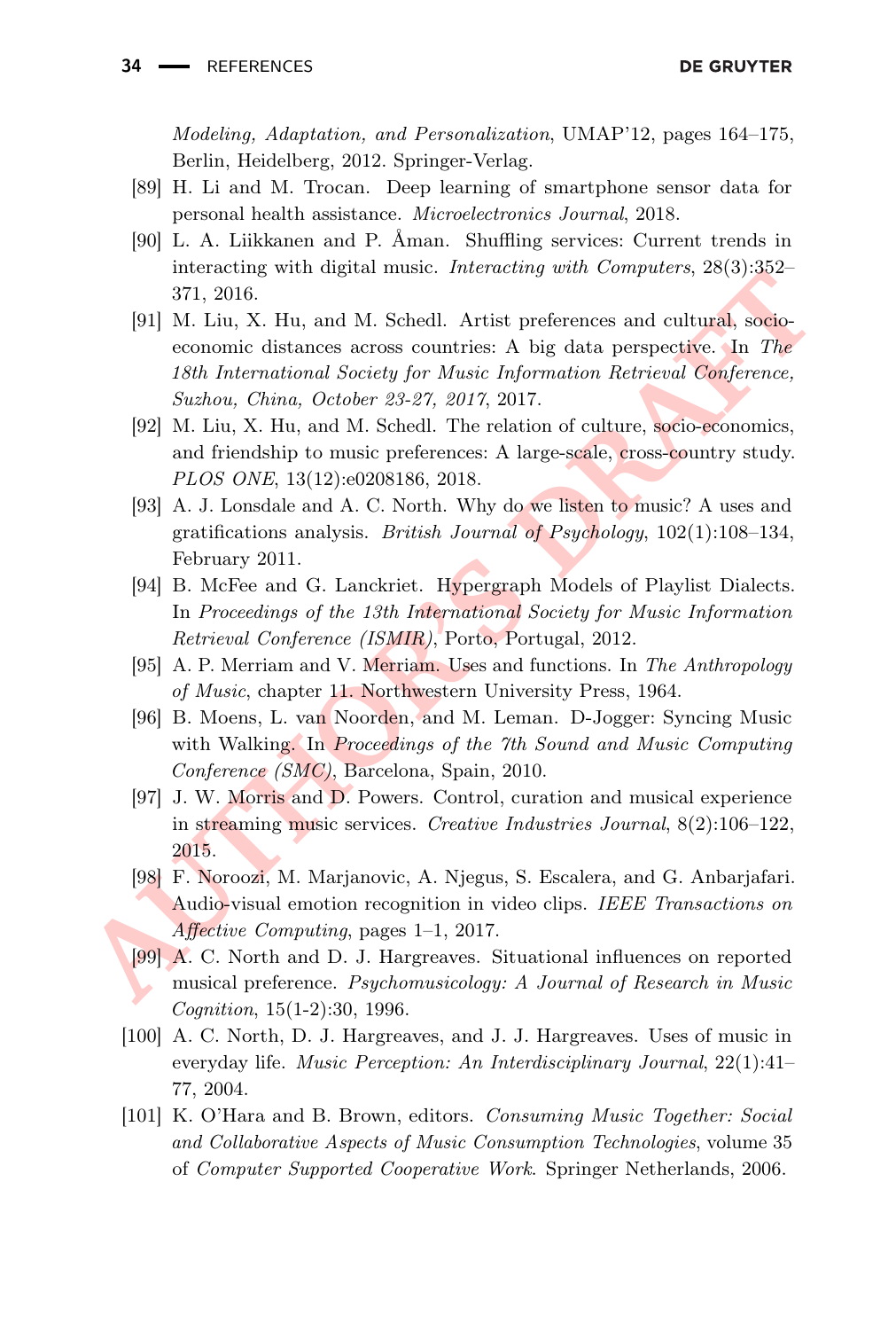- <span id="page-34-10"></span>[102] K. Okada, B. F. Karlsson, L. Sardinha, and T. Noleto. Contextplayer: Learning contextual music preferences for situational recommendations. In SIGGRAPH Asia 2013 Symposium on Mobile Graphics and Interactive Applications, SA '13, pages 6:1–6:7, New York, NY, USA, 2013. ACM.
- <span id="page-34-0"></span>[103] S. Oramas, V. C. Ostuni, T. D. Noia, X. Serra, and E. D. Sciascio. Sound and music recommendation with knowledge graphs. ACM Transactions on Intelligent Systems and Technology, 8(2):21:1–21:21, Oct. 2016.
- <span id="page-34-1"></span>[104] E. Pampalk, T. Pohle, and G. Widmer. Dynamic Playlist Generation Based on Skipping Behavior. In Proceedings of the 6th International Conference on Music Information Retrieval (ISMIR), London, UK, 2005.
- <span id="page-34-9"></span>[105] H.-S. Park, J.-O. Yoo, and S.-B. Cho. A context-aware music recommendation system using fuzzy Bayesian networks with utility theory. In Proceedings of the 3rd International Conference on Fuzzy Systems and Knowledge Discovery (FSKD), Xi'an, China, 2006.
- <span id="page-34-5"></span>[106] T. Pettijohn, G. Williams, and T. Carter. Music for the seasons: Seasonal music preferences in college students. Current Psychology, pages  $1-18$ , 2010.
- <span id="page-34-11"></span><span id="page-34-8"></span><span id="page-34-7"></span><span id="page-34-6"></span><span id="page-34-4"></span><span id="page-34-3"></span><span id="page-34-2"></span>[107] P. Pu, L. Chen, and R. Hu. A user-centric evaluation framework for recommender systems. In Proceedings of the Fifth ACM Conference on Recommender Systems, RecSys '11, pages 157–164, New York, NY, USA, 2011. ACM.
- and music reformation with interaction of the reformation of the methodogy,  $8(2):21:1-21:21$ , Oct. 2016,<br>
[104] E. Pampalk, T. Pohle, and G. Widmer. Dynamic Playlist Generation<br> *Conference on Music Information Retrieual (* [108] D. Quercia, M. Kosinski, D. Stillwell, and J. Crowcroft. Our twitter profiles, our selves: Predicting personality with twitter. In Privacy, Security, Risk and Trust (PASSAT) and 2011 IEEE Third Inernational Conference on Social Computing (SocialCom), 2011 IEEE Third International Conference on, pages 180–185. IEEE, 2011.
	- [109] P. J. Rentfrow. The role of music in everyday life: Current directions in the social psychology of music. Social and personality psychology compass, 6(5):402–416, 2012.
	- [110] P. J. Rentfrow and S. D. Gosling. The do re mi's of everyday life: The structure and personality correlates of music preferences. Journal of personality and social psychology, 84(6):1236, 2003.
	- [111] J. A. Russell. A Circumplex Model of Affect. Journal of Personality and Social Psychology, 39(6):1161–1178, 1980.
	- [112] S. Sasaki, T. Hirai, H. Ohya, and S. Morishima. Affective music recommendation system based on the mood of input video. In X. He, S. Luo, D. Tao, C. Xu, J. Yang, and M. A. Hasan, editors, *MultiMedia Modeling*, pages 299–302, Cham, 2015. Springer International Publishing.
	- [113] T. Schäfer, P. Sedlmeier, C. Städtler, and D. Huron. The psychological functions of music listening. Frontiers in Psychology, 4(511):1–34, 2013.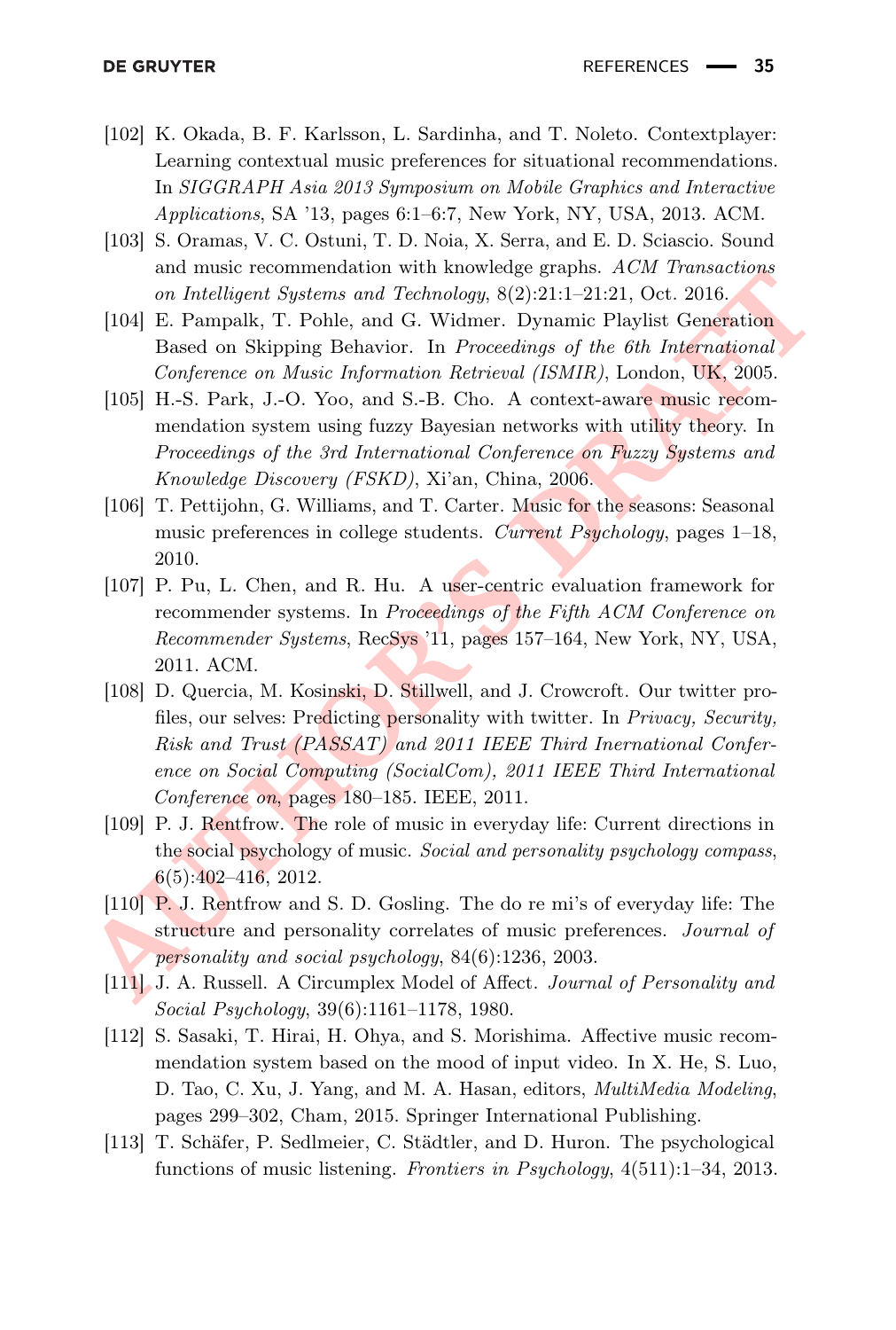- <span id="page-35-10"></span>[114] M. Schedl, G. Breitschopf, and B. Ionescu. Mobile Music Genius: Reggae at the Beach, Metal on a Friday Night? In Proceedings of the 4th ACM International Conference on Multimedia Retrieval (ICMR), Glasgow, UK, 2014.
- <span id="page-35-4"></span>[115] M. Schedl and B. Ferwerda. Large-scale analysis of group-specific music genre taste from collaborative tags. In The 19th IEEE International Symposium on Multimedia (ISM2017), Taichung, December 11-13, 2017., 2017.
- <span id="page-35-2"></span>[116] M. Schedl, A. Flexer, and J. Urbano. The neglected user in music information retrieval research. Journal of Intelligent Information Systems, July 2013.
- <span id="page-35-9"></span>[117] M. Schedl, E. Gómez, E. Trent, M. Tkalčič, H. Eghbal-Zadeh, and A. Martorell. On the Interrelation between Listener Characteristics and the Perception of Emotions in Classical Orchestra Music. IEEE Transactions on Affective Computing, PP(99), 2017.
- <span id="page-35-0"></span>[118] M. Schedl, P. Knees, B. McFee, D. Bogdanov, and M. Kaminskas. Music Recommender Systems. In F. Ricci, L. Rokach, B. Shapira, and P. B. Kantor, editors, Recommender Systems Handbook, chapter 13, pages 453–492. Springer, 2nd edition, 2015.
- <span id="page-35-5"></span>[119] M. Schedl, F. Lemmerich, B. Ferwerda, M. Skowron, and P. Knees. Indicators of country similarity in terms of music taste, cultural, and socio-economic factors. In The 19th IEEE International Symposium on Multimedia (ISM2017), Taichung, December 11-13, 2017., 2017.
- <span id="page-35-3"></span>[120] M. Schedl, H. Zamani, C.-W. Chen, Y. Deldjoo, and M. Elahi. Current challenges and visions in music recommender systems research. International Journal of Multimedia Information Retrieval, April 2018.
- <span id="page-35-8"></span><span id="page-35-7"></span><span id="page-35-6"></span><span id="page-35-1"></span>[121] K. Scherer. What are emotions? And how can they be measured? Social Science Information, 44(4):693-727, 2005.
- Example tasses root contained and *L* (*LSM2017)*, Taichung, December 11-13, 2017,<br>2017.<br>
Authoritative dialog (*LSM2017)*, Taichung, December 11-13, 2017,<br>
2017.<br>
2017.<br>
2017.<br>
2017.<br>
2017.<br>
2018.<br>
I ITô M. Scheld, A. Fle [122] M. Skowron, F. Lemmerich, B. Ferwerda, and M. Schedl. Predicting genre preferences from cultural and socio-economic factors for music retrieval. In Proceedings of the 39th European Conference on Information Retrieval (ECIR), 2017.
	- [123] M. Skowron, M. Tkalčič, B. Ferwerda, and M. Schedl. Fusing social media cues: personality prediction from twitter and instagram. In Proceedings of the 25th international conference companion on world wide web, pages 107–108. International World Wide Web Conferences Steering Committee, 2016.
	- [124] M. Slaney and W. White. Similarity Based on Rating Data. In Proceedings of the 8th International Conference on Music Information Retrieval (ISMIR), Vienna, Austria, 2007.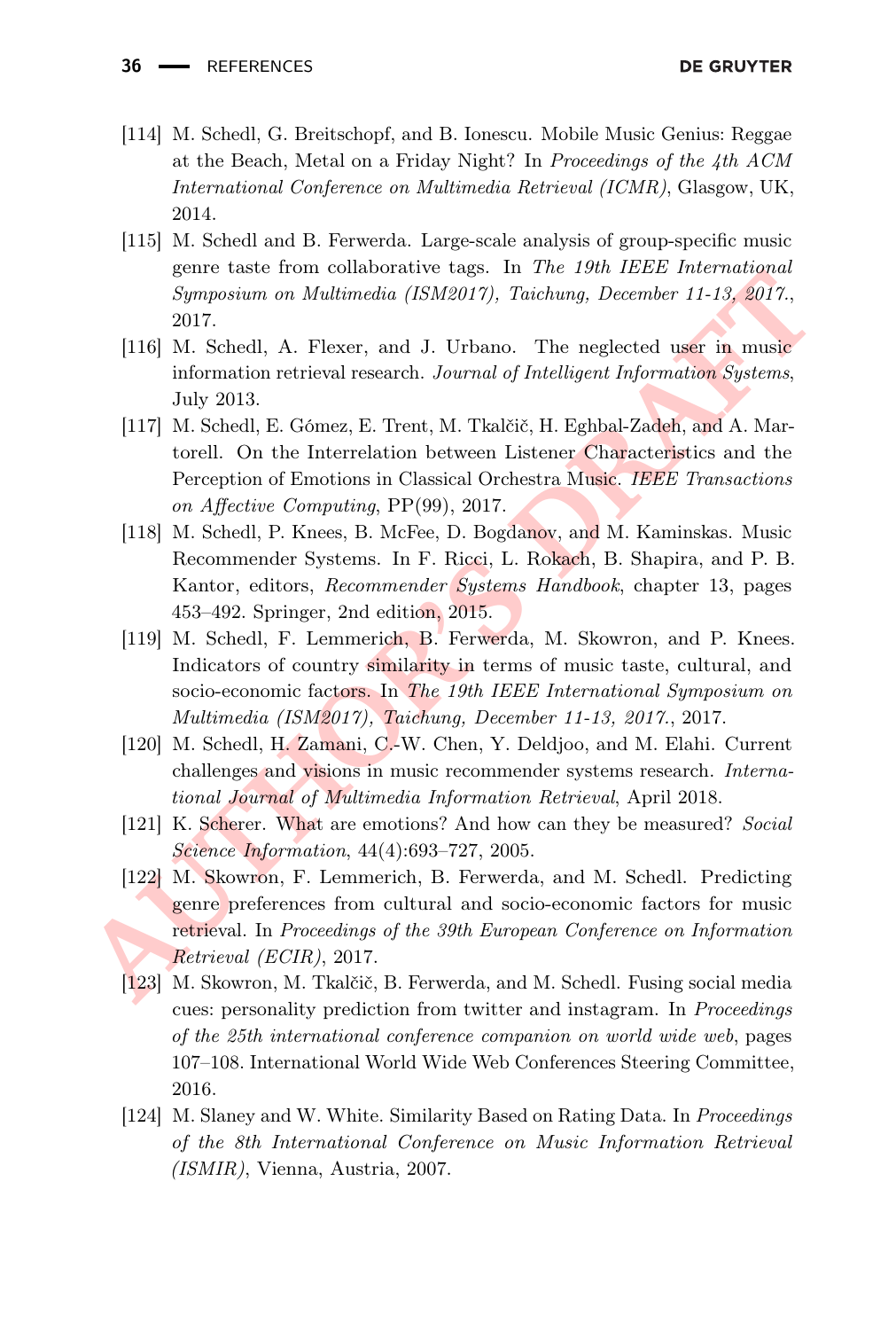- <span id="page-36-10"></span>[125] L. Spinelli, J. Lau, L. Pritchard, and J. H. Lee. Influences on the social practices surrounding commercial music services: A model for rich interactions. In Proceedings of the 19th International Society for Music Information Retrieval Conference (ISMIR), Paris, France, 2018.
- <span id="page-36-2"></span>[126] H. Steck, R. van Zwol, and C. Johnson. Interactive recommender systems: Tutorial. In Proceedings of the 9th ACM Conference on Recommender Systems, RecSys '15, pages 359–360, New York, NY, USA, 2015. ACM.
- <span id="page-36-8"></span>[127] S. J. Tepper and E. Hargittai. Pathways to music exploration in a digital age. Poetics, 37(3):227–249, 2009.
- <span id="page-36-3"></span>[128] M. Tkalčič, B. Ferwerda, D. Hauger, and M. Schedl. Personality correlates for digital concert program notes. In International Conference on User Modeling, Adaptation, and Personalization, pages 364–369. Springer, 2015.
- <span id="page-36-0"></span>[129] A. van den Oord, S. Dieleman, and B. Schrauwen. Deep Content-based Music Recommendation. In C. Burges, L. Bottou, M. Welling, Z. Ghahramani, and K. Weinberger, editors, Advances in Neural Information Processing Systems 26 (NIPS). Curran Associates, Inc., 2013.
- <span id="page-36-9"></span><span id="page-36-7"></span><span id="page-36-6"></span><span id="page-36-5"></span><span id="page-36-4"></span><span id="page-36-1"></span>[130] S. Vargas, L. Baltrunas, A. Karatzoglou, and P. Castells. Coverage, redundancy and size-awareness in genre diversity for recommender systems. In Proceedings of the 8th ACM Conference on Recommender Systems, RecSys '14, pages 209–216, New York, NY, USA, 2014. ACM.
- From the Frocehama, Here Front Congresser on Recommendation . The Front Congress, Aless, 315, apples 359–360, New York, NY, USA, 2015. ACM.<br>
127] S. J. Tepper and E. Hargittai. Pathways to music exploration in a digital<br>
1 [131] S. Volokhin and E. Agichtein. Understanding music listening intents during daily activities with implications for contextual music recommendation. In Proceedings of the 2018 Conference on Human Information Interaction & Retrieval, CHIIR '18, pages 313–316, New York, NY, USA, 2018. ACM.
	- [132] W. Wang, A. X. Liu, and M. Shahzad. Gait recognition using wifi signals. In Proceedings of the 2016 ACM International Joint Conference on Pervasive and Ubiquitous Computing, UbiComp '16, pages 363–373, New York, NY, USA, 2016. ACM.
	- [133] X. Wang, D. Rosenblum, and Y. Wang. Context-aware Mobile Music Recommendation for Daily Activities. In Proceedings of the 20th ACM International Conference on Multimedia, pages 99–108, Nara, Japan, 2012. ACM.
	- [134] B. Whitman and S. Lawrence. Inferring Descriptions and Similarity for Music from Community Metadata. In Proceedings of the 2002 International Computer Music Conference (ICMC), Göteborg, Sweden, 2002.
	- [135] K. Yadati, C. C. Liem, M. Larson, and A. Hanjalic. On the automatic identification of music for common activities. In Proceedings of the 2017